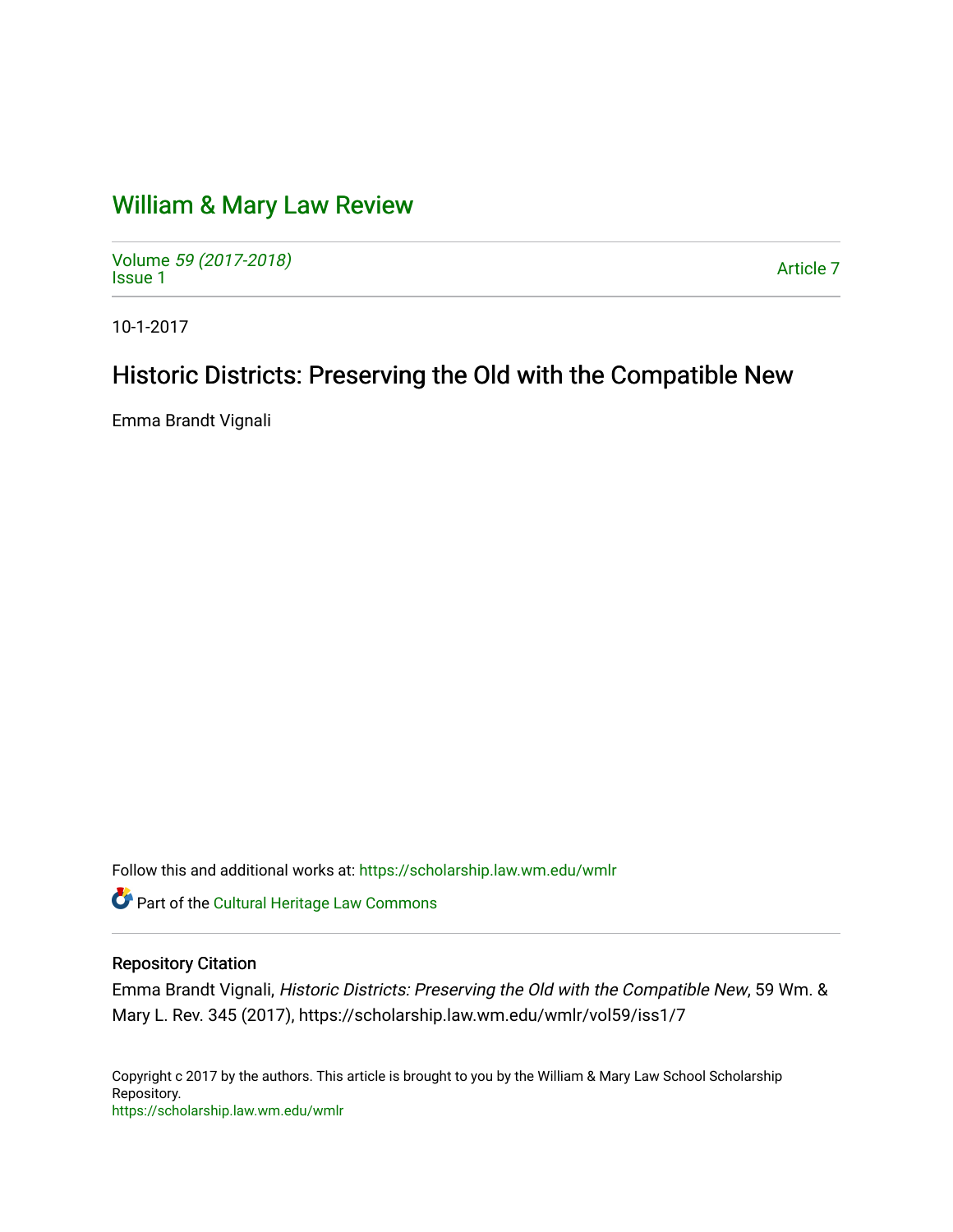# HISTORIC DISTRICTS: PRESERVING THE OLD WITH THE COMPATIBLE NEW

# TABLE OF CONTENTS

|                                                         | 347 |
|---------------------------------------------------------|-----|
| I. THE FOUNDATIONS OF HISTORIC PRESERVATION AND THE     |     |
| LAWS THAT FACILITATE IT                                 | 352 |
| A. From Private to Public                               | 352 |
| B. Federal, State, and Local Interplay                  | 354 |
|                                                         | 354 |
|                                                         | 356 |
|                                                         | 356 |
| C. Why Preserve Through Historic Districts?             | 358 |
| 1. Promoting Patriotism                                 | 358 |
| 2. Protecting and Valuing Architectural Styles          | 359 |
| 3. Realizing Economic Value                             | 361 |
| II. HISTORIC DISTRICTS: LOCAL ZONING ORDINANCES,        |     |
| BOARDS OF ARCHITECTURAL REVIEW, AND AWARDING            |     |
| CERTIFICATES OF APPROPRIATENESS                         | 362 |
| A. Local Zoning Ordinances                              | 363 |
| B. The Board of Architectural Review                    | 364 |
| C. Certificates of Appropriateness for New Construction | 365 |
| III. DIFFERING ANALYSES OF COMPATIBILITY                | 366 |
| A. Old and Historic Alexandria District                 | 368 |
| 1. Purpose Statement                                    | 368 |
| 2. Decision-Making Process                              | 368 |
| 3. Defining Compatibility                               | 369 |
| B. Pioneer Square Preservation District                 | 370 |
| 1. Purpose Statement                                    | 371 |
| 2. Decision-Making Process                              | 371 |
| 3. Defining Compatibility                               | 372 |
| C. King William Historic District                       | 373 |
| 1. Purpose Statement                                    | 374 |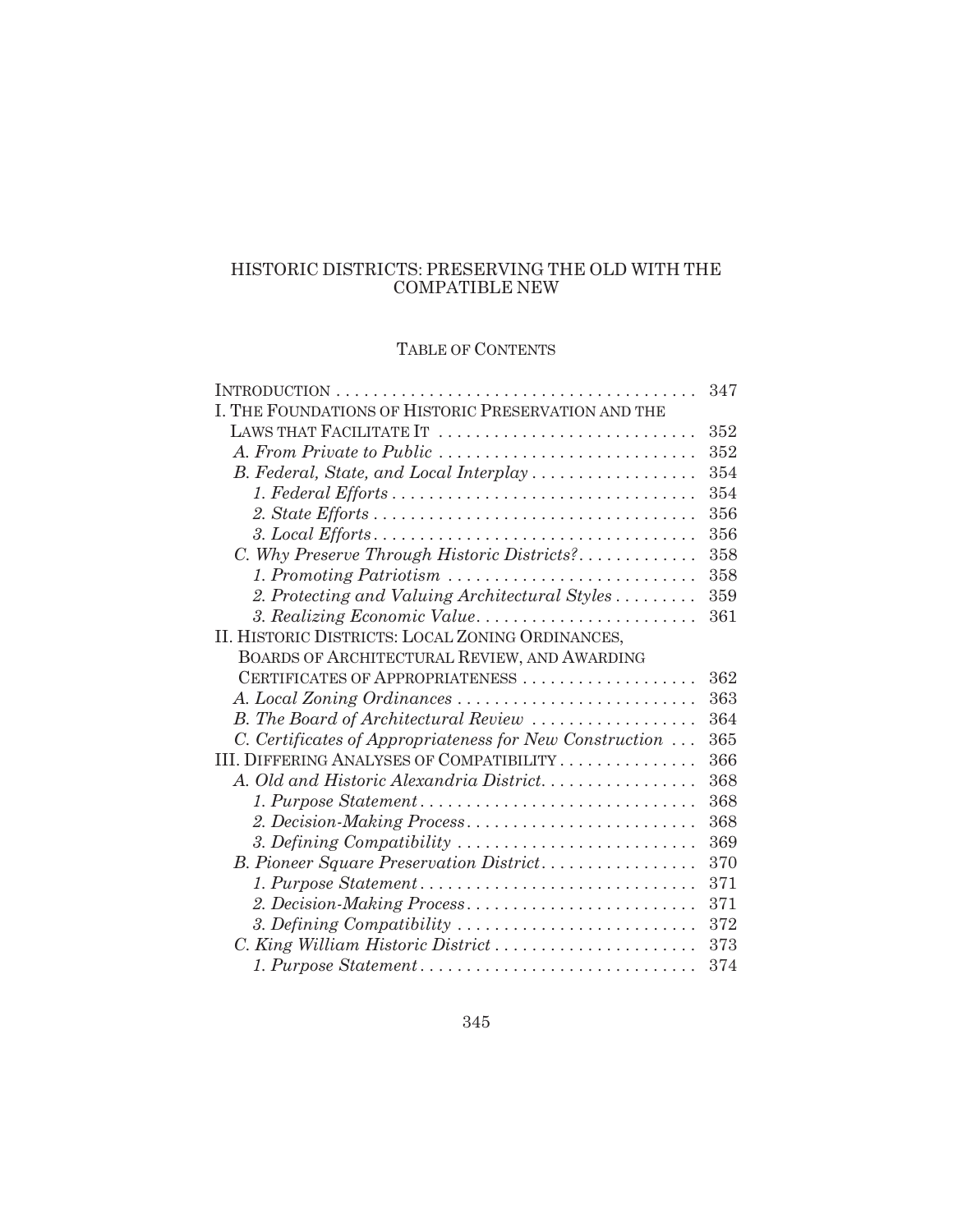| 346         | WILLIAM & MARY LAW REVIEW                                                                   | [Vol. 59:345 |            |
|-------------|---------------------------------------------------------------------------------------------|--------------|------------|
|             |                                                                                             |              | 374        |
|             | 3. Defining Compatibility<br>IV. BETTER ASSURANCE FOR COMPATIBLE NEW                        |              | 375        |
|             |                                                                                             |              | 376        |
|             | A. Including Compatible New Construction as a Primary<br>Purpose in Local Zoning Ordinances |              | 377        |
|             | B. Process of Ensuring Compatible Design                                                    |              | 378        |
|             | C. Defining Compatibility: Implementing an Individualized                                   |              |            |
|             | Test for Each Historic District<br>1. Understand and Document the Historic Resources        |              | 381        |
|             |                                                                                             |              | 382        |
|             | 2. Identify and Prioritize Design Elements Indicative                                       |              |            |
|             |                                                                                             |              | 383<br>385 |
| ONCLUSION . | 3. Avoid Overly Inflexible Design Elements                                                  |              | 385        |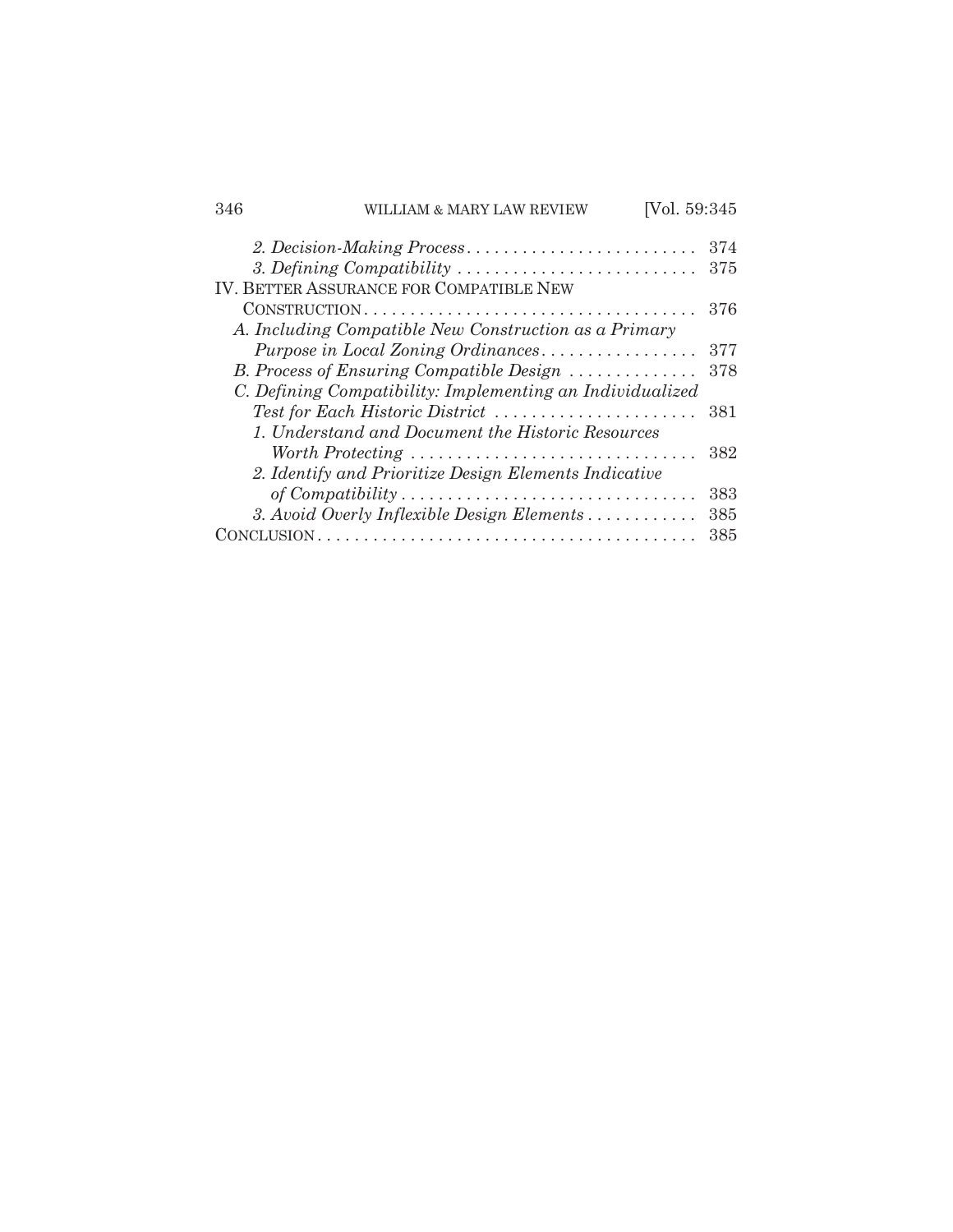#### **INTRODUCTION**

In the Old and Historic Alexandria District in Alexandria, Virginia, a prominent developer submitted plans for three buildings and a cluster of townhomes to be built on the District's coveted historic waterfront property.<sup>1</sup> The development plans were approved by the Board of Architectural Review in a 4-3 vote,<sup>2</sup> resulting in an outcry from many Alexandria residents. A petition signed by fiftythree residents called the Board's approval "arbitrary and capricious" due to the lack of compatibility between the proposed plans for development<sup>3</sup> and the District's eighteenth- and nineteenthcentury townhomes.4 Many residents argued that the proposed buildings were "too modern and too dense for such a historic area."5 Wayne Neal, a member of the District's Board of Architectural Review, voted against the new development plans in hopes that the developer could make the "exterior designs ... more compatible with the local architecture and ... the waterfront view more in keeping with Alexandria's past."6 Vice Mayor Allison Silberberg of Alexandria City also opposed the development plans, stating, "I believe in being careful and having development that fits in, and is to scale, and is respectful of the historic and special character of Old Town Alexandria."7

Despite these valid concerns by residents and city officials alike, the massive plans for development on the waterfront were ultimately approved.<sup>8</sup> However, that approval is not the end of the story. Other well-known developers are acquiring the District's

<sup>1.</sup> *See* Vernon Miles, *Alexandria City Council Upholds BAR Approval*, CONNECTION (Dec. 16, 2015), http://www.connectionnewspapers.com/news/2015/dec/16/alexandria-city-councilupholds-bar-approval/ [https://perma.cc/X5MB-5VBR].

<sup>2.</sup> *Id.*

<sup>3.</sup> *Id.*

<sup>4.</sup> *See* PENNY C. MORRILL, OLD TOWN, ALEXANDRIA 4-22 (1979).

<sup>5.</sup> Miranda S. Spivack, *On the Potomac, Change Comes to Alexandria's Old Town*, N.Y. TIMES (Aug. 23, 2016), https://www.nytimes.com/2016/08/24/realestate/on-the-potomacchange-comes-to-alexandrias-old-town.html?\_r=0 [https://perma.cc/3CWE-WR6E].

<sup>6.</sup> Miles, *supra* note 1.

<sup>7.</sup> Spivack, *supra* note 5.

<sup>8.</sup> *See* Miles, *supra* note 1.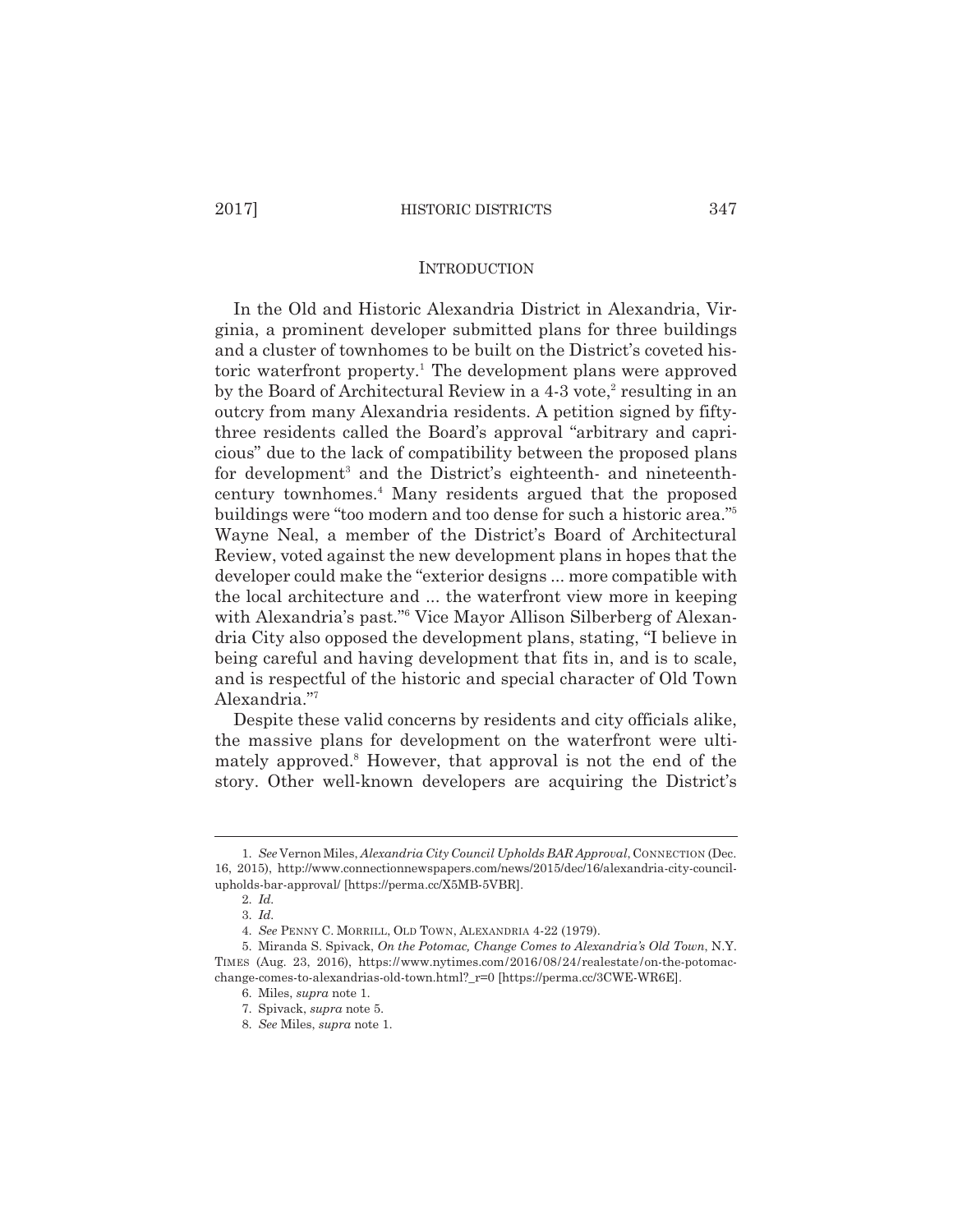much sought-after waterfront property too.<sup>9</sup> With high property values, close proximity to upscale shopping, and access to parks and the Potomac River, the Old and Historic Alexandria District is particularly appealing to developers.10 And, despite the fundamental differences between the modern architecture of the proposed development and the Federal Period architecture distinctive of the District, $11$  many city leaders welcome the new development, which is estimated to bring close to \$750,000 in annual property taxes to the city.<sup>12</sup> This struggle between the economic benefits of new development and the desire to maintain the original character of an historic district is not limited to Alexandria, Virginia, alone.<sup>13</sup>

Historic districts represent a gateway for the modern American to experience entire communities as they endured in decades past. This experience is made possible by comprehensive historic preservation zoning ordinances and design guidelines, independently established by local governments, which mandate construction and

13. *See* Chelsea Blahut, *Modern Home in Raleigh Overcomes Historic Preservation Challenge*, ARCHITECT (Sept. 12, 2014), http://www.architectmagazine.com/design/modernhome-in-raleigh-overcomes-historic-preservation-challenge\_o [https://perma.cc/4BB6-U5YK] (describing a year-long controversy between neighbors in the Historic Oakwood District over "[c]oncern[s] about a lack of consistency in the neighborhood's style"); Martha Groves, *In Historic District, a Conflict Builds*, L.A. TIMES (Nov. 11, 2007), http://articles.latimes.com/ 2007/nov/11/local/me-historic11 [https://perma.cc/7GYA-QVAK] ("To some observers, the controversy is emblematic of a larger debate that residents and preservationists have been having throughout the Los Angeles area: Can strikingly contemporary architecture coexist happily with 'historic' architecture?"); *Current Preservation Controversies—Development at St. Luke in the Fields, Gowanus National Register District Challenged*, HISTORIC DISTRICTS COUNCIL (Mar. 14, 2014), http://hdc.org/blog/e-bulletin-3-14-2014 [https://perma.cc/JP23- VYWH] ("The complete lack of rapport between these structures and the older houses glaringly illustrates the process of attrition which is taking place and the need for architectural controls for one of the most interesting and historical areas of The Village."); David Payne, *Appropriate Architecture for Historic Charleston, SC*, TRADITIONAL BUILDING (July 17, 2015), http://www.traditionalbuilding.com/features/appropriate-architecture [https://perma. cc/DRW6-954U] (noting the demolition of an overly modern 1960s building in favor of a more traditional building).

<sup>9.</sup> *See* Spivack, *supra* note 5.

<sup>10.</sup> *See id.*; *see also* Miles, *supra* note 1.

<sup>11.</sup> *See supra* note 5 and accompanying text.

<sup>12.</sup> Patricia Sullivan, *Alexandria Officials Approve 120-Room Hotel Along the Potomac River*, WASH. POST (Jan. 25, 2014), https://www.washingtonpost.com/local/virginia-politics/ alexandria-officials-approve-120-room-hotel-along-the-potomac-river/2014/01/25/bdd4236a-8606-11e3-8742-668814928ae4\_story.html?utm\_term=. b2d604945912 [https://perma.cc/J2YK-4426]. This number is up from the just \$42,000 in annual property taxes the year before. *Id.*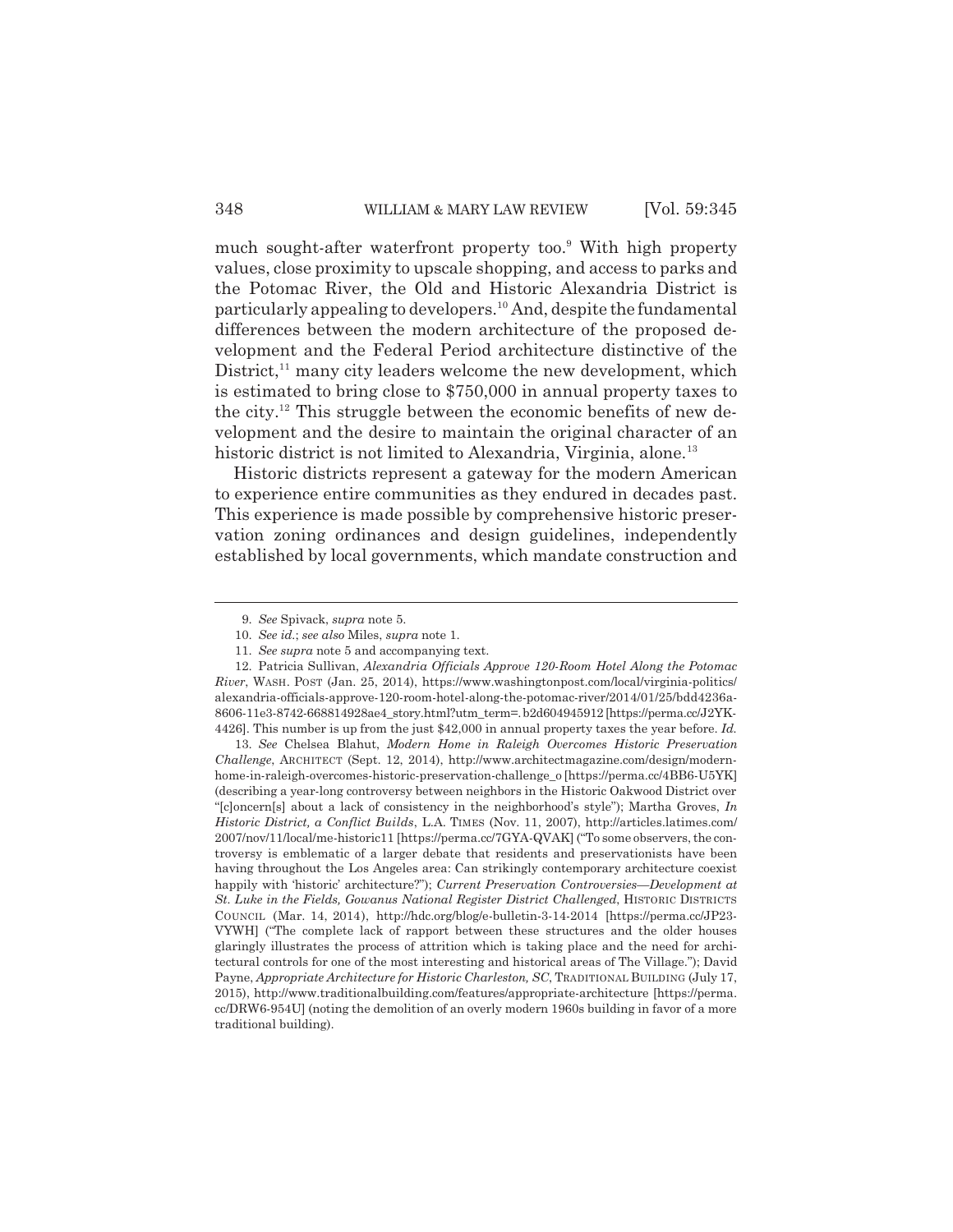alteration standards within an historic district's boundaries.14 When applied to historic structures, these zoning ordinances and design guidelines protect the United States' historic resources from destruction and decay. Still, standards ensuring that new construction remains compatible with historic buildings serve as a second level of protection. When new construction aesthetically relates to protected historic structures, communities create a cohesive story of the past for all who visit.<sup>15</sup>

The prospect of new development constantly challenges historic districts to maintain this cohesiveness. Historic buildings often decay to the point of demolition, and vacant plots represent the opportunity to construct new homes and businesses. In turn, designing new buildings in historic districts poses a challenge to developers, who must present plans that a district's board of architectural review will accept.<sup>16</sup> And, the board is equally challenged to decide whether new buildings will complement or detract from the historic district's preexisting aesthetic scheme.<sup>17</sup> Accordingly, both parties must answer the same question: Which structures will appropriately fill these vacant spaces?

This question is complicated, as every local government retains the power to determine how it will protect its historic resources.18 It is a question of "compatibility," and there is no nationwide definition or legal test for this term.19 Historic districts use the term

18. *See id.* at 666.

<sup>14.</sup> *See* J. Peter Byrne, *Historic Preservation and Its Cultured Despisers: Reflections on the Contemporary Role of Preservation Law in Urban Development*, 19 GEO. MASON L. REV. 665, 666, 669-70 (2012).

<sup>15.</sup> *See* Jess R. Phelps, *Moving Beyond Preservation Paralysis? Evaluating Post-Regulatory Alternatives for Twenty-First Century Preservation*, 37 VT. L. REV. 113, 113-14 (2012) (noting that historic districts are the best way of "preserving the *tout ensemble* of an historic area or neighborhood").

<sup>16.</sup> *See* Byrne, *supra* note 14, at 670-71.

<sup>17.</sup> *See id.* (noting that a "Commission" must determine whether new construction is appropriate through an evaluation of the district's already-existing architectural features).

<sup>19.</sup> *See* M. Jesse Carlson, Can Modern Architecture and Historic Preservation Be Reconciled? The Definition and Application of "Compatible" as Used in the DC Historic Preservation Act 3-7 (Apr. 28, 2003) (unpublished manuscript) (on file with Georgetown University Law Center), http://scholarship.law.georgetown.edu/cgi/viewcontent.cgi?article= 1001&context=hpps\_papers [https://perma.cc/7NF3-FT4V]. Nor should there be any strict definition of compatibility for all historic districts. Each historic district protects unique historic resources. Therefore, it follows that each historic district will likely require its own definition of compatibility in order to adequately protect these resources.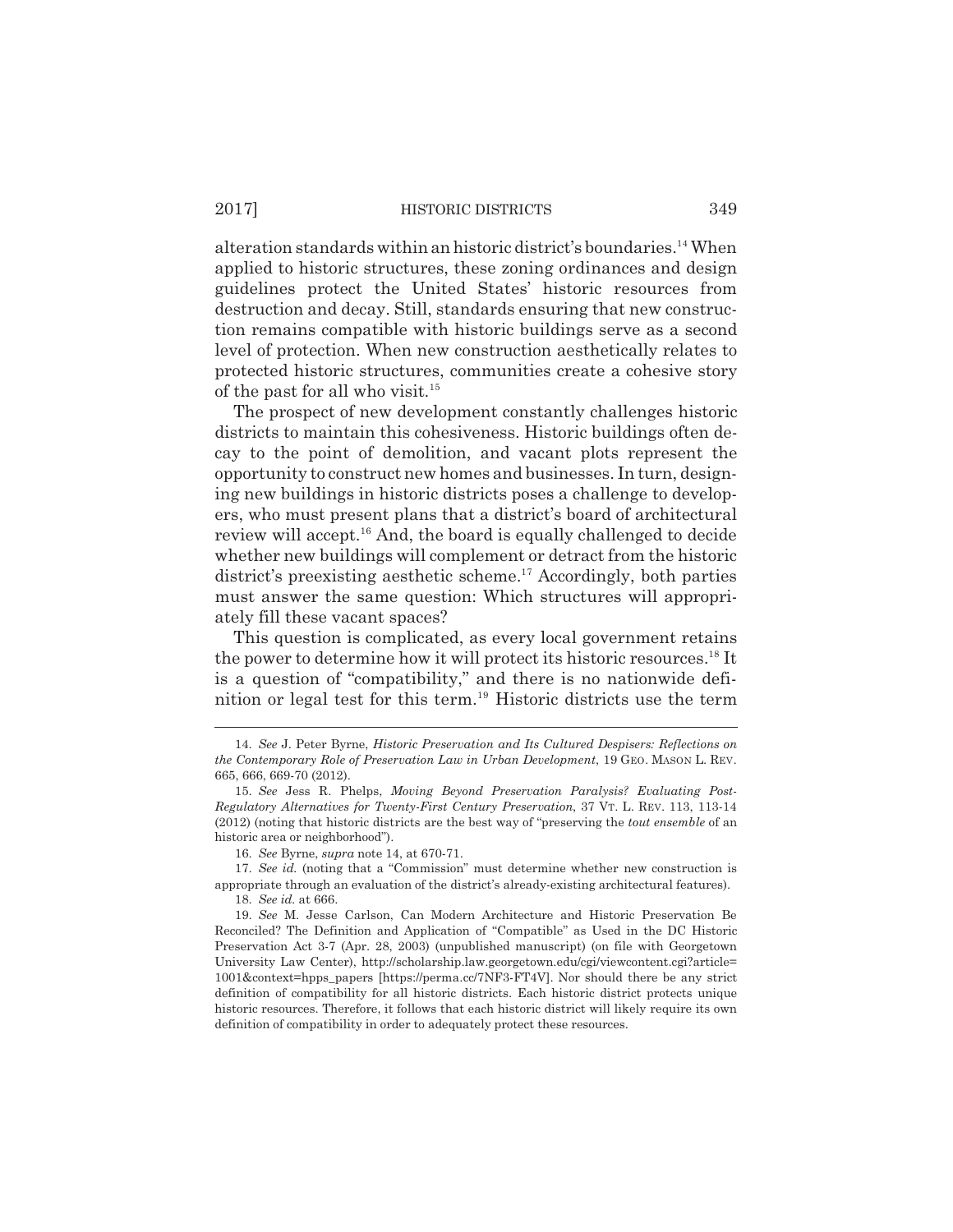"compatibility" to describe the type of new development that will be permitted to exist among those structures of historic value.<sup>20</sup> It most often refers to a feeling of aesthetic harmony between the exteriors of newly built structures and existing historic buildings. $21$  Most historic districts view preservation, including questions of compatibility, as advancing three important objectives: promoting patrio $tism<sup>22</sup>$  protecting and valuing architectural styles,<sup>23</sup> and realizing economic value.<sup>24</sup> However, each district may go about achieving these objectives through different legislative means. What is apparent is that some historic districts are more successful than others at achieving compatibility.<sup>25</sup> Consequently, incompatible new construction continues to threaten historic districts across the country.

Determinations of compatibility are extremely important to the overall success of the United States' historic districts. An historic district that permits incompatible development may experience negative consequences, including threatened perceived historical character and reduced economic outcomes.26 Too much incompatible development may ultimately lead to the destruction of the historic structures that the district seeks to protect.<sup>27</sup> Ensuring that new development is compatible with historic buildings is vital for the success of an historic district's ongoing preservation.

A viable solution to the issue of incompatible new development is currently absent from historic preservation scholarship. It is well established that historic districts do—and should—have the power to establish tailored definitions of compatibility, founded upon each

<sup>20.</sup> *See id.* at 4, 7.

<sup>21.</sup> Compatibility typically only refers to a building's exterior. *See* Phelps, *supra* note 15, at 144 n.183.

<sup>22.</sup> *See* Carol M. Rose, *Preservation and Community: New Directions in the Law of Historic Preservation*, 33 STAN. L. REV. 473, 479 (1981).

<sup>23.</sup> *See id.* at 479-80.

<sup>24.</sup> *See infra* Part I.C.3.

<sup>25.</sup> *See* Margaret F. England, Note, *Regionalism and Historic Preservation: How History Is Given Greater Weight in Different Regions of the Country*, 8 WIDENER L. SYMP. J. 347, 347 (2002) ("[L]egislation in some areas of the country favors historic preservation while legislation in other regions hinders historic preservation.").

<sup>26.</sup> *See* Byrne, *supra* note 14, at 676.

<sup>27.</sup> *See id.* (claiming repeated exceptions to historic district standards could eventually destroy the value the historic district conferred on individual properties).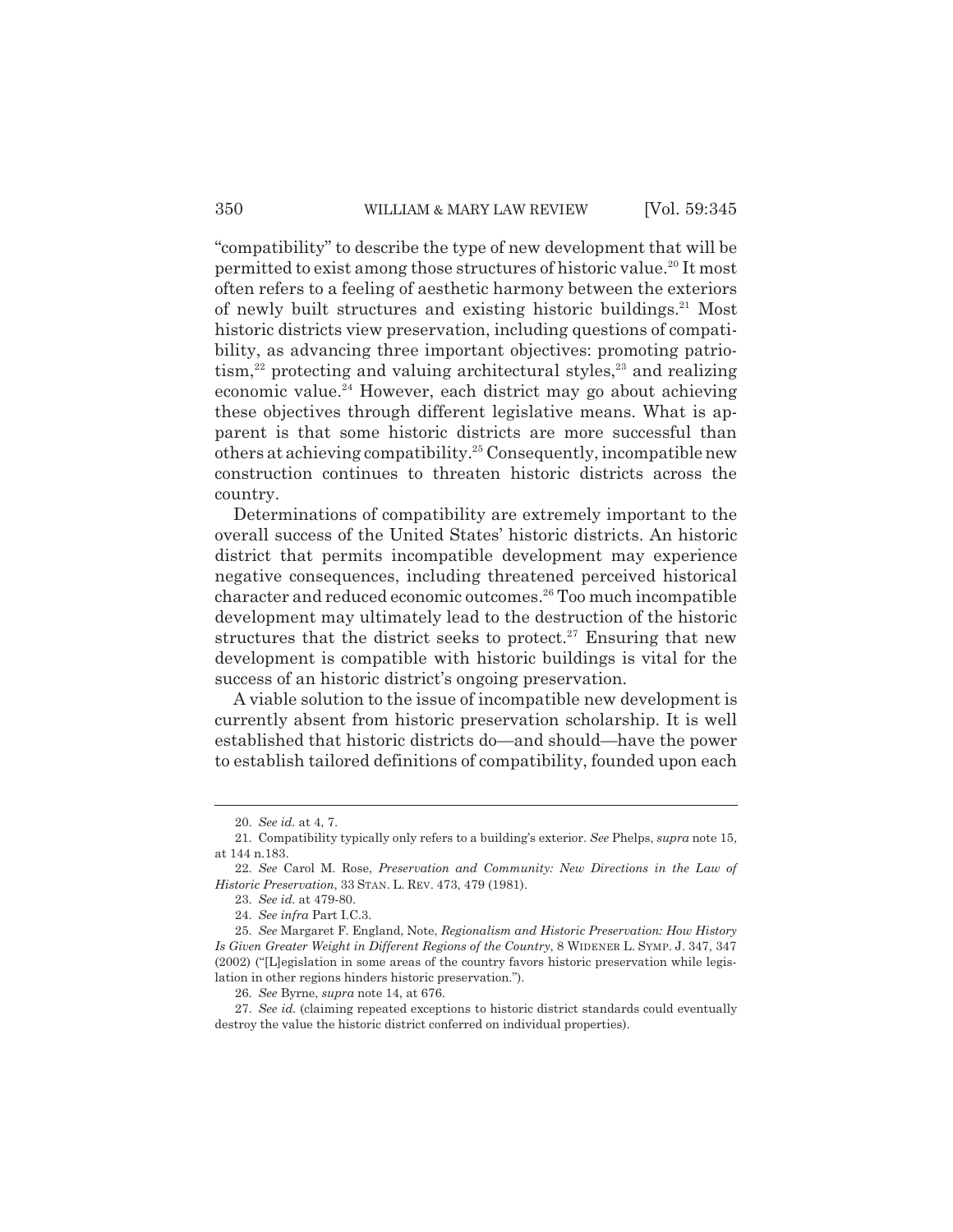district's unique historic resources.<sup>28</sup> However, there are some measures that all historic districts can use to protect historic resources from incompatible development, without sacrificing the autonomy of district-specific definitions of compatibility.29 This Note assembles the most effective methods of protection used today into a single, uniform framework that communities across the country can apply to their respective historic districts. This framework will continue to be important to the success of the United States' historic districts through the foreseeable future because assuring compatibility between new and historic structures is imperative to achieving the primary objectives of historic preservation.

To that end, this Note proposes a nationally applicable framework that local governments can implement to best protect their historic districts from incompatible new construction. Part I introduces the current historic preservation framework, beginning with background on the historic preservation movement. It also addresses the present relationship between federal, state, and local governments, and presents the objectives that continue to drive preservation efforts at all levels of government. Part II reviews the most common legislative and procedural efforts of historic districts, including the typical structure of local zoning ordinances, the creation and purpose of the board of architectural review, and the process of awarding Certificates of Appropriateness. Part III outlines and critiques the zoning ordinances and design guidelines of three geographically and historically diverse historic districts, including the Old and Historic Alexandria District in Alexandria, Virginia; Pioneer Square Preservation District in Seattle, Washington; and King William Historic District in San Antonio, Texas. Part IV hybridizes the most effective methods from the three historic districts outlined in Part III to create a uniform framework. This framework demands a level of necessary protection that, when applied to historic districts nationwide, will both assure compatibility and further the purposes of historic preservation. Provided that this framework is properly employed, historic districts may apply individualized definitions of compatibility with confidence that their historic resources are adequately protected.

<sup>28.</sup> *See id.* at 666.

<sup>29.</sup> *See infra* Part IV.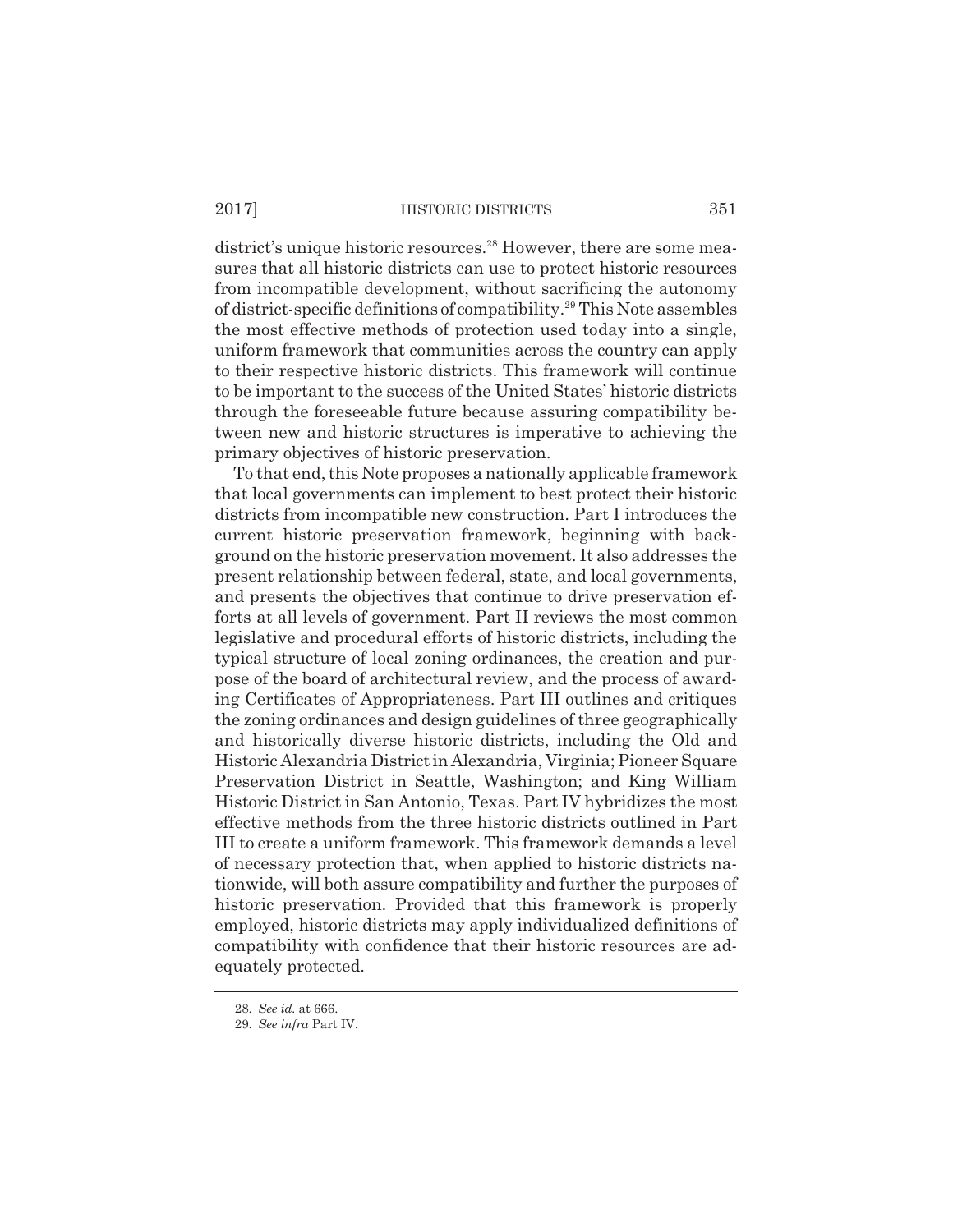# I. THE FOUNDATIONS OF HISTORIC PRESERVATION AND THE LAWS THAT FACILITATE IT

To fully grasp why compatibility is so important, it is critical to recognize why the United States values historic preservation at all. While historic preservation efforts were first privately organized, a vast legislative system emerged throughout the twentieth century to protect the United States' most prized historic resources.<sup>30</sup> First, this Part discusses the shift of the historic preservation movement from private to public efforts. Then it examines how federal, state, and local laws interact to create the comprehensive preservation scheme employed today. Last, it sets forth the major objectives of historic preservation legislation, which are further advanced by the assurance that new development remains compatible.

# *A. From Private to Public*

The historic preservation movement first gained traction around 1850 through private efforts.<sup>31</sup> The preservation of Mount Vernon, George Washington's home in Virginia, is often credited as the first major development in the American historic preservation movement.32 In the nineteenth century, preservation efforts in the United States lacked the governmental support required to preserve a property as sizable as Mount Vernon.<sup>33</sup> The Commonwealth of Virginia even declined the opportunity to purchase the property for restoration.<sup>34</sup> But in 1859, the Mount Vernon Ladies Association, a private organization, purchased and restored the property to its current glory.<sup>35</sup>

<sup>30.</sup> *See* James E. Smith, Note, *Are We Protecting the Past? Dispute Settlement and Historical Property Preservation Laws*, 71 N.D. L. REV. 1031, 1036-40 (1995).

<sup>31.</sup> *See* Phelps, *supra* note 15, at 116-18.

<sup>32.</sup> *See* Smith, *supra* note 30, at 1036-37.

<sup>33.</sup> *See* Robin D. Rice, Note, *By What We Have Destroyed: Historic Preservation and the Preservation of Individual Property Rights*, 52 U. LOUISVILLE L. REV. 153, 156-57 (2013) (noting that governmental involvement in preservation focused more on conservation of the natural landscape during the nineteenth century).

<sup>34.</sup> *See id.* at 157.

<sup>35.</sup> *See* JACOB H. MORRISON, HISTORIC PRESERVATION LAW 3 (1965).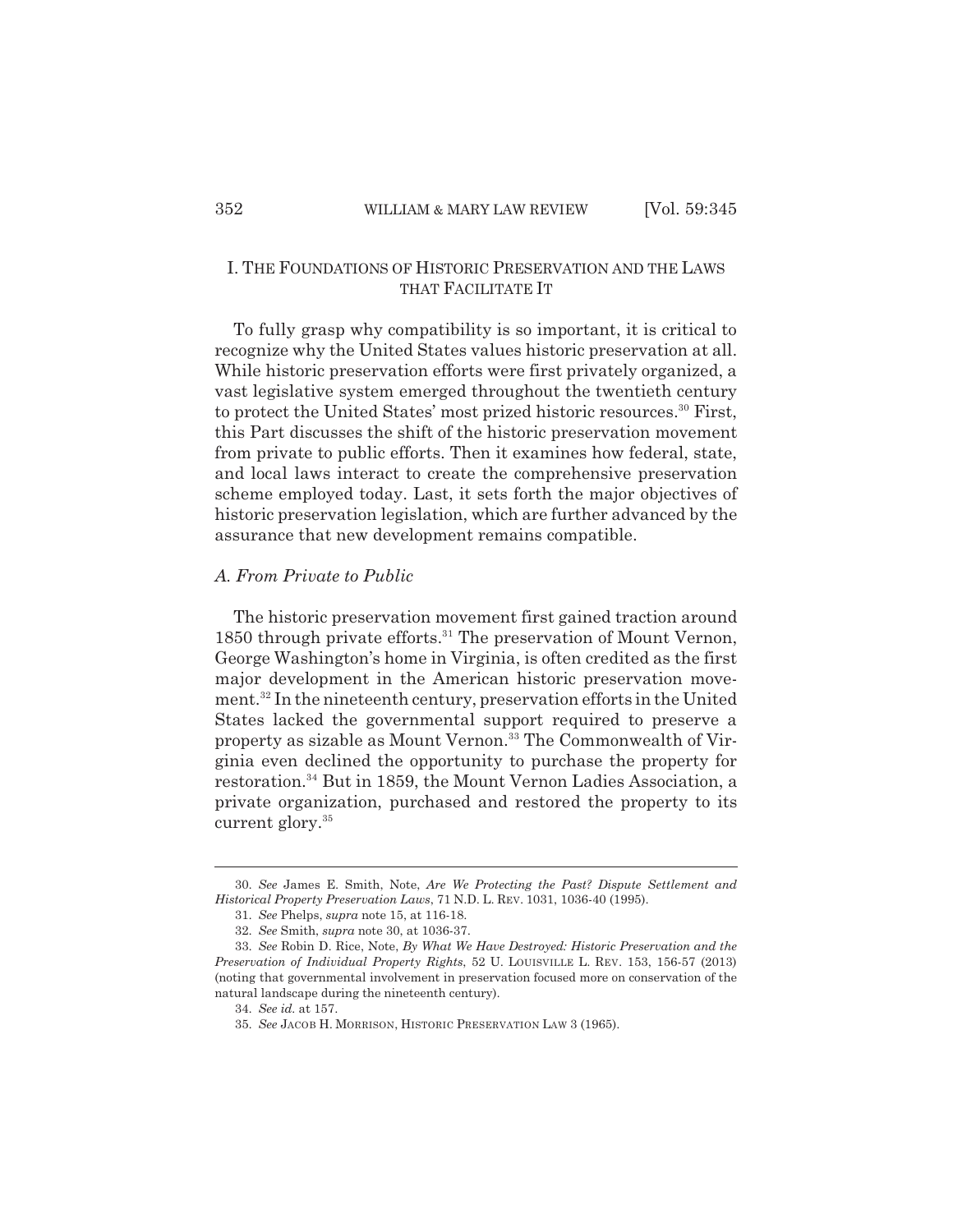The restoration of homes belonging to prominent historical figures proceeded to drive the first great American historic preservation movement.<sup>36</sup> Private organizations purchased homes across the country "to memorialize the events and heroes of the American Revolution."37

An event of even greater private preservation effort occurred in 1889 with the creation of the Association for the Preservation of Virginia Antiquities.38 This organization was the first of its kind: a statewide historic preservation organization.<sup>39</sup> In 1893, the organization acquired Jamestown, which is widely known as "the first permanent English settlement in North America."40 Without these private efforts, a piece of the United States' history may have been lost forever due to erosion from the James River.<sup>41</sup>

During this period, the federal government began to develop an interest in preservation. In 1872 Congress passed An Act to Set Apart a Certain Tract of Land Lying near the Head-Waters of the Yellowstone River as a Public Park,<sup>42</sup> establishing the nation's first national park.43 Then, through the passage of the 1889 Sundry Civil Appropriations Act, Congress called for the protection and restoration of the Casa Grande ruins in Arizona.<sup>44</sup> Most notably, in 1894

<sup>36.</sup> *See* Megan M. Carpenter, Note, *Preserving a Place for the Past in Our Future: A Survey of Historic Preservation in West Virginia*, 100 W. VA. L. REV. 423, 427 (1997).

<sup>37.</sup> *Id.* For instance, in Alexandria, Virginia, the closest city to George Washington during his residence at Mount Vernon, preservation efforts began by preserving the businesses and homes where George Washington often visited during his time in the city. *See Alexandria's History*, ALEXANDRIA HIST. SOC'Y, https://alexandriahistoricalsociety.wildapricot.org/history [https://perma.cc/P4JK-ARF2].

<sup>38.</sup> *See Preserving Virginia's Historic Places*, HISTORIC JAMESTOWNE, http://historicjames towne.org/about/history-of-apva/ [https://perma.cc/L53W-KE25]. This organization is now known as "Preservation Virginia." *See id.* 

<sup>39.</sup> *See id.*

<sup>40.</sup> *Id.*

<sup>41.</sup> *See id.* 

<sup>42.</sup> An Act to Set Apart a Certain Tract of Land Lying near the Head-Waters of the Yellowstone River as a Public Park, 17 Stat. 32 (1872).

<sup>43.</sup> *See Yellowstone National Park Protection Act (1872)*, NAT'L PARK SERV., https://www. nps.gov/yell/learn/management/yellowstoneprotectionact1872.htm [https://perma.cc/CN7S-N6UB].

<sup>44.</sup> *See* 15 BUREAU OF ETHNOLOGY ANN. REP. TO THE SECRETARY OF THE SMITHSONIAN INST. 326 (1897) ("Repair of the ruin of Casa Grande, Arizona: To enable the Secretary of the Interior to repair and protect the ruin of Casa Grande ...; and the President is authorized to reserve from settlement and sale the land on which said ruin is situated."). This protection came at just the right time, as the ruins fell into disrepair after being repeatedly looted by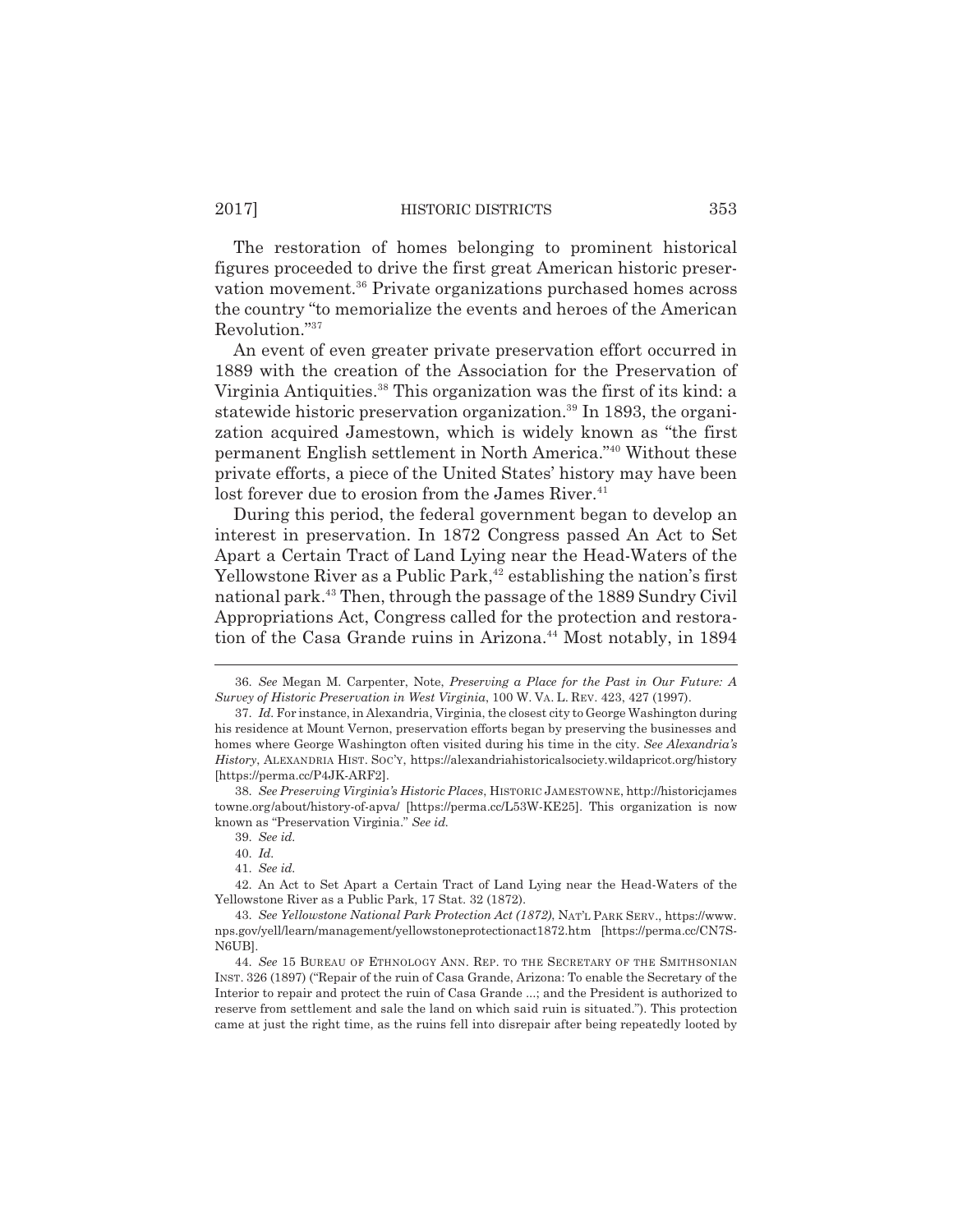the federal government exercised eminent domain over the Gettysburg battlefield, preserving it as a national memorial.<sup>45</sup>

# *B. Federal, State, and Local Interplay*

Today, federal, state, and local preservation efforts work together to protect the United States' valuable historic landscape.<sup>46</sup> Federal legislation gives power to statewide preservation programs, $47$  allowing local governments to then create historic districts in areas with historic resources worthy of protection.<sup>48</sup>

# *1. Federal Efforts*

The first formal federal preservation legislation, which officially transitioned preservation efforts from mostly private parties to public entities, was the Antiquities Act of 1906.<sup>49</sup> This Act gave the president the "authoriz[ation] ... to declare by public proclamation historic landmarks, historic and prehistoric structures, and other objects of historic or scientific interest that are situated upon the lands owned or controlled by the [Federal] Government."50 This Act was monumental to the United States' preservation regime, establishing the preservation of objects, places, and structures as a worthy federal purpose, as well as laying the groundwork for the preservation efforts that were to come in the twentieth century.<sup>51</sup>

The next major federal preservation legislation came in 1935 with the Historical Sites Act.<sup>52</sup> This Act worked in tandem with the Historic American Buildings Survey to identify and protect structures

railroad travelers. *See* Rice, *supra* note 33, at 157.

<sup>45.</sup> *See* Rice, *supra* note 33, at 157 (citing United States v. Gettysburg Elec. Ry. Co., 160 U.S. 668, 679-80 (1896)).

<sup>46.</sup> *See* Christopher J. Duerksen, *The Local Preservation Regulatory Process*, *in* REUSING OLD BUILDINGS: PRESERVATION LAW AND THE DEVELOPMENT PROCESS 23 (1984).

<sup>47.</sup> *See* 54 U.S.C. § 302301 (Supp. II 2015).

<sup>48.</sup> *See infra* Part I.B.3.

<sup>49.</sup> *See Antiquities Act 1906-2006*, NAT'L PARK SERV., https://www.nps.gov/archeology/ sites/antiquities/about.htm [https://perma.cc/W35D-3JV9].

<sup>50.</sup> Antiquities Act of 1906, Pub. L. No. 59-209, 34 Stat. 225 (codified as amended in 54 U.S.C. §§ 320301-320303 (Supp. II 2015)).

<sup>51.</sup> *See*, NAT'L PARK SERV., *supra* note 49.

<sup>52.</sup> *See* Smith, *supra* note 30, at 1037.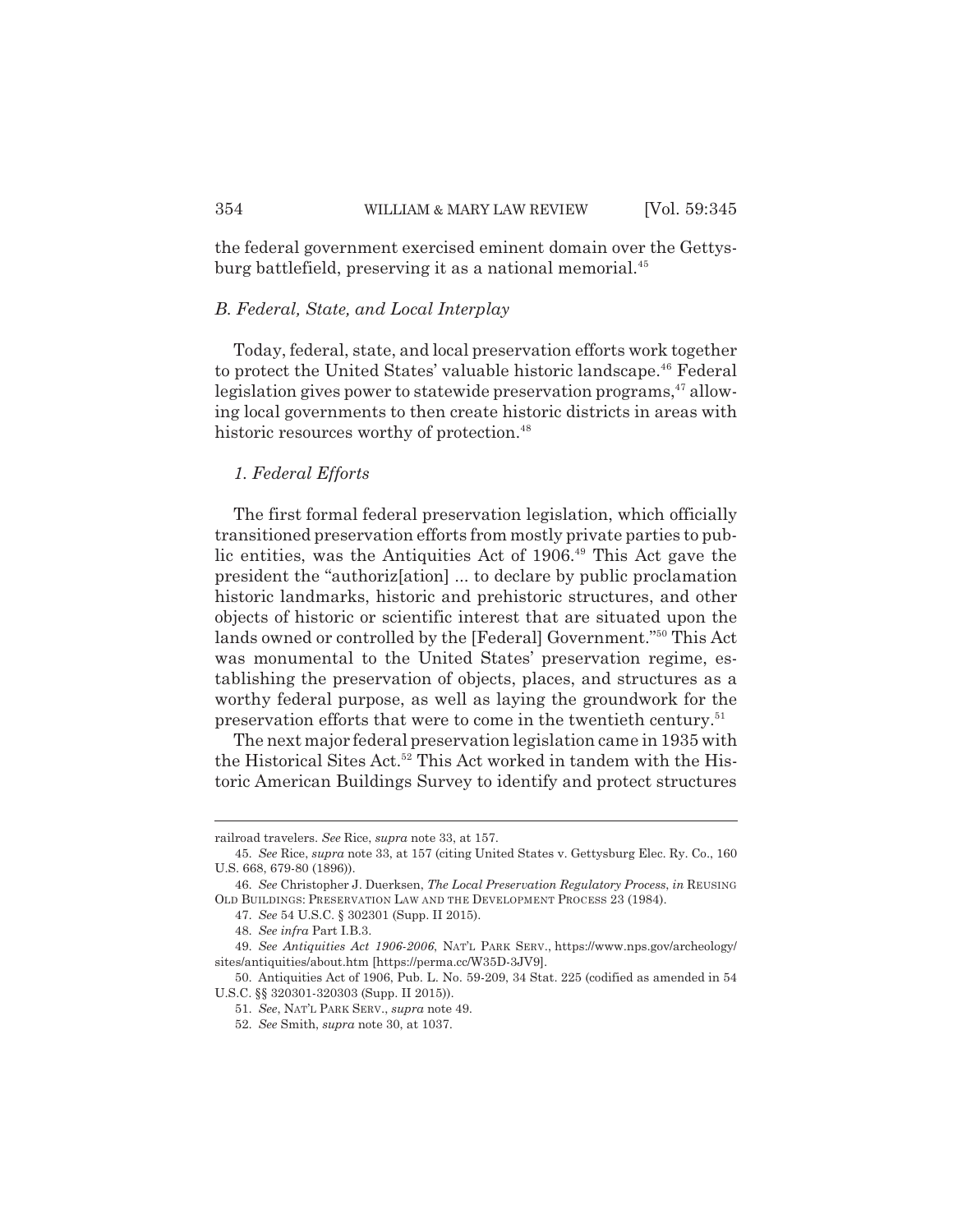of significant historical value that memorialized the United States' early history.53 In passing this legislation, Congress declared that "it [was] a national policy to preserve for public use historic sites, buildings, and objects of national significance for the inspiration and benefit of the people of the United States."54

The most important piece of federal preservation legislation<sup>55</sup> is the Historic Preservation Act of 1966.<sup>56</sup> The Act states that it is "necessary and appropriate for the Federal Government to accelerate its historic preservation programs and activities."57 The Act recognized the importance of assisting states in effectuating their own preservation programs.58 "[T]he statute gives deference to the State Historical Preservation Officer ... of each state to determine which property in their respective state is worthy of national historical recognition and preservation."59 The power of the states was then confirmed by the Supreme Court in *Penn Central Transportation Co. v. City of New York*, in which the Court held "that historic preservation advances are an important public interest and thus fall within the [states'] police power."60

<sup>53.</sup> *See Timeline: Historic Preservation*, NAT'L PARK SERV., https://www.nps.gov/resources/ timeline.htm?ID=78884F1F-FBD9-3065-39CF9470266C40B8 [https://perma.cc/SXS5-D7XY].

<sup>54.</sup> Historic Sites Act of 1935, Pub. L. No. 292-74, 49 Stat. 666 (codified as amended at 54 U.S.C. § 320101 (Supp. II 2015)).

<sup>55.</sup> Notably, this is not the last piece of federal preservation legislation as this Act was amended in 1980. *See* Smith, *supra* note 30, at 1039. However, the amendments to the Act have no bearing on this Note. In addition, Congress has incorporated preservation initiatives into other statutes. *See* Charlotte R. Bell, *Protecting the Built Environment: An Overview of Federal Historic Preservation Law*, 15 ENVTL. L. REP. 10354, 10354 (1985).

<sup>56.</sup> *See* Smith, *supra* note 30, at 1038-39 ("The 1966 Historical Preservation Act ... was the first major piece of federal legislation dedicated to the preservation of all of the nation's historical property." (footnote omitted)).

<sup>57.</sup> National Historic Preservation Act of 1966, Pub. L. No. 89-665, 80 Stat. 915, *repealed by* An Act to Enact Title 54, United States Code, "National Park Service and Related Programs" as positive law, Pub. L. No. 113-287, 128 Stat. 3094 (2014).

<sup>58.</sup> *See* Smith, *supra* note 30, at 1038-39.

<sup>59.</sup> *Id.* at 1038.

<sup>60.</sup> J. Peter Byrne, *Regulatory Takings Challenges to Historic Preservation Laws After* Penn Central, 15 FORDHAM ENVTL. L. REV. 313, 317 (2004) (discussing the holding in *Penn Central Transportation Co. v. City of New York*, 438 U.S. 104, 129 (1978)).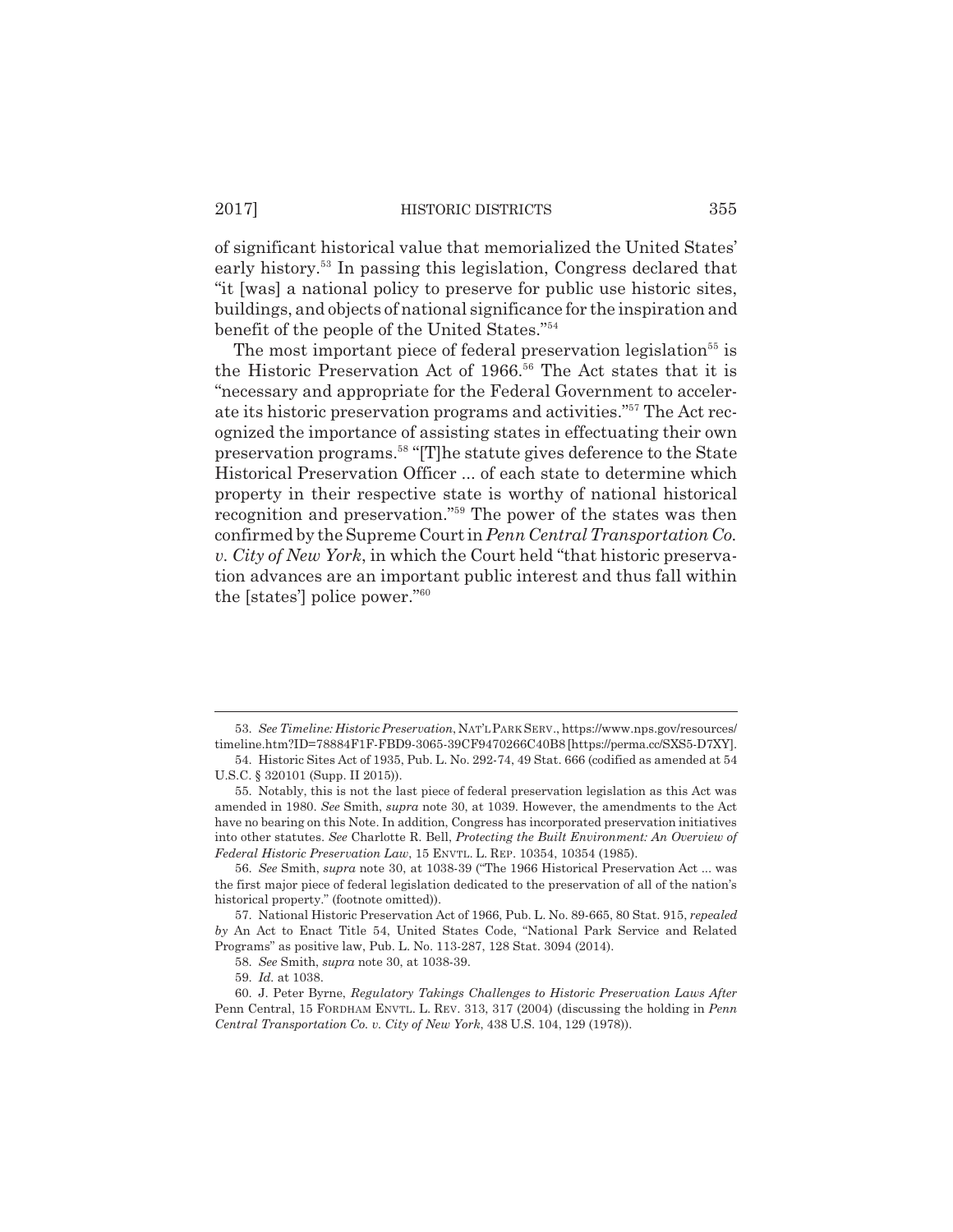# *2. State Efforts*

As previously noted, $61$  the state police power enables state governments to play an important role in preserving the nation's historic resources. $62$  The authority given to the states through the National Historic Preservation Act allows them to establish their own review process for both public and private projects.<sup>63</sup>

States that establish certified preservation programs are qualified to receive grants from the federal Historic Preservation Fund.<sup>64</sup> In order to implement a certified state preservation program, a state governor must appoint a State Historical Preservation Officer to oversee the state's preservation program.<sup>65</sup> In addition, the state must create a state historic preservation review board and provide for public participation in that program.<sup>66</sup> Lastly, an "approved state program<sup>[]</sup> must ... include a procedure to certify local governments."67 Once a state fulfills its certification requirements, it can begin transferring federal grant monies to its local governments in order to create and maintain its historic districts.<sup>68</sup>

# *3. Local Efforts*

After a state executes the requirements of the National Historic Preservation Act, it is up to the local governments to establish zoning ordinances and implement guidelines that will protect the integrity of its historic resources.<sup>69</sup> Accordingly, the majority of the

<sup>61.</sup> *See supra* Part I.B.1.

<sup>62.</sup> *See* Robert E. Stipe, *Some Preservation Fundamentals*, *in* A RICHER HERITAGE: HISTORIC PRESERVATION IN THE TWENTY-FIRST CENTURY 23, 26 (Robert E. Stipe ed., 2003) ("[The states] retained for themselves, in Amendments 9 and 10 to the Constitution, the basic power to regulate citizens in their personal conduct and the use of their property ... [, which] includes the power to regulate historic buildings.").

<sup>63.</sup> *See* Smith, *supra* note 30, at 1039.

<sup>64.</sup> *See* England, *supra* note 25, at 353.

<sup>65.</sup> *See id.* at 352.

<sup>66.</sup> *See id.* at 353.

<sup>67.</sup> *Id.* at 351.

<sup>68.</sup> *See id.* at 353.

<sup>69.</sup> *See* Byrne, *supra* note 14, at 666 (noting that local laws regulate the alteration and demolition of historic buildings within many urban real estate markets). This is an exercise of the state power delegated to local governments. *See* Lina Cofresi & Rosetta Radtke, *Local Government Programs: Preservation Where It Counts*, *in* A RICHER HERITAGE: HISTORIC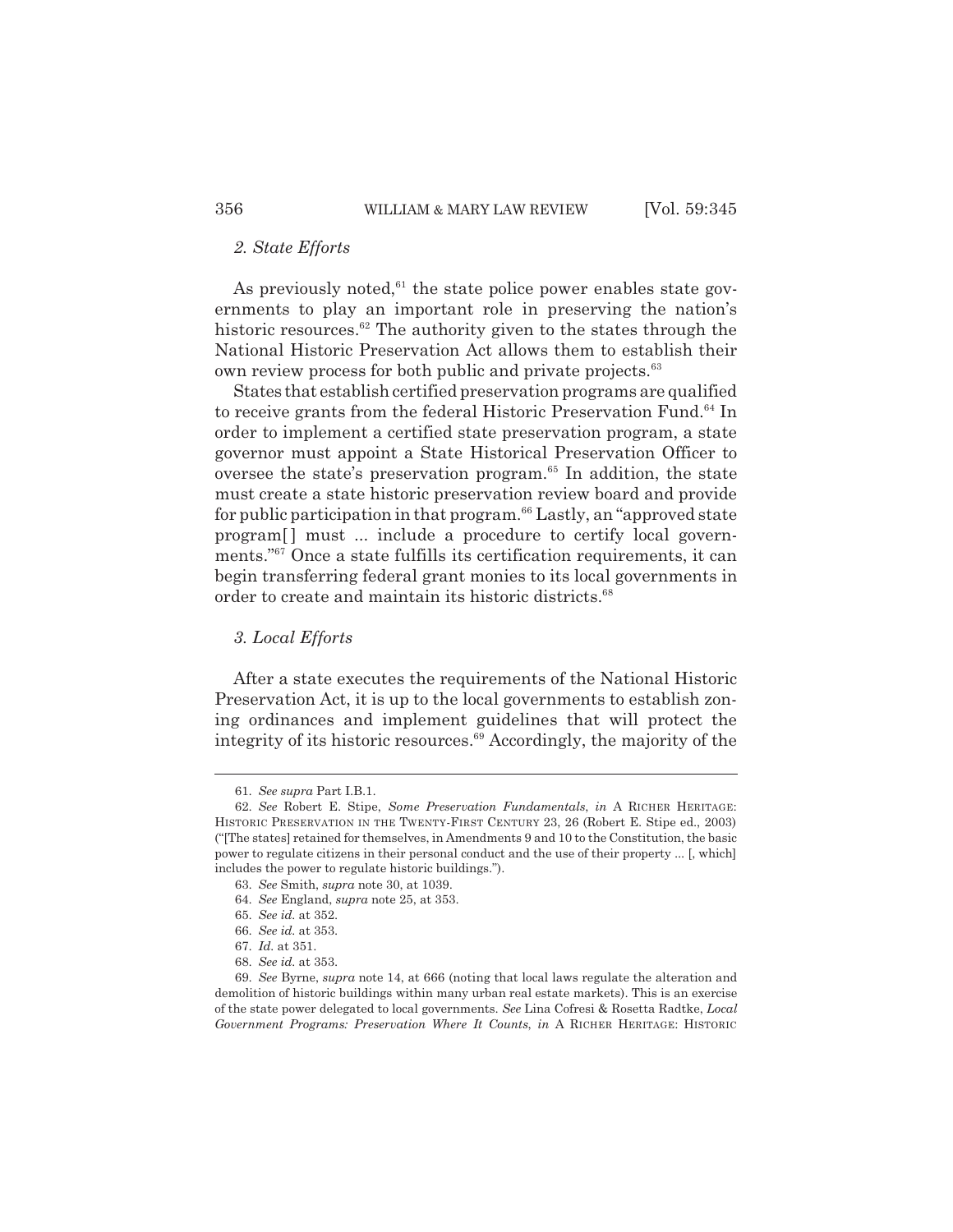power to shape the boundaries, concept, and aesthetic nature of an historic district remains at the local level.<sup>70</sup> In 1929, the Supreme Court in *Village of Euclid v. Ambler Realty Co.* recognized that zoning ordinances implemented by local governments are a valid application of the police power.<sup>71</sup> This judicial validation spurred the adoption of local zoning ordinances, and the establishment of the nation's first historic district soon followed.72

However, historic districts were not merely created to protect historic structures, but rather to preserve an overall harmonious aesthetic scheme. In *City of New Orleans v. Pergament*, the Louisiana Supreme Court recognized that while the zoning ordinances within the French Quarter protected historic structures, that objective "was merely one facet of a larger goal 'to preserve the antiquity' of the entire area and not just individual buildings."73 Therefore, regulating a nonhistoric structure was held a proper exercise of the city's police power in order to preserve the aesthetic integrity of the surrounding historic structures.<sup>74</sup>

The power of local governments was further expanded in *Berman v. Parker*. 75 The Supreme Court held that local zoning ordinances could be enacted for purely aesthetic purposes,<sup>76</sup> thus applying an "expansive definition" to what constitutes public welfare.<sup>77</sup> These precedents paved the way for the adoption of historic preservation

PRESERVATION IN THE TWENTY-FIRST CENTURY, *supra* note 62, at 117, 117.

<sup>70.</sup> *See* Duerksen, *supra* note 46, at 23.

<sup>71.</sup> *See* Timothy F. Brown, Comment, *Historic Districts and the Imagined Community: A Study of the Impact of the Old Georgetown Act*, 24 SETON HALL J. SPORTS & ENT. L. 81, 86 (2014) (noting that such local ordinances must find their validity in some aspect of the state's police power (citing Village of Euclid v. Ambler Realty Co., 272 U.S. 365 (1926))).

<sup>72.</sup> *See* Rice, *supra* note 33, at 159. "South Carolina[ ] became the first state in the country to officially institutionalize historic preservation, creating ... the nation's first historic district." *Id.*

<sup>73.</sup> *See id.* at 159-60 (quoting City of New Orleans v. Pergament, 5 So. 2d 129, 131 (La. 1941)).

<sup>74.</sup> *See id.* at 160 (citing *Pergament*, 5 So. 2d at 131).

<sup>75.</sup> *See* Brown, *supra* note 71, at 86-87 (citing Berman v. Parker, 348 U.S. 26, 33 (1954)).

<sup>76.</sup> Berman v. Parker, 348 U.S. 26, 33 (1954) ("It is within the power of the legislature to determine that the community should be beautiful as well as healthy, spacious as well as clean, well-balanced as well as carefully patrolled.").

<sup>77.</sup> Brown, *supra* note 71, at 87 (citing *Berman*, 348 U.S. at 33).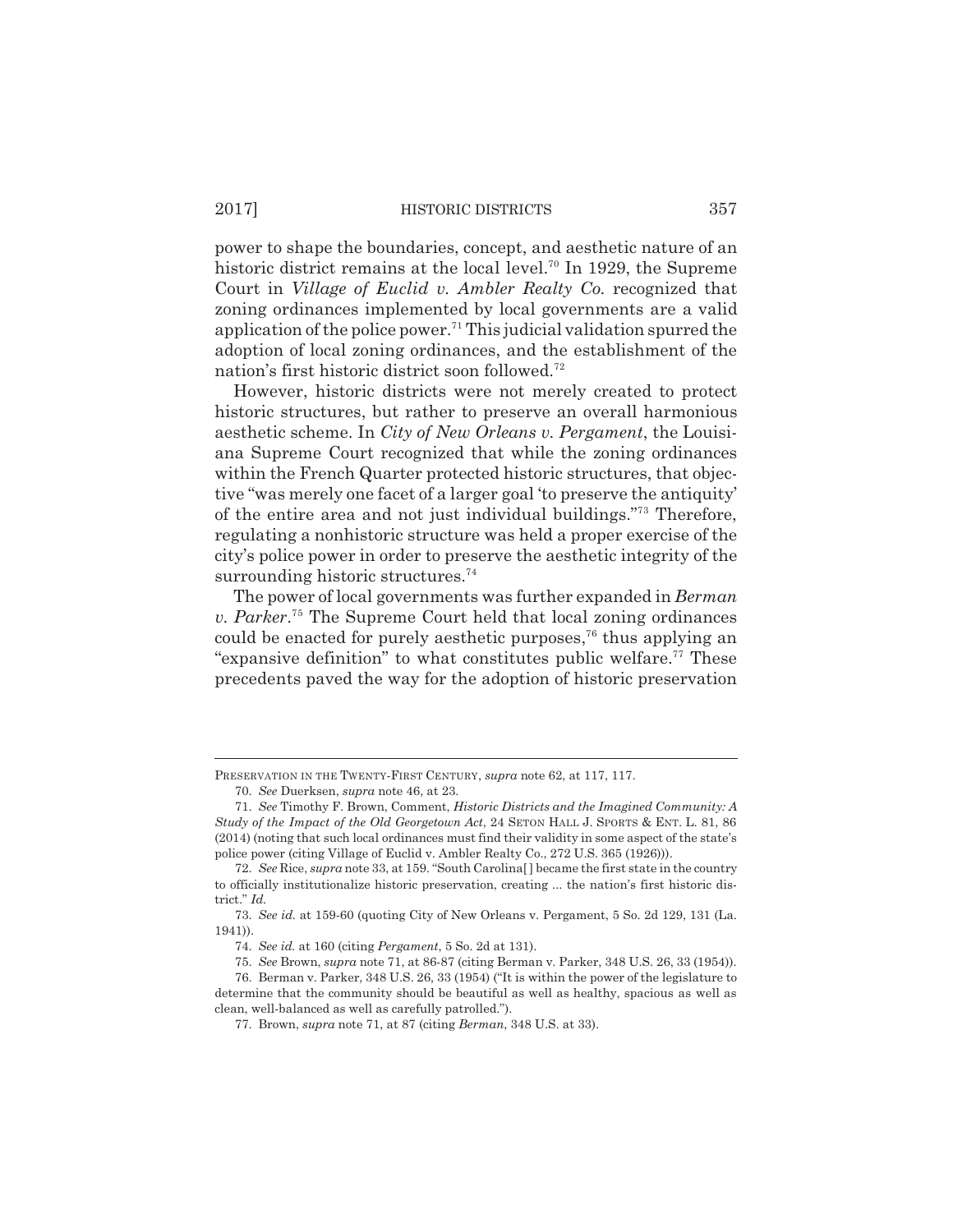programs in every state and hundreds of municipalities across the country.78

# *C. Why Preserve Through Historic Districts?*

While the answer to the question "why preserve?" may seem obvious, the purposes behind creating historic districts are rather complex. Preservation through the creation of historic districts has three predominant purposes: (1) promoting patriotism,<sup>79</sup> (2) protecting and valuing architectural styles, $80$  and (3) realizing economic value.<sup>81</sup> These objectives are further promoted by ensuring that new buildings remain compatible with protected historic buildings.

## *1. Promoting Patriotism*

Historic districts endeavor to preserve significant structures in their most historically representative state in order to instill a sense of patriotism in residents and tourists alike.<sup>82</sup> Promoting a sense of patriotism was the driving factor behind many of the major private preservation efforts of the nineteenth century.<sup>83</sup> Early preservationists sought to maintain those structures owned or frequented by notable Americans.<sup>84</sup> For instance, in Alexandria, Virginia, preservationists first focused on restoring Gadsby's Tavern and the Carlyle House, two locations frequented by George Washington.<sup>85</sup>

As preservation efforts expanded to preserve entire neighborhoods, the promotion of patriotism was not lost. Today, these

<sup>78.</sup> *See* Rice, *supra* note 33, at 161 (noting that "every state and over 500 municipalities ... implemented historic preservation programs" within a decade of the National Historic Preservation Act's enactment).

<sup>79.</sup> *See* Rose, *supra* note 22, at 479.

<sup>80.</sup> *See id.* at 480.

<sup>81.</sup> *See* David B. Fein, Note, *Historic Districts: Preserving City Neighborhoods for the Privileged*, 60 N.Y.U. L. REV. 64, 82-83 (1985).

<sup>82.</sup> *See* Rose, *supra* note 22, at 479.

<sup>83.</sup> *See id.*

<sup>84.</sup> *See id.* at 479-80; *supra* Part I.A.

<sup>85.</sup> *See* Peter H. Smith, *The Beginnings of Historic Preservation in Alexandria—Moving Toward the Creation of the Old and Historic District*, ALEXANDRIA CHRON., Winter 1996, at 1, 2, https://alexandriahistoricalsociety.wildapricot.org/resources/Documents/The\_Chronicle/ 1996\_Winter\_Chronicle.pdf [https://perma.cc/Z2Yz-H4A2].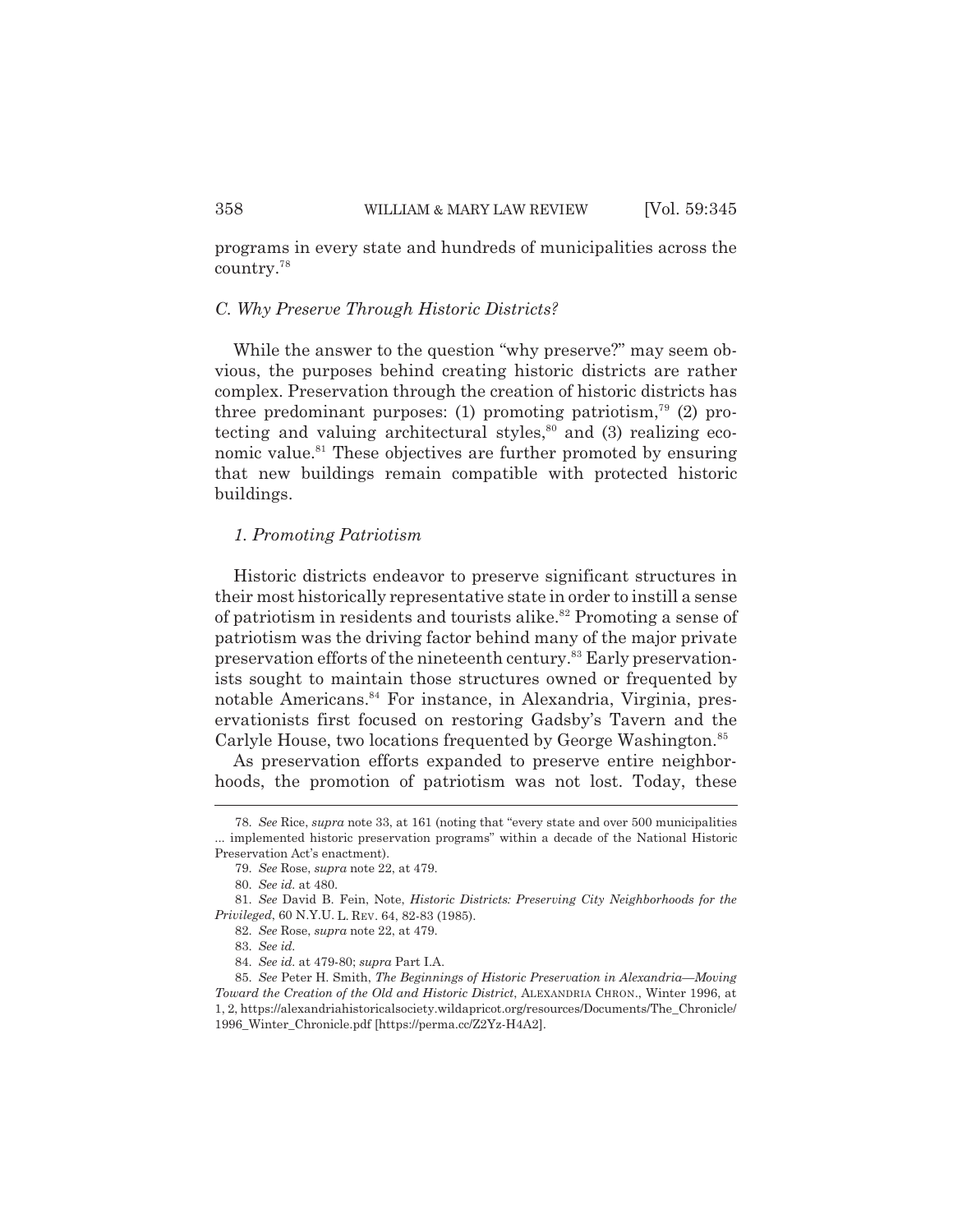collections of structures "embody a historical narrative that people in the present value."86 Historic districts provide a means for twenty-first century citizens to experience—or at least visualize—how the ordinary American once lived.<sup>87</sup> While historic districts may not always give the viewer a completely accurate view of the past,88 they are the best alternative to classic two-dimensional artistic re-creations.

Promoting this same sense of patriotism is more difficult when blending new structures with old. New buildings, especially those that lack a certain standard of aesthetic compatibility with historic structures, may detract from or overshadow a district's historic resources. In addition, a lack of compatibility may stymie the overall historic atmosphere of the district. Because new development is likely inevitable, assuring compatibility is imperative to avoid detracting from the overall sense of patriotism within an historic district.

## *2. Protecting and Valuing Architectural Styles*

Historic districts effectively protect buildings from important historical periods, advancing an appreciation for architectural significance.89 Under this view, preservation should focus on maintaining the original architectural style of an historic district.<sup>90</sup>

This purpose for preservation greatly impacted the zoning ordinances of historic districts across the country. Historic preservation ordinances function as "architectural controls designed to protect a few well-known old districts."91 Some argue that historic districts

<sup>86.</sup> Byrne, *supra* note 14, at 679. J. Peter Byrne argues that criteria for inclusion in the National Register of Historic Places embodies this perceived value. *Id.* at 678-79. These criteria single out "places made historically important through association with important events or persons, those with aesthetic or cultural value, and those ... that may provide useful information to the trained eye." *Id.* at 679.

<sup>87.</sup> *Cf. id.* at 678 ("[H]istoric districts ... offer a narrative connection with the past.").

<sup>88.</sup> *Id.* at 682. Byrne argues that preservation can also be a hindrance to gaining a clear perception of the past. *See id.* (claiming preservation cannot "provide an unproblematic image of the past"). For example, Byrne notes that while some antebellum plantations are beautifully restored, their accompanying "slave quarters have almost entirely disappeared." *Id.*

<sup>89.</sup> *See* Rose, *supra* note 22, at 480.

<sup>90.</sup> *See id.*

<sup>91.</sup> *See id.* at 484.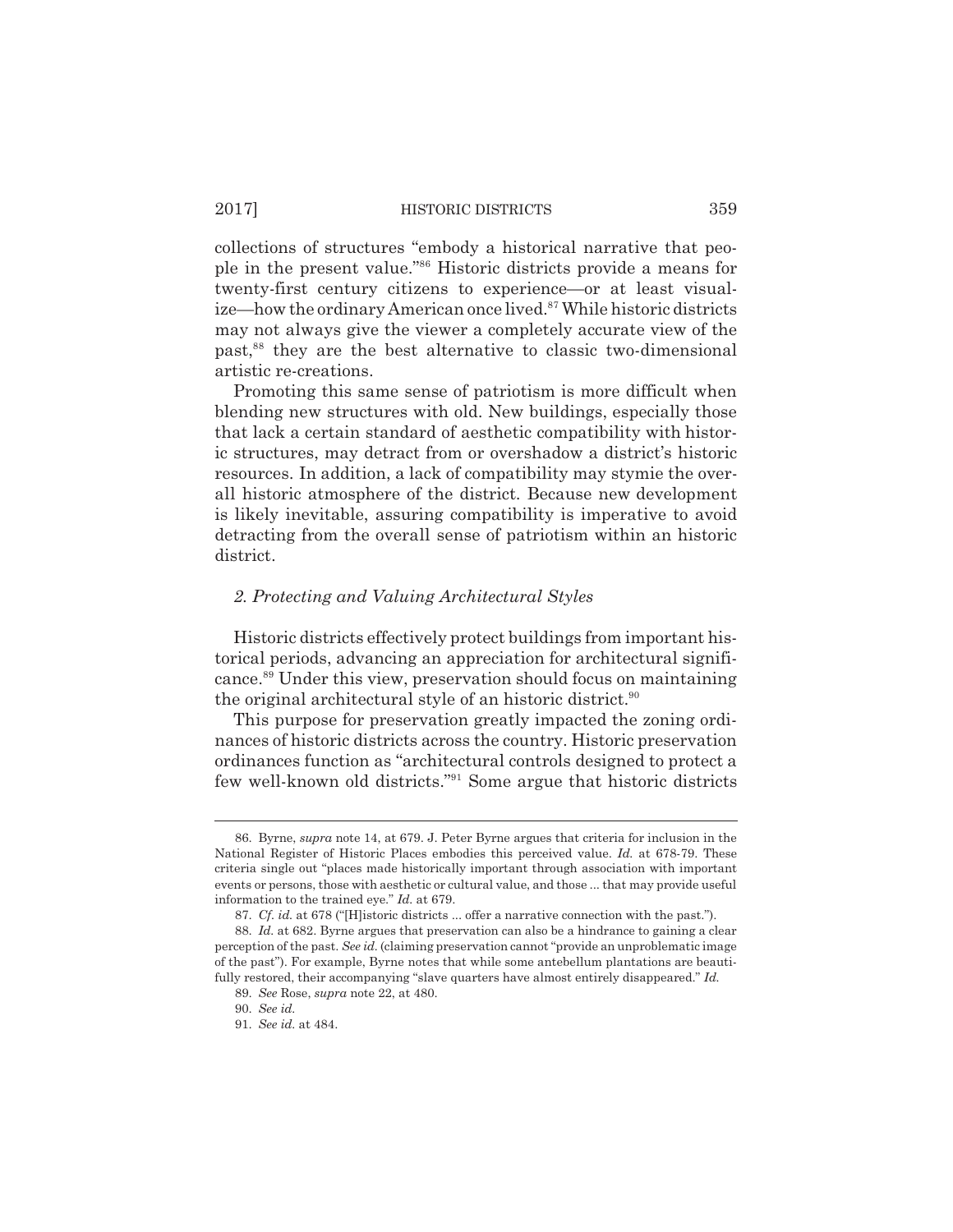"include thousands of utterly undistinguished structures."92 Yet many carefully restored historic structures—whether distinguished by famous inhabitants—can still stand together as a place of architectural significance. For instance, the Old and Historic Alexandria District remains well-preserved due to the District's strict zoning ordinances and design guidelines.<sup>93</sup> The District stands as an impeccable example of Georgian, Federal Period, Colonial, Greek Revival, and Victorian architecture.<sup>94</sup>

In addition, preservationists created legal mechanisms—known as preservation easements—to ensure the long-term preservation of the architectural beauty of historic properties.<sup>95</sup> Preservation easements are "legal agreement[s] whereby the owner of a historic property grants a third-party ... a perpetual non-possessory interest in their property."96 The property receives the benefit of perpetual protection in exchange for the owner's right to make certain modifications or alterations to the property. $97$  These easements, which are common throughout historic districts, may be "the most effective mechanism for protecting examples of our architectural history."98

Amid these restored historic structures, new buildings compete for attention. An incompatible new building—perhaps of a markedly different architectural style—may adversely affect a district's historic resources.99 First, this architecturally different new structure may draw attention away from historical structures, as an onlooker

<sup>92.</sup> *See* Edward L. Glaeser, *Preservation Follies: Excessive Landmarking Threatens to Make Manhattan a Refuge for the Rich*, CITY J. (Spring 2010), https://www.city-journal. org/html/preservation-follies-13279.html [https://perma.cc/CP8M-ZX9J].

<sup>93.</sup> *Cf. Old and Historic Alexandria District Board of Architectural Review*, CITY OF ALEX-ANDRIA, https://www.alexandriava.gov/planning/info/default.aspx?id=33280 [https://perma.cc/ HL49-594V] (noting the expansion of the historic district's physical boundaries over time).

<sup>94.</sup> *See generally* MORRILL, *supra* note 4, at 4-22 (describing the various historic architectural periods and representative structures within the City of Alexandria).

<sup>95.</sup> Jess R. Phelps, *Preserving Preservation Easements?: Preservation Easements in an Uncertain Regulatory Future*, 91 NEB. L. REV. 121, 128 (2012).

<sup>96.</sup> *Id.*

<sup>97.</sup> *See id.*

<sup>98.</sup> *Id.* at 126.

<sup>99.</sup> *But see* Jonathan Flynn, *Productive Preservation and the Reinvention of Industrial America*, 39 URB. LAW. 123, 130 (2007) ("Some progressive municipalities have adopted an open and flexible definition of artistic merit, accepting the possibility of exceptional modern design being compatible with a historic context.").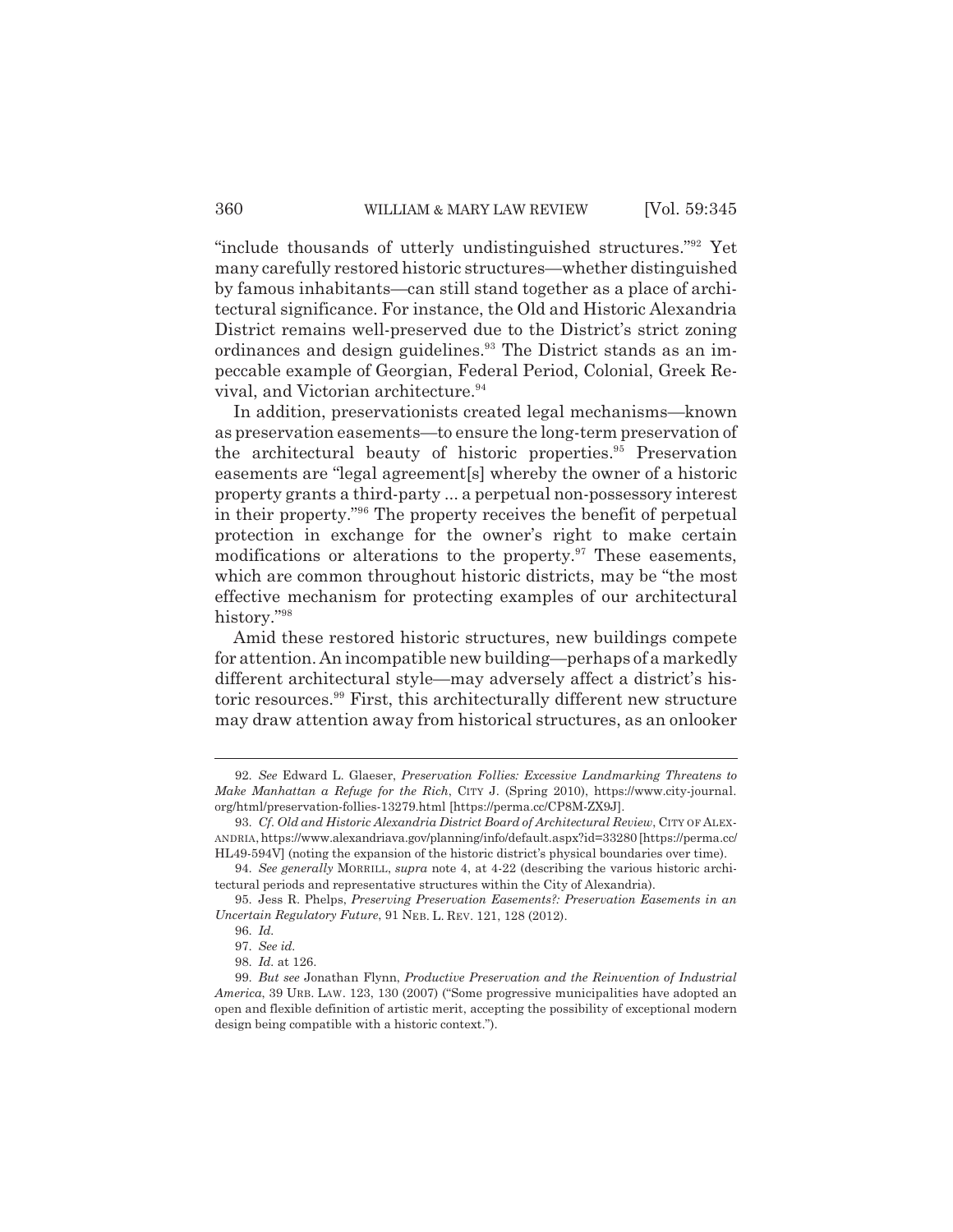may shift focus to a unique modern building. Second, this incompatible architectural style may detract from the overall aesthetic authenticity of the historic district itself.100 For these reasons, it is in an historic district's best interest to require that new buildings meet a standard of compatibility with surrounding historic buildings. Compatible buildings will not detract from historic buildings, but rather will allow the historic buildings to shine.

## *3. Realizing Economic Value*

Historic district designation is considered a catalyst to spur economic activity in otherwise struggling neighborhoods.<sup>101</sup> The designation of an historic district can have extreme "intangible" effects by creating "a favorable climate for investment."102 For example, districting causes homeowners to take a greater interest in maintaining their historic property.<sup>103</sup> It also attracts competitive investment from developers looking to capitalize on the valuable property.104

Developers may not wish to follow compatibility standards for new development within an historic district. Yet, requiring new structures to be compatible does not necessarily limit the potential economic benefits of historic districts. Many developers choose to build just outside of the boundaries of these districts, allowing

<sup>100.</sup> For example, the Old and Historic Alexandria District states in its design guidelines that while new construction should be similar or compatible to existing structures, direct replicas of already existing buildings are frowned upon. *See* CITY OF ALEXANDRIA, VA. DEP'T OF PLANNING & CMTY. DEV., DESIGN GUIDELINES FOR THE OLD AND HISTORIC ALEXANDRIA DIS-TRICT AND THE PARKER-GRAY DISTRICT ch. 6, at 2 (1993) [hereinafter OLD TOWN DESIGN GUIDELINES], https://www.alexandriava.gov/uploadedFiles/planning/info/Historic\_Preserva tion/pnz\_historic\_designguidelines.pdf [https://perma.cc/TB7C-8XAD]. What makes an historic district authentic is the presence of old structures, sometimes over one hundred years old, not buildings that just look like old structures.

<sup>101.</sup> *See* Fein, *supra* note 81, at 82 (arguing that the designation of economically depressed neighborhoods can help revitalize those communities). *But see* Flynn, *supra* note 99, at 125-26 (arguing that while stringent zoning ordinances are successful in some historic districts, others see them as "expensive, unnecessary, and basically incompatible with progress").

<sup>102.</sup> *See* Fein, *supra* note 81, at 82-83.

<sup>103.</sup> *See id.* at 83.

<sup>104.</sup> Notably, investment by developers increases housing prices within historic districts. *See id.* at 80-82. This displaces low-income, elderly, and minority residents, while white-collar families receive all the economic benefits that historic districts offer. *See id.* This process is often referred to as "gentrification." *Id.*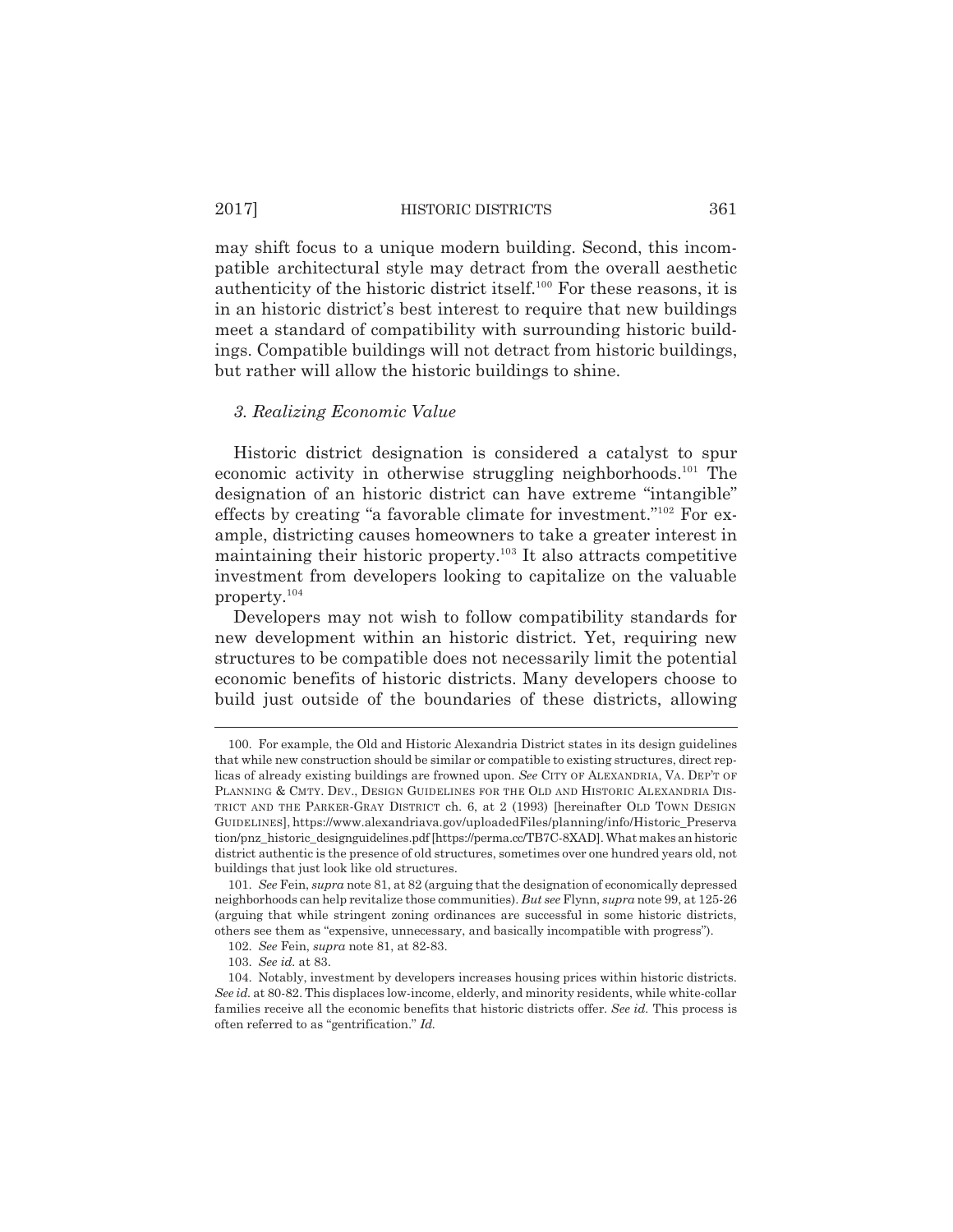residents easy access to the district's amenities without the inflated prices.105 Ultimately, historic districts and the standards that they impose "spread economic demand to new areas, strengthening the city overall and providing significant windfalls to property owners in the right locations."106 These windfalls apply to all properties subjected to the district's restrictions.<sup>107</sup> However, just a single developer excused from the district's restrictions could receive a windfall: "He could build large buildings, which would benefit from the attractive context of older smaller buildings, without contributing to the preservation of that context."108 Therefore, without requiring that all new buildings remain compatible with existing buildings, historic districts may not continue to experience these same balanced economic benefits.

# II. HISTORIC DISTRICTS: LOCAL ZONING ORDINANCES, BOARDS OF ARCHITECTURAL REVIEW, AND AWARDING CERTIFICATES OF APPROPRIATENESS

The National Park Service defines an historic district as "a significant concentration, linkage, or continuity of sites, buildings, structures, or objects united historically or aesthetically by plan or physical development."109 Historic districts found their start in Charleston, South Carolina, in  $1931;^{110}$  today over 2,300 historic districts exist across all fifty states.<sup>111</sup> What allows historic districts to maintain their beauty are the zoning ordinances and design guidelines that govern them. Local governments enact zoning ordinances that give power to an historic district's board of architectural review.112 This board retains the power to review applications for new construction.<sup>113</sup> The board's decision of whether to accept or

<sup>105.</sup> *See* Byrne, *supra* note 14, at 670.

<sup>106.</sup> *Id.*

<sup>107.</sup> *See* Fein, *supra* note 81, at 79-80 ("[T]he strict controls imposed by historic district regulations benefit and burden all district landowners in an essentially comparable manner."). 108. *See* Byrne, *supra* note 14, at 676.

<sup>109.</sup> *National Register of Historic Places Program: Frequently Asked Questions*, NAT'L PARK SERV., https://www.nps.gov/nr/faq.htm [https://perma.cc/DUR9-W59E].

<sup>110.</sup> *See* Brown, *supra* note 71, at 88.

<sup>111.</sup> *See* Phelps, *supra* note 15, at 132.

<sup>112.</sup> *See* Flynn, *supra* note 99, at 135 n.53.

<sup>113.</sup> *See id.* at 135-36.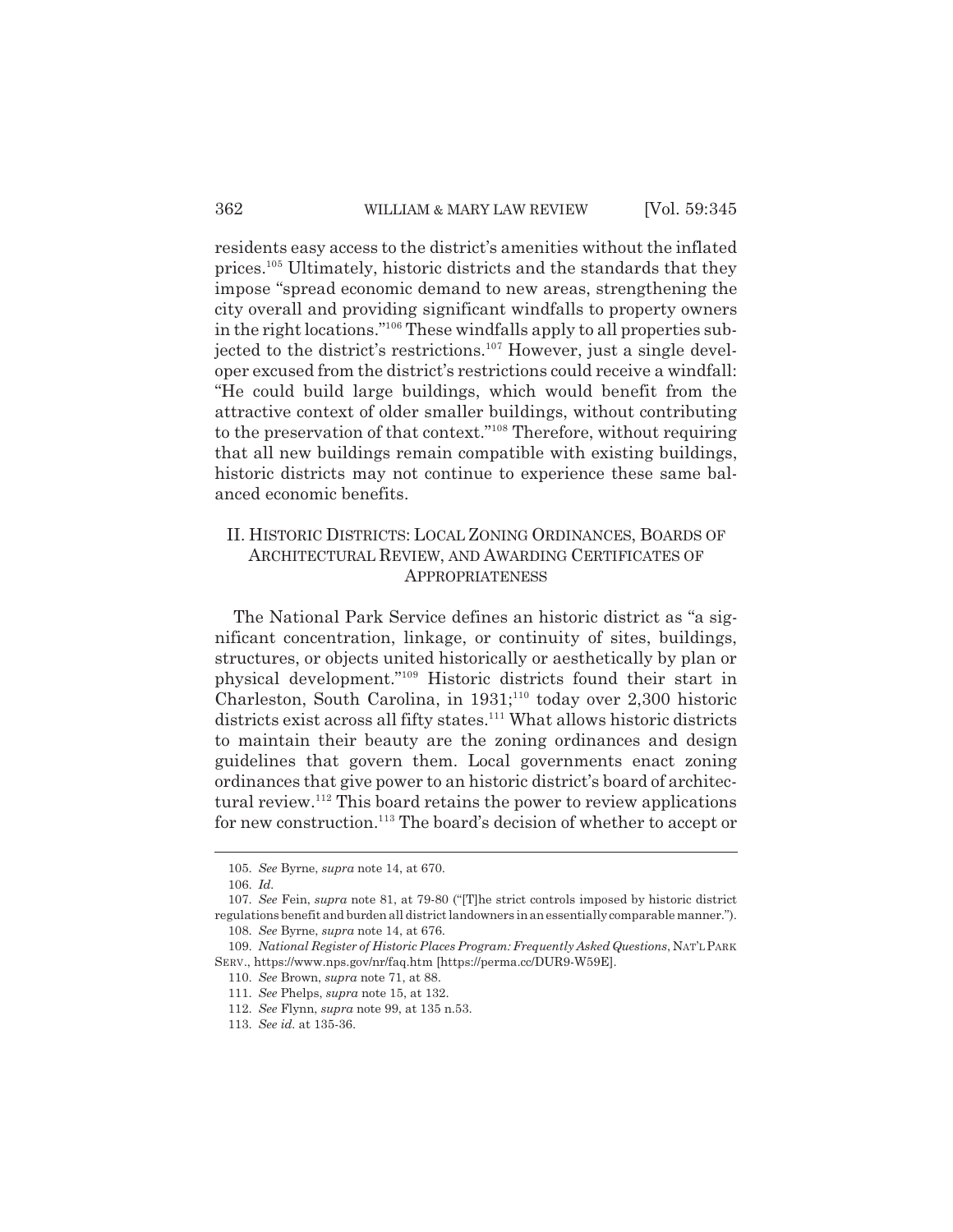reject an application is based on design guidelines promulgated by the local government.<sup>114</sup> This common process has greatly affected the preservation landscape of the United States.115 In fact, "[m]any of the areas set aside by these early zoning ordinances never had any great role to play in history, but ... [are now] indeed important components of an urban picture."116

#### *A. Local Zoning Ordinances*

Historic districts are established through pieces of state-enabling legislation.<sup>117</sup> Authority then passes to local governments to garner  $community support<sup>118</sup>$  and to enact ordinances that will best protect the unique historic resources within the community. $119$ 

Historic district zoning ordinances typically begin by establishing geographic boundaries for the district.<sup>120</sup> These boundaries are extremely important, as new and existing structures just outside of an historic district's boundaries will likely be afforded much greater flexibility than those within.<sup>121</sup> The zoning ordinances then must expressly outline the locality's purpose for historic designation, which may include educational, economic, or aesthetic purposes. $122$ This purpose statement is meant "to stake out the legal space on which the local government claims the right to regulate."<sup>123</sup>

Zoning ordinances may also refer to a separate document—the district's design guidelines—which outlines the specific construction requirements for historic and new structures within the district.<sup>124</sup>

<sup>114.</sup> *See id.*

<sup>115.</sup> *See* Jess R. Phelps, *Preserving Perpetuity?: Exploring the Challenges of Perpetual Preservation in an Ever-Changing World*, 43 ENVTL. L. 941, 953-54 (2013).

<sup>116.</sup> *See id.* at 954 (quoting 2 CHARLES B.HOSMER,JR.,PRESERVATION COMES OF AGE:FROM WILLIAMSBURG TO THE NATIONAL TRUST, 1926-1949, at 231-32 (1981)).

<sup>117.</sup> *See* Phelps, *supra* note 15, at 131; *see also supra* Part I.B.2.

<sup>118.</sup> *See* Phelps, *supra* note 15, at 131.

<sup>119.</sup> *See* Phelps, *supra* note 115, at 953-54.

<sup>120.</sup> *See* Brown, *supra* note 71, at 89.

<sup>121.</sup> *See* Byrne, *supra* note 14, at 670-73, 676-77.

<sup>122.</sup> *See* Brown, *supra* note 71, at 89-90.

<sup>123.</sup> *See* David F. Tipson, *Putting the History Back in Historic Preservation*, 36 URB. LAW. 289, 294 (2004) (noting that the locality must name some public purpose related "to public health, safety, morals, or general welfare," leading localities to choose purposes that have previously been approved in other historic districts).

<sup>124.</sup> *See id.* at 298.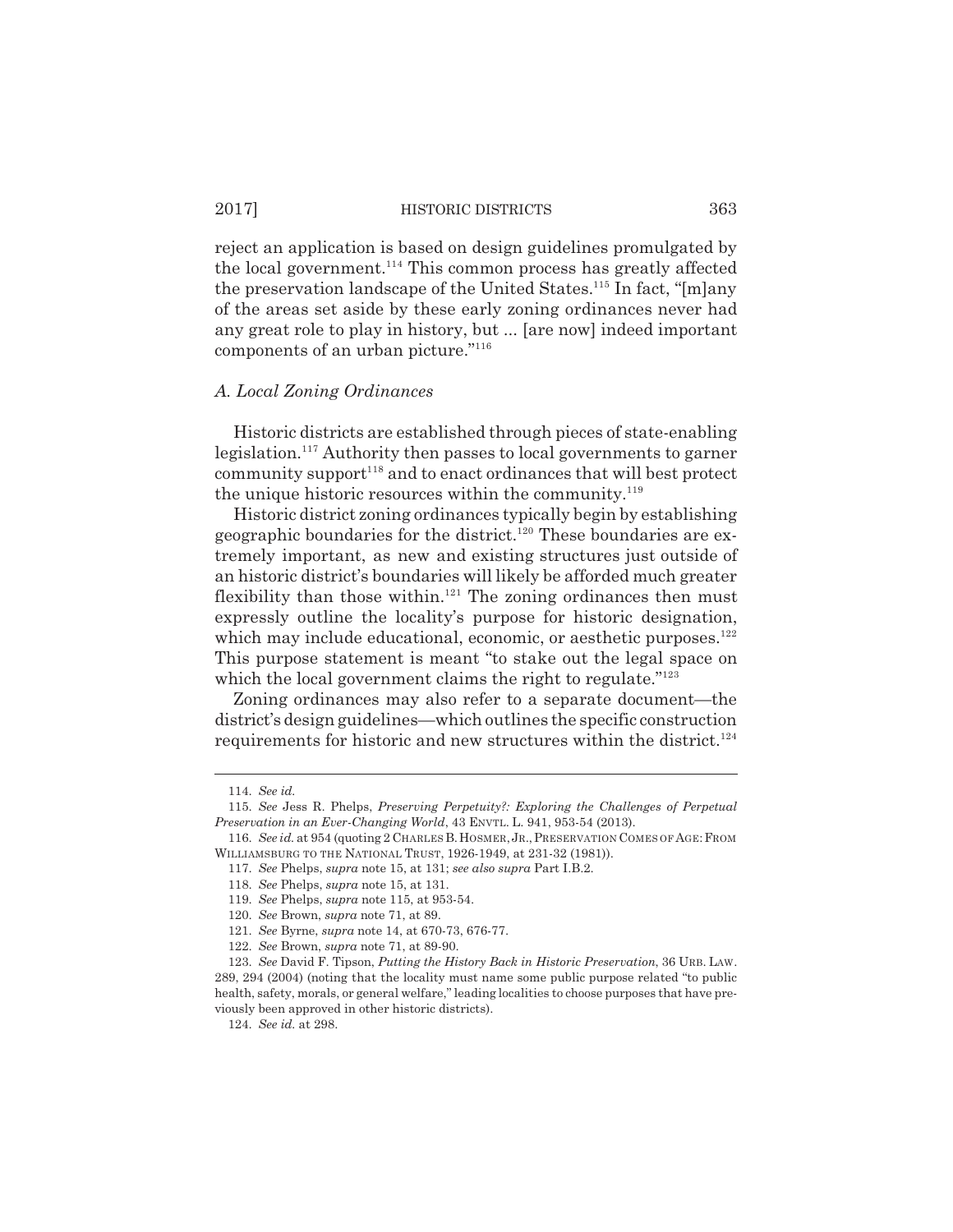These guidelines place restrictions on all future construction projects, making the guidelines the key to sufficient preservation.<sup>125</sup> These restrictions are usually based on some "visual protection" to the exterior of historic buildings, but also require that new buildings comply with some varying level of compatibility.<sup>126</sup> The design guidelines are exceptionally important to the future of the historic district: they ensure objective decision-making by the board of architectural review and notify residents and developers of the board's decision-making criteria.127 Lastly, the zoning ordinances establish a board of architectural review that serves to assure compliance with the historic district's zoning ordinances and design guidelines.<sup>128</sup>

# *B. The Board of Architectural Review*

Another important aspect of a district's zoning ordinances is its establishment of a board of architectural review.<sup>129</sup> The board is tasked with enforcing the construction and alteration guidelines promulgated by the zoning ordinances.130 The board often includes members with several different specialties, including architects, historians, archeologists, builders, real estate professionals,<sup>131</sup> and lawyers.<sup>132</sup>

The board of architectural review is frequently given discretionary power to determine whether new development complies with the district's design guidelines.<sup>133</sup> These local authorities are then afforded broad discretion by courts in interpreting applications for

<sup>125.</sup> *See* Brown, *supra* note 71, at 90.

<sup>126.</sup> *See* Rose, *supra* note 22, at 507-08 (noting that the zoning ordinances and design guidelines applied to historic districts are often much more complex than other nonhistoric localities because they must consider some level of compatibility).

<sup>127.</sup> *See* ALICE MERIWETHER BOWSHER, DESIGN REVIEW IN HISTORIC DISTRICTS 25 (1978).

<sup>128.</sup> *See* Brown, *supra* note 71, at 90.

<sup>129.</sup> *See* Duerksen, *supra* note 46, at 23.

<sup>130.</sup> *See* Brown, *supra* note 71, at 90.

<sup>131.</sup> *See* Rose, *supra* note 22, at 496 ("Presumably, members bring the standards of their professions to the tasks of landmark designation and review of applications to alter historic properties.").

<sup>132.</sup> *See* BOWSHER, *supra* note 127, at 14.

<sup>133.</sup> *See* Rose, *supra* note 22, at 496. While the district's design guidelines set codified standards for the board, the true guidelines for the board are the district's already existing historic buildings. *See* BOWSHER, *supra* note 127, at 25.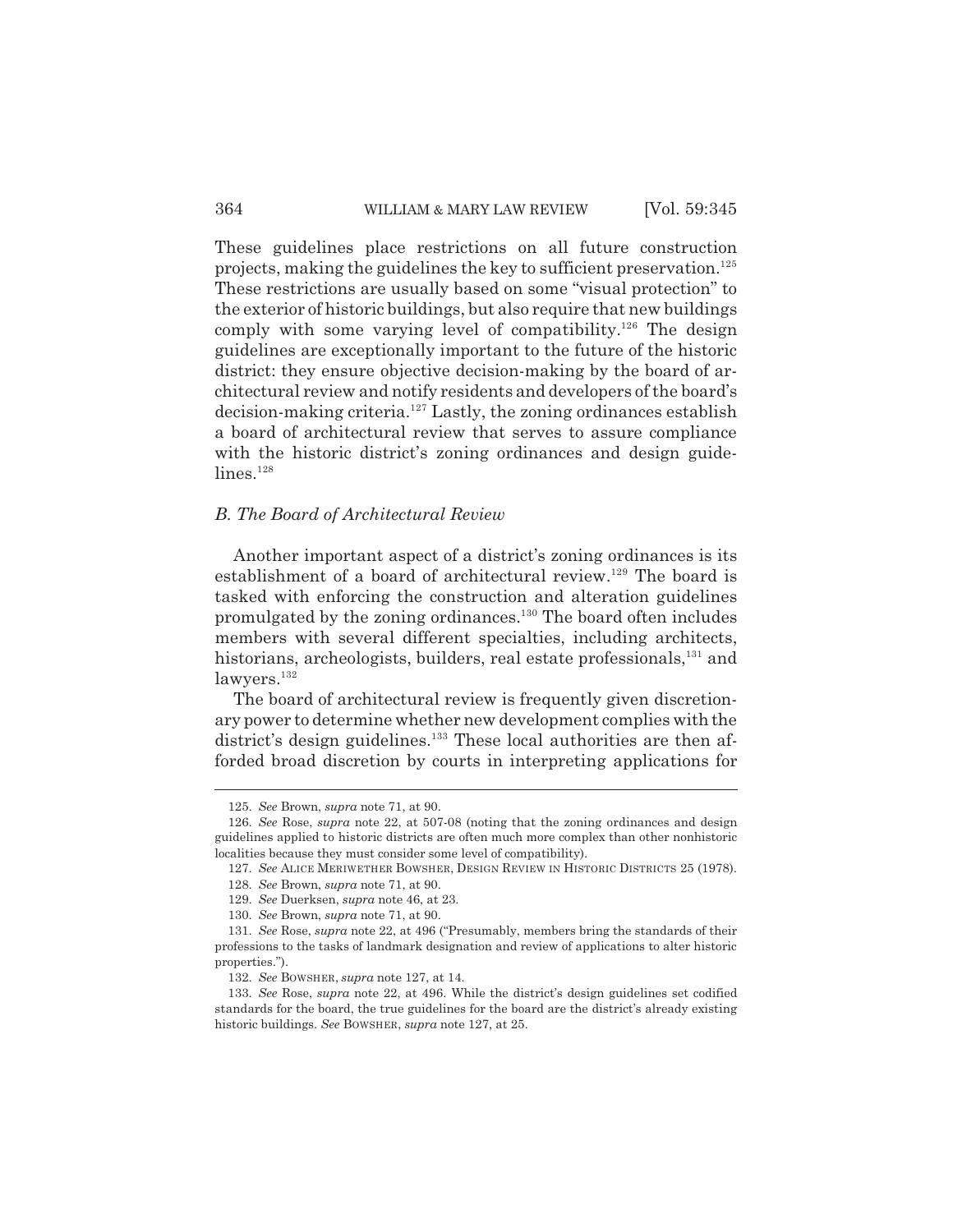building alterations, also known as Certificates of Appropriateness.134 In most jurisdictions, the board of architectural review must approve plans for new construction before a Certificate of Appropriateness will be issued.135 However, in other districts, the board merely functions as an advisory committee, giving the decisionmaking power to one person within the local government.<sup>136</sup>

But that broad authority does not mean that the board has the power to make completely indiscriminate decisions. State law typically allows decisions by a local board of architectural review to be reviewed by the city council and then the local city's court.<sup>137</sup> Zoning ordinances often provide a check on the board by dictating the standards a court should use "to determine whether action by the reviewing body has been arbitrary or discriminatory."138

#### *C. Certificates of Appropriateness for New Construction*

For a developer or resident to alter an existing building or to build something new in an historic district, that developer must submit the proposed construction plans to the local board of architectural review.139 To receive the most desirable feedback from the board, an application should include the relevant details of the project.140 The board of architectural review is then tasked with reviewing the project application in order to determine whether it complies with the district's design guidelines. $141$ 

The review process varies from district to district, but most review processes involve a public hearing overseen by the board of architectural review. $142$  Both proponents and opponents to the

<sup>134.</sup> *See* Duerksen, *supra* note 46, at 27; England, *supra* note 25, at 358. "Historic district review decisions require complex judgments based on knowledge of architecture, history, aesthetics and ... an intimate understanding of community standards." BOWSHER, *supra* note 127, at 19.

<sup>135.</sup> *See* BOWSHER, *supra* note 127, at 15.

<sup>136.</sup> *See infra* Part IV.B. This is the structure implemented in Pioneer Square Preservation District and King William Historic District. *See infra* Parts III.B-C.

<sup>137.</sup> *See* BOWSHER, *supra* note 127, at 17.

<sup>138.</sup> Duerksen, *supra* note 46, at 25.

<sup>139.</sup> *See* BOWSHER, *supra* note 127, at 59 ("Typical submissions include plans, elevations, specifications, and samples of materials.").

<sup>140.</sup> *See id.*

<sup>141.</sup> *See id.* at 60-61.

<sup>142.</sup> *See* Phelps, *supra* note 15, at 134.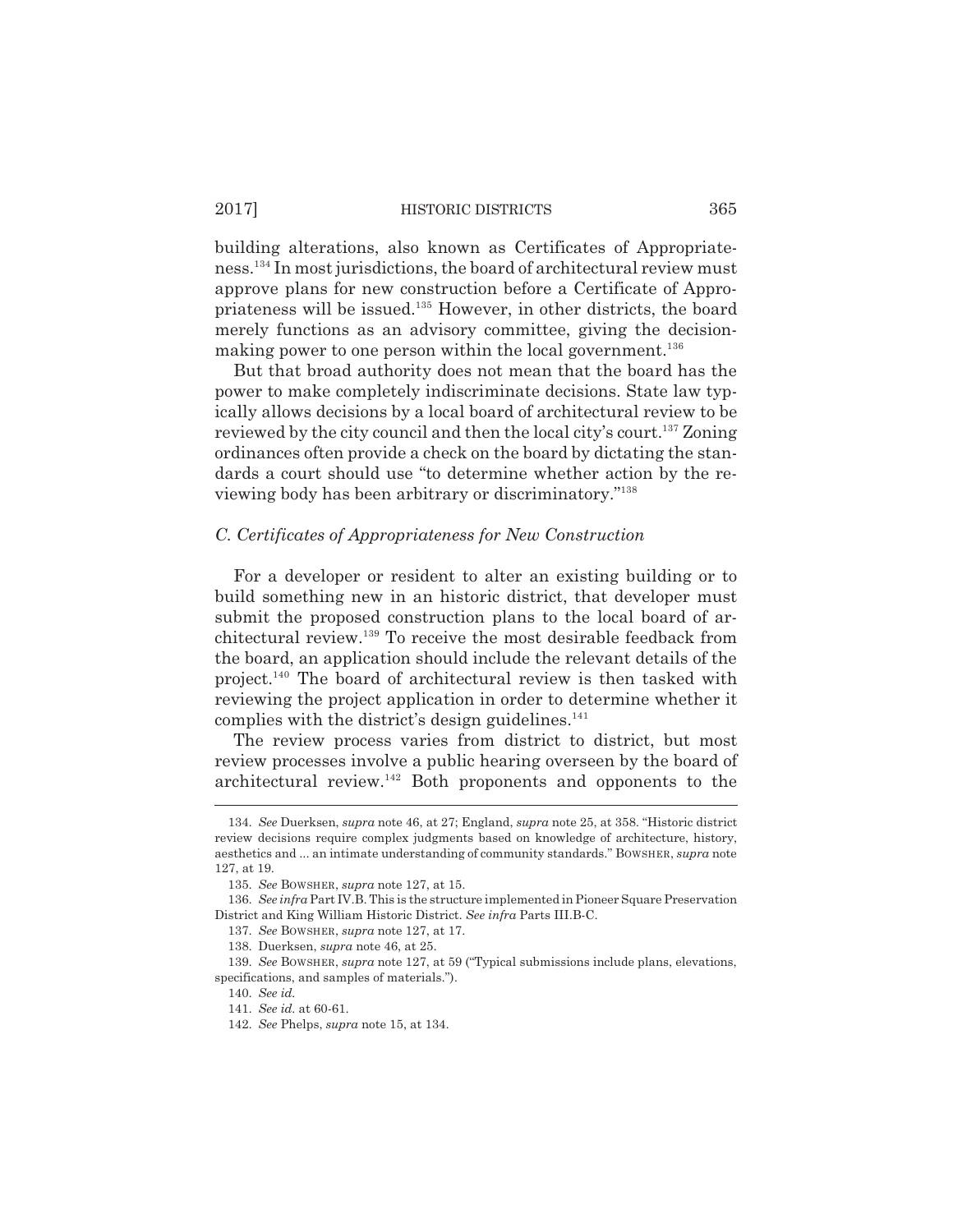proposed construction are encouraged to attend this hearing.143 The board will allow those proposing new construction to present their plans and answer any questions about the project.<sup>144</sup> This presentation is followed by a chance for opponents to voice their concerns.<sup>145</sup> The board of architectural review then deliberates, $146$  and the proceeding concludes with a formal written report, complete with "specific factual findings and conclusions of law."147

Ultimately, a developer or homeowner hopes to receive a Certificate of Appropriateness at the end of this process. A Certificate is required before any work can commence on the project and guarantees that the proposed project conforms to the district's design guidelines.148 Even if a project does not comport with these guidelines, a developer or homeowner's application may still be approved by other means.149 Many historic zoning ordinances include "'safety valve' provisions" that ensure procedural fairness in "contested hearing[s]" or that allow for approval of otherwise incompatible construction if the building would "offer unusually important public benefits."150 In addition, preservation legislation must also include a loophole in cases in which denial of an application would result in economic hardship.<sup>151</sup> Ultimately, though, a Certificate of Appropriateness signifies to a developer that its plans for construction are compatible with the unique historic resources of that district.<sup>152</sup>

### III. DIFFERING ANALYSES OF COMPATIBILITY

New construction must conform to the surrounding district's definition of compatibility in order to be awarded a Certificate of

<sup>143.</sup> *See* BOWSHER, *supra* note 127, at 63.

<sup>144.</sup> *See id.*

<sup>145.</sup> *See id.*

<sup>146.</sup> *See id.*

<sup>147.</sup> Phelps, *supra* note 15, at 134-35.

<sup>148.</sup> *See* England, *supra* note 25, at 358.

<sup>149.</sup> *See* Byrne, *supra* note 14, at 672.

<sup>150.</sup> *Id.* (describing Washington, D.C.'s "'special merit' provision").

<sup>151.</sup> *See* Fein, *supra* note 81, at 64 n.6; Flynn, *supra* note 99, at 136.

<sup>152.</sup> *See* England, *supra* note 25, at 358 ("A Certificate of Appropriateness ensures the work to be done complies with the standards established to guarantee preservation of the area.").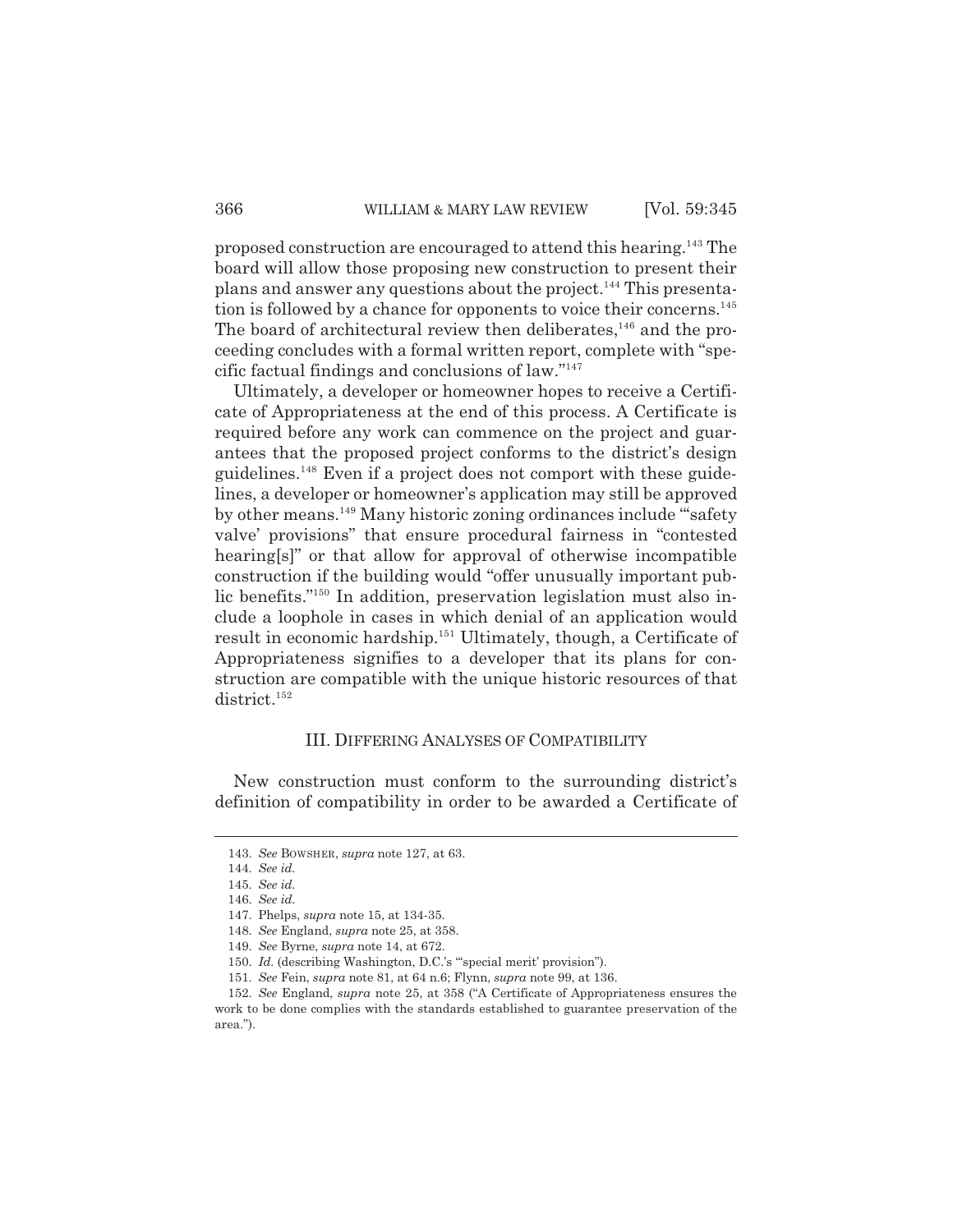Appropriateness for construction to begin.<sup>153</sup> Compatibility is often defined as "capable of existing together in harmony."154 Yet, the determination of what is compatible in the context of historic preservation is not so simple. Some argue that compatible structures should closely resemble a district's historical structures.<sup>155</sup> Others argue that "the compatibility most people want does not relate to what actually exists, but to what they would like to have existing."156 Nevertheless, each historic district is free to determine its own meaning of "compatible."157 And historic districts should have the freedom to do so, as each district is tasked with protecting unique historic resources.<sup>158</sup> The unfortunate reality is that some historic districts are unsuccessful at halting blatantly incompatible construction.159 Therefore, instead of mandating a single definition of compatibility, districts should be required to at least implement baseline safeguards to protect historic resources from incompatible development.

This Part examines the zoning ordinances and design guidelines of Old and Historic Alexandria District, Pioneer Square Preservation District, and King William Historic District, three geographically and historically diverse historic districts. Each utilizes a different preservation system at the purpose, process, and definitional levels to prevent incompatible new development. While they are not individually perfect, a hybrid of the preservation mechanisms used in these districts—as discussed in more detail in Part IV—is a procedural framework suitable for protecting historic districts nationwide.

<sup>153.</sup> *See id.*

<sup>154.</sup> Carlson, *supra* note 19, at 8 (quoting MERRIAM-WEBSTER'S COLLEGIATE DICTIONARY 300 (10th ed. 2001)).

<sup>155.</sup> *See* BOWSHER, *supra* note 127, at 38 (noting proponents of "traditional design" in historic districts).

<sup>156.</sup> Steven Semes, *What's "Compatible" Architecture?*, ALEXANDRIA PORT PACKET, May 31, 1978, at 11.

<sup>157.</sup> *See* Rose, *supra* note 22, at 507-08.

<sup>158.</sup> *Cf.* Carlson, *supra* note 19, at 28 & n.102 (arguing that boards can and should reject buildings as incompatible when they are too similar to surrounding structures).

<sup>159.</sup> *See* England, *supra* note 25, at 347 (claiming local discretion resulted in "legislation in some areas of the country favor[ing] historic preservation ... [as well as] legislation in other regions hinder[ing] historic preservation").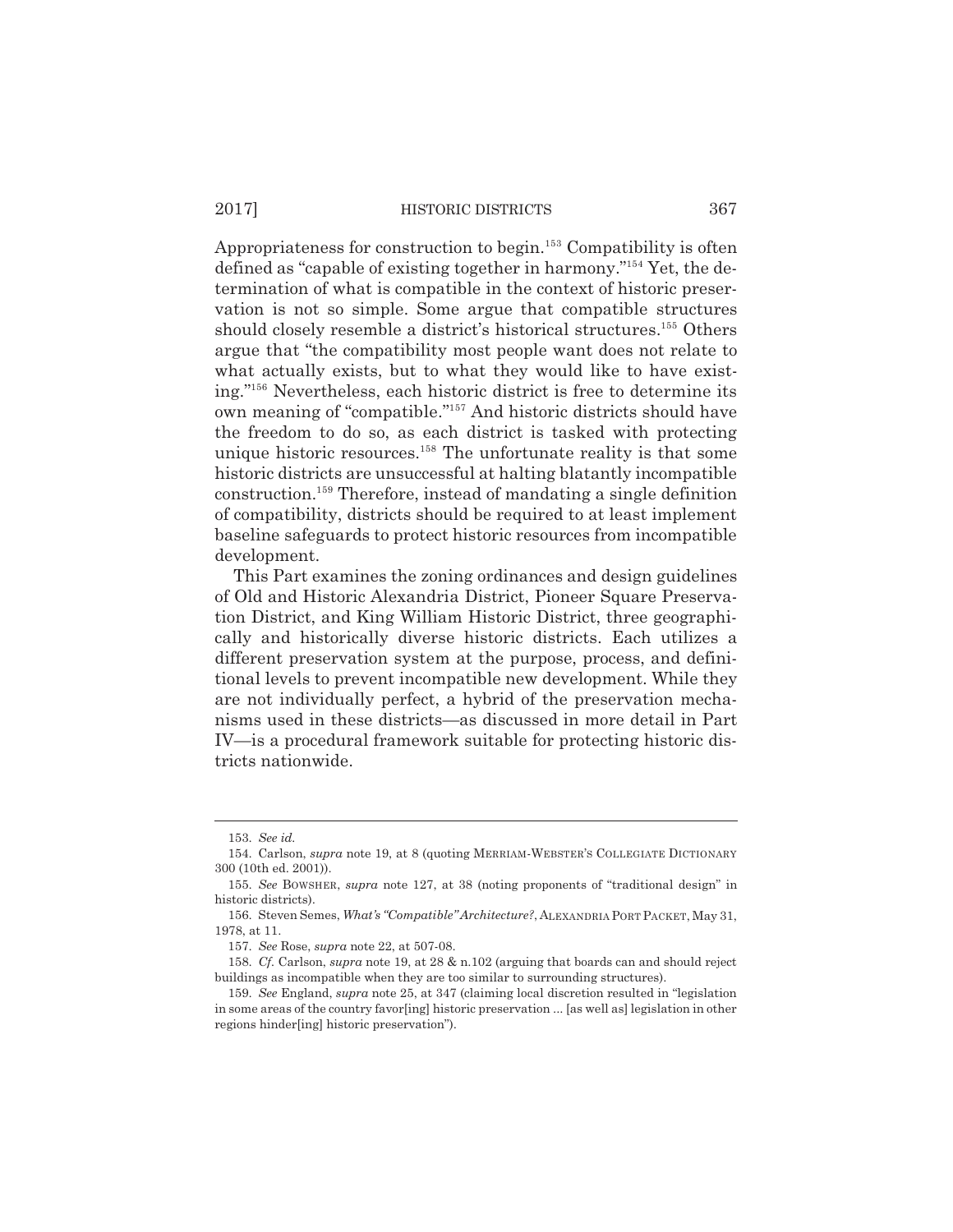# *A. Old and Historic Alexandria District*

The Old and Historic Alexandria District (Old Town), located in Alexandria, Virginia, is an ideal example of eighteenth- and nineteenth-century architecture.160 Most historic structures in Old Town are residential, $161$  and most new construction involves filling the District's few vacant plots that stand adjacent to historical properties.<sup>162</sup> Given Old Town's residential character, the board of architectural review is primarily concerned that future homes remain compatible with adjacent historic structures.<sup>163</sup>

## *1. Purpose Statement*

Old Town's zoning ordinances include general compatibility as a primary purpose of the District: new construction projects should "be in harmony with their historical and architectural setting and environs."164 This purpose statement strikes an appropriate balance by including compatibility as an important consideration for future development, while avoiding unneeded specificity in defining what compatibility, or "in harmony," means for Old Town.<sup>165</sup>

#### *2. Decision-Making Process*

Alexandria's zoning ordinances establish a number of requirements for membership on the Old and Historic Alexandria District Board of Architectural Review.166 Members must be Alexandria residents for at least one year prior to appointment.<sup>167</sup> "Members [must] have a demonstrated interest, experience, or education in history, architecture or historic preservation."168 Two of the board members

<sup>160.</sup> *See* MORRILL, *supra* note 4, at 4-21.

<sup>161.</sup> *See* OLD TOWN DESIGN GUIDELINES, *supra* note 100, ch. 6, at 1.

<sup>162.</sup> *See id.* ch. 6, at 1-2.

<sup>163.</sup> *See id.* ch. 6, at 2. The guidelines note that demolition of existing historic structures in favor of new construction is strongly discouraged. *Id.* ch. 6, at 1.

<sup>164.</sup> ALEXANDRIA, VA., ZONING ORDINANCE § 10-101(G) (2016).

<sup>165.</sup> *See infra* Part IV.A.

<sup>166.</sup> *See* ZONING ORDINANCE § 10-104.

<sup>167.</sup> *Id.* § 10-104(C).

<sup>168.</sup> *Id.*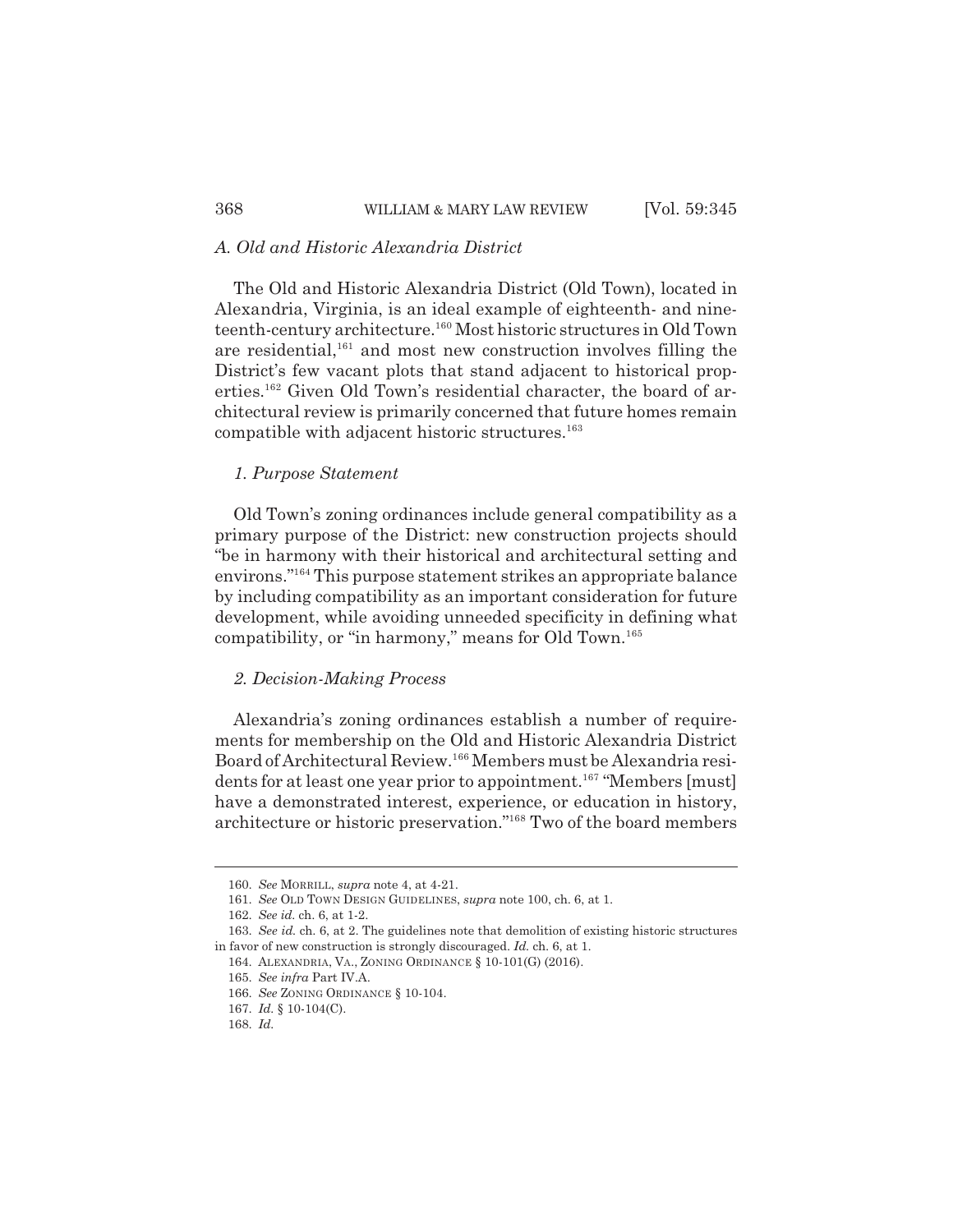must be architects.<sup>169</sup> Each board member's voice is essential to creating a dialogue that is well-reasoned and sufficiently interested in the outcome.

Old Town requires that a Certificate of Appropriateness be awarded by the Board before beginning construction.<sup>170</sup> The Board's structure ensures procedural fairness: it is comprised of seven members, and a majority vote is required for a final decision.<sup>171</sup> Alexandria's zoning ordinance also includes a safety valve, requiring members of the board to remain impartial, under strict orders to avoid conflicts of interest.172 This reconciles any issues of allowing residents on the board. Overall, Old Town's decision-making process is favorable for two important reasons: First, Old Town's homeowners are assured a fair process due to varied board-member backgrounds and the safety-valve provision. Second, by placing the decision-making power in the hands of seven equal board members, Old Town is more likely to approve new development that aligns with the District's design guidelines.<sup>173</sup>

# *3. Defining Compatibility*

Old Town's design guidelines begin by detailing the District's historic resources.<sup>174</sup> The first page of the design guidelines directs developers and homeowners alike to trusted resources on all aspects of Old Town's historic buildings.175 This method is powerful: if developers can first understand Old Town's historic resources, they are more likely to appreciate the compatibility restrictions on new development.176

Old Town translates this historical archive into a foundational definition of compatibility. The Board encourages "compatible development" that balances current architectural design with that of

<sup>169.</sup> *Id.*

<sup>170.</sup> *See id.* § 10-103(A) (requiring the Certificate of Appropriateness to be approved by the District's board of architectural review or the city council on appeal).

<sup>171.</sup> *Id.* § 10-104(A), (F)(1).

<sup>172.</sup> *Id.* § 10-104(D).

<sup>173.</sup> *See infra* Part IV.B.

<sup>174.</sup> *See* OLD TOWN DESIGN GUIDELINES, *supra* note 100, Design Guideline Reference Materials at 1.

<sup>175.</sup> *Id.*

<sup>176.</sup> *See infra* Part IV.C.1.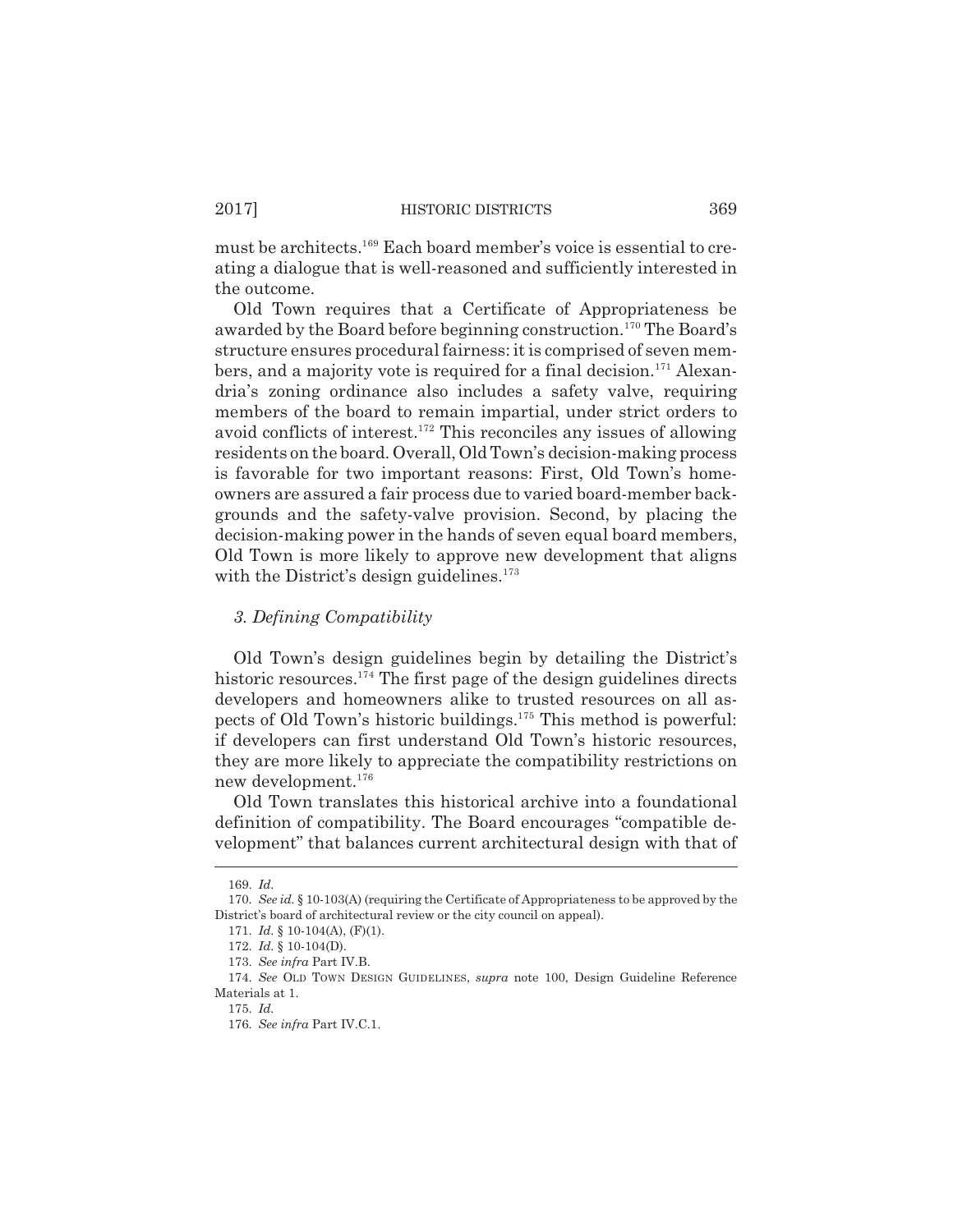valued historical resources.177 Yet "[s]ingular buildings in the latest architectural vocabulary are generally discouraged."178 Architectural style should instead reflect what already exists, likely meaning eighteenth and nineteenth century architectural styles.<sup>179</sup> Most importantly, the board favors a passive approach that allows existing "historic[al] structures to maintain ... primary visual importance."180

Old Town's design guidelines further detail the necessary elements for new residential buildings, such as height, width, $^{181}$  fenestration,<sup>182</sup> quality and quantity of architectural detailing, $183$  and building materials.184 Painted homes must conform to a color chart developed by the board of architectural review.<sup>185</sup> Old Town's exacting design guidelines assure that new construction maintains a uniform appearance, arguably almost identical, to Old Town's historic structures. This leaves little ambiguity for the uncertain developer.<sup>186</sup>

# *B. Pioneer Square Preservation District*

Pioneer Square Preservation District (Pioneer Square) in Seattle, Washington, officially established in 1970, actually dates back to 1852, and serves as a prime representation of Romanesque Revival style urban architecture.187 Pioneer Square is positioned just outside

<sup>177.</sup> *See* OLD TOWN DESIGN GUIDELINES, *supra* note 100, ch. 6, at 2.

<sup>178.</sup> *Id.*

<sup>179.</sup> *See id.* ch. 6, at 4 ("Designs should complement and reflect the architectural heritage of the City.").

<sup>180.</sup> *Id.* ch. 6, at 2.

<sup>181.</sup> *Id.* ch. 6, at 4. The majority of single family homes in Old Town stand two or three stories, and range from twenty to thirty-five feet in width. *Id.* New residential structures are advised to "reflect this traditional pattern." *Id.* 

<sup>182.</sup> *See id.* ch. 6, at 5 (defining fenestration pattern as "the relationship of solid to void, such as walls and windows").

<sup>183.</sup> *See id.* ch. 6, at 6.

<sup>184.</sup> Building materials should "reflect" commonly used materials like wood and brick. *Id.* 

<sup>185.</sup> *See id.* (referring to CITY OF ALEXANDRIA, VA, COLOR CHART OF HISTORICALLY ACCU-RATE PAINT COLORS IN THE OLD AND HISTORIC DISTRICT AND THE PARKER-GRAY DISTRICT (1992)).

<sup>186.</sup> *See infra* Part IV.C.2.

<sup>187.</sup> *See* Seattle Dep't of Neighborhoods, *Pioneer Square*, SEATTLE.GOV, http://www.seattle. gov/neighborhoods/programs-and-services/historic-preservation/historic-districts/pioneersquare [https://perma.cc/KW8L-L4WJ].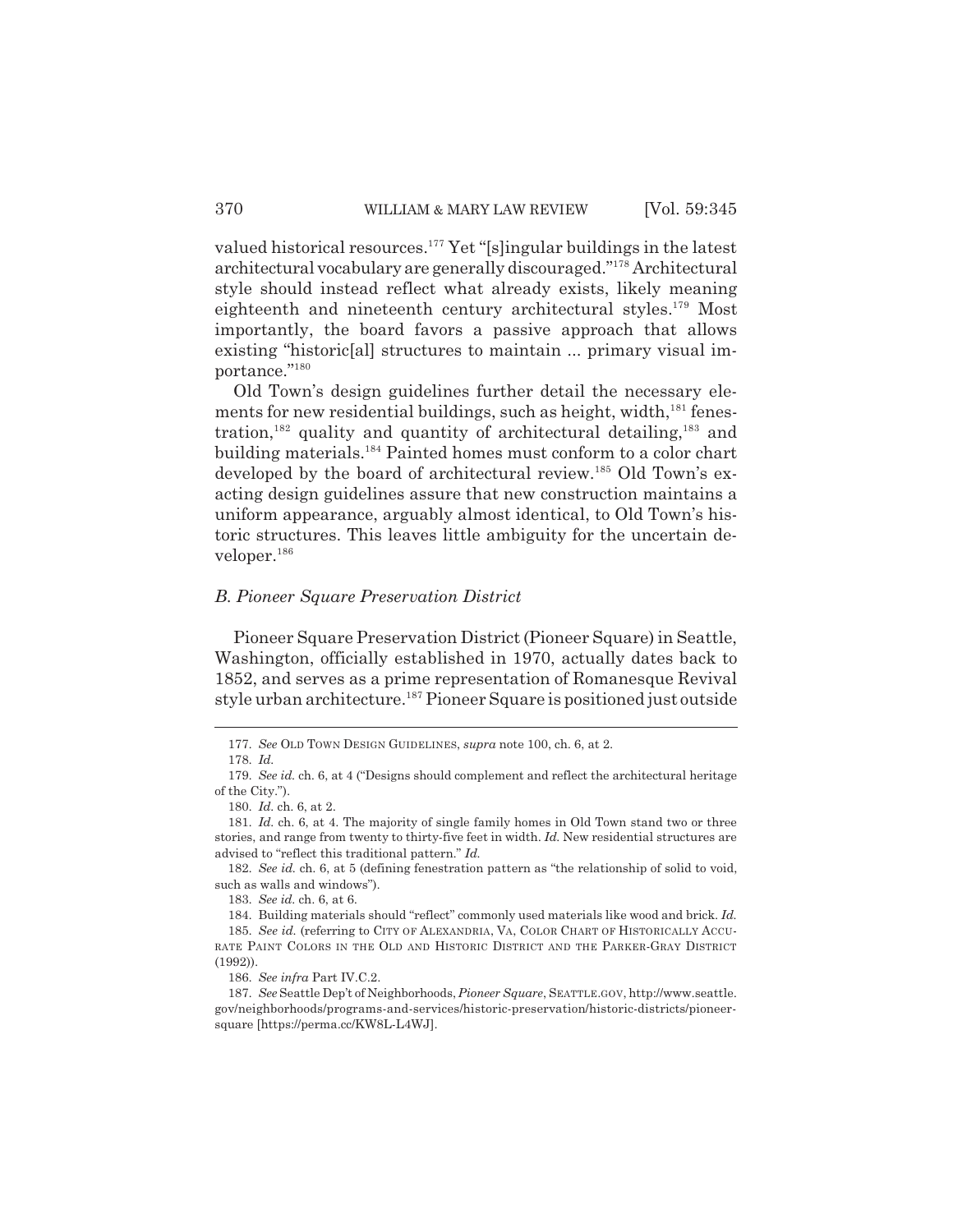of Seattle's sports stadiums, which adversely affects the District's historic resources.<sup>188</sup> This made the implementation of a preservation program necessary to protect Pioneer Square's historic resources from ruin.<sup>189</sup>

## *1. Purpose Statement*

Pioneer Square's purpose statement addresses new compatible construction by listing the "improve[ment of] visual and urban relationships between existing and future buildings" as a vital purpose for preservation.190 Rather than leaving the term "relationship" open to broad interpretation, Pioneer Square could easily improve its purpose statement by directly acknowledging the importance of compatibility between new and old structures.<sup>191</sup>

# *2. Decision-Making Process*

Pioneer Square's board, known as the "Preservation Board," is composed of nine members with varying background and degree requirements.192 Only one member is required to be a resident of the District.193 In contrast to Old Town's Board of Architectural Review,194 the Preservation Board exists merely "to advise the Director of the Department of Neighborhoods."195 Neither the design guidelines nor the City's municipal code require the Preservation Board

191. *See infra* Part IV.A.

<sup>188.</sup> See SEATTLE,WASH., MUNICIPAL CODE § 23.66.100(A) (2015). An article in the Seattle Times refers to Pioneer Square as "the original Skid Road," with "[p]anhandlers with aggressive pitches[,] [r]owdy sports fans[,] [d]runken clubgoers[,] [and] [h]ordes of tourists on walking tours." Tyrone Beason, *Fixing Pioneer Square: Seattle's Original Neighborhood is Starting Over*, SEATTLE TIMES (Feb. 18, 2015, 12:02 PM), http://www.seattletimes.com/pacificnw-magazine/pioneer-square-seattles-original-neighborhood-is-starting-over/ [https://perma. cc/7YBB-JRR7].

<sup>189.</sup> *See* MUNICIPAL CODE § 23.66.100(A).

<sup>190.</sup> *Id.*

<sup>192.</sup> *See* MUNICIPAL CODE § 23.66.110(A). The Preservation Board is required to include two architects, two owners of property in the District, one attorney, one human service representative, one retail business owner in the District, one at-large member, and one historian. *Id.*

<sup>193.</sup> *See id.*

<sup>194.</sup> *See supra* Part III.A.2.

<sup>195.</sup> CITY OF SEATTLE PIONEER SQUARE PRESERVATION BD., RULES FOR THE PIONEER SQUARE PRESERVATION DISTRICT § I (2003) [hereinafter PIONEER SQUARE DESIGN GUIDELINES].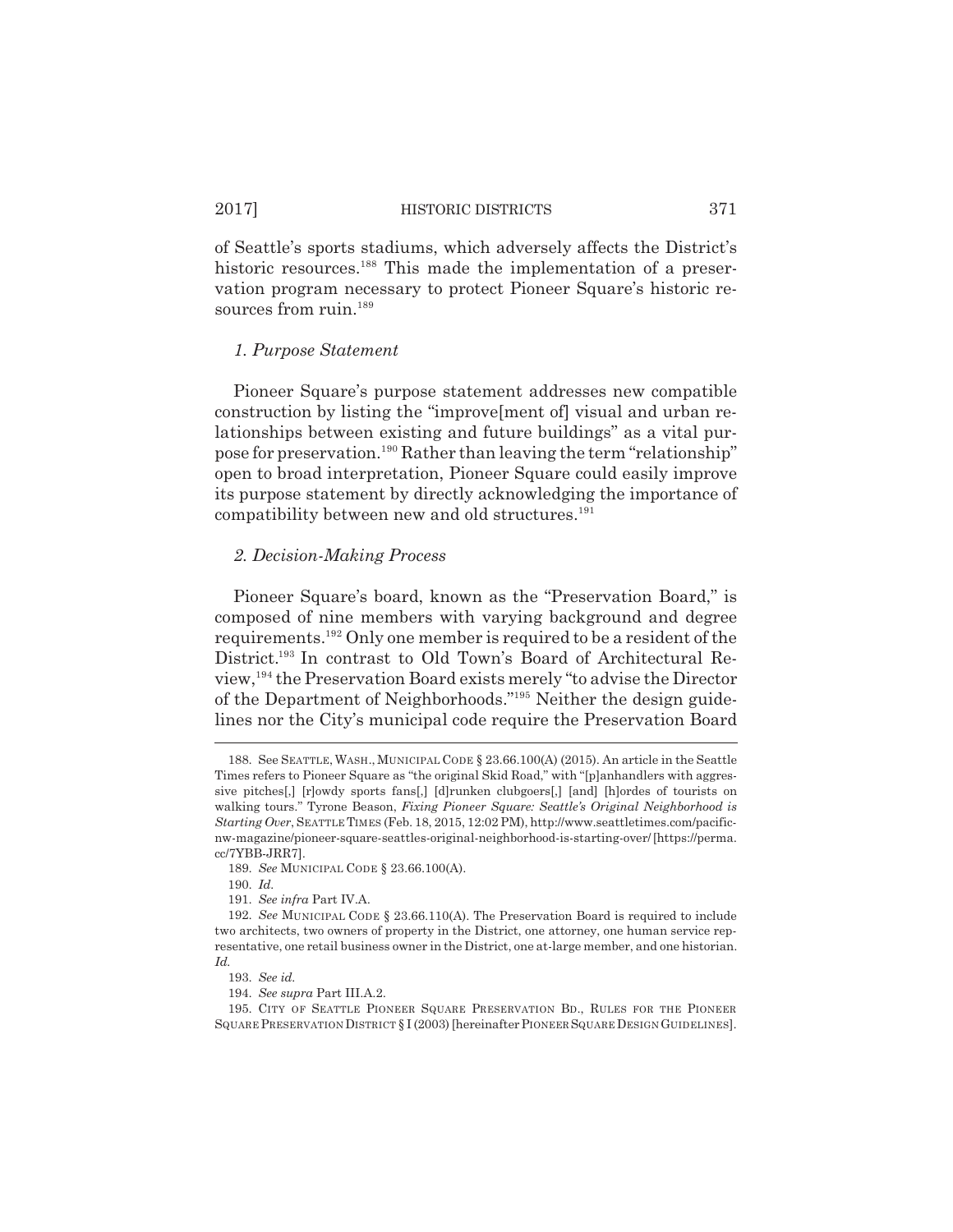to validate plans before commencing construction.<sup>196</sup> Rather, the Director of the Department of Neighborhoods is solely responsible for issuing Certificates of Approval.197 This decision-making structure is unfavorable to Pioneer Square, as a single decision maker may be more likely to authorize incompatible development.<sup>198</sup>

This issue was recently addressed in the City of Seattle Hearing Examiner Decision of *In re York Wong*, in which the Director's appraisal of compatibility was overturned in favor of the decision of the Preservation Board.<sup>199</sup> The Director's decision to allow the construction of a twelve-story building was ultimately found to be "arbitrary and capricious," as it failed to meet Pioneer Square's design guidelines and clearly went against the valid reasoning of the Preservation Board.<sup>200</sup>

## *3. Defining Compatibility*

Pioneer Square's design guidelines require new construction to "be visually compatible with the predominant architectural styles, building materials, and inherent historic character of the District."<sup>201</sup> Yet, the Secretary of the Interior's Standards for

198. *See infra* Part IV.B.

<sup>196.</sup> *See id.* § II.C (limiting the Preservation Board's authority to recommendations); *see also* MUN. CODE § 23.66.030(A) (requiring any construction project in a preservation district to secure a certificate of approval from the Department of Neighborhoods Director).

<sup>197.</sup> *See* Daniel Beekman, *Seattle's Approval of 12-Story Pioneer Square Building Overturned*, SEATTLE TIMES (Feb. 24, 2016, 12:09 PM), http://www.seattletimes.com/seattle-news/ politics/hearing-examiner-overturns-citys-approval-for-12-story-pioneer-square-building/ [https://perma.cc/EZT2-UNQJ] (noting the Director's ability to overrule a Preservation Board decision).

<sup>199.</sup> York Wong, City of Seattle Hearing Examiner Files MUP-15-019(W), R-15-005, R-15- 006, at 10-11 (2016). Although the Preservation Board decided not to issue a Certificate of Approval for the proposed housing project, the Department of Neighborhoods Director overruled the Preservation Board's decision in favor of the development. *See* Beekman, *supra* note 197. However, the Deputy Hearing Examiner found the new development to be incompatible with the District's existing structures due to the scale of its facade. *See id.* The Director's decision to overrule the Preservation's Board's decision was therefore reversed as it was found to be "arbitrary and capricious." *Id.*; Seattle Dep't of Neighborhoods, *Pioneer Square—Making Changes in the District*, SEATTLE.GOV, https://www.seattle.gov/neighborhoods/programs-andservices/historic-preservation/historic-districts/pioneer-square [https://perma.cc/W7T5-ALAP] (describing changes that require a Certificate of Approval).

<sup>200.</sup> York Wong, Hearing Examiner Files MUP-15-019(W), at 10-11.

<sup>201.</sup> PIONEER SQUARE DESIGN GUIDELINES, *supra* note 195, § III. However, the only reference to specific architectural styles is within the City's municipal code, which states that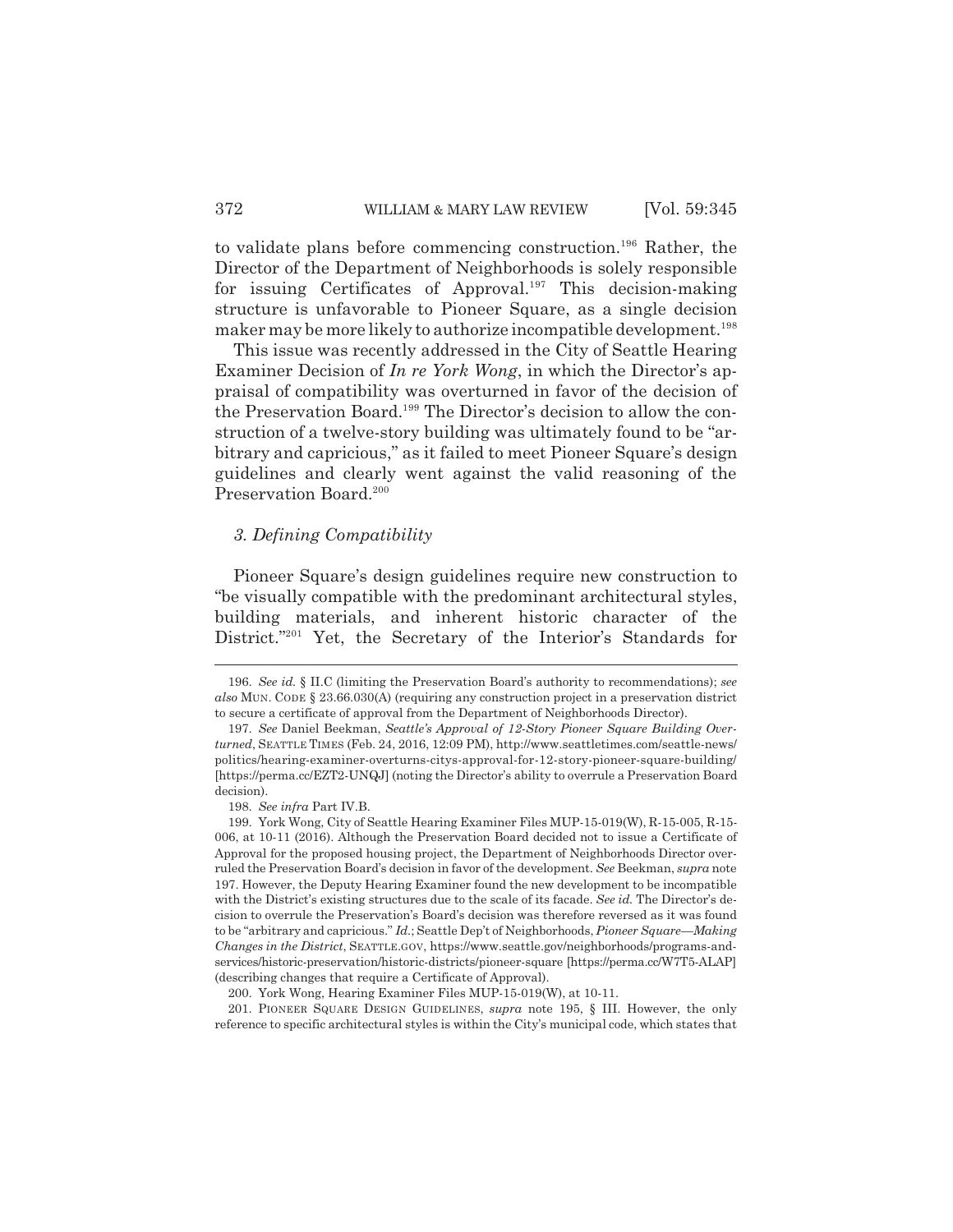Rehabilitation which are relied upon in Pioneer Square,<sup>202</sup> provide that new construction be "*differentiated* from the old," yet still retain a level of compatibility with certain elements of historic structures.203 This inconsistency could easily confuse developers, as Pioneer Square's Preservation Board has yet to provide any clarity.

The design guidelines fail to enumerate Pioneer Square's common architectural and design features in a way that provides developers with sufficient direction. Compatible building materials range from brick and sandstone to terracotta and wood to cast iron store fronts.204 And building colors should be reminiscent of those commonly found throughout Pioneer Square, but the design guidelines make no firm recommendations of color.<sup>205</sup> This may leave too many alternatives for developers and not enough direction as to which building material or color is most compatible.<sup>206</sup> While a lack of clarity may allow for more architectural creativity, $207$  it ultimately creates confusion for developers.208 The Preservation Board can avoid poring over applications unworthy of approval by more clearly identifying historical features within the District and prioritizing those features from most to least compatible.<sup>209</sup>

## *C. King William Historic District*

The King William Historic District (King William), located just south of downtown San Antonio, Texas, became San Antonio's first historic district in 1968.<sup>210</sup> The District's predominant architectural

209. *See* Parts IV.C.1-2.

Pioneer Square embodies "distinctive characteristics of the Late Victorian Style." MUN. CODE  $§ 23.66.100(C)(2).$ 

<sup>202.</sup> *See* PIONEER SQUARE DESIGN GUIDELINES, *supra* note 195, § III.

<sup>203.</sup> *See Rehabilitation Standards and Guidelines*, U.S. DEP'T INTERIOR (emphasis added), https://www.nps.gov/tps/standards/rehabilitation.htm [https://perma.cc/QE7P-QQYQ] (outlining the Secretary's Standards for Rehabilitation). The Standards also require that any new construction be performed in such a way as to avoid harming any historic property or its surrounding environment. *See id.*

<sup>204.</sup> *See* PIONEER SQUARE DESIGN GUIDELINES, *supra* note 195, § III.C.

<sup>205.</sup> *See id.* § III.D.

<sup>206.</sup> *See infra* Part IV.C.2.

<sup>207.</sup> *See infra* notes 283-84 and accompanying text.

<sup>208.</sup> *See infra* Parts IV.C.1-2.

<sup>210.</sup> Office of Historic Preservation, *King William*, CITY SAN ANTONIO, http://www. sanantonio.gov/historic/historicsites/HistoricDistricts/KingWilliam [https://perma.cc/C6XH-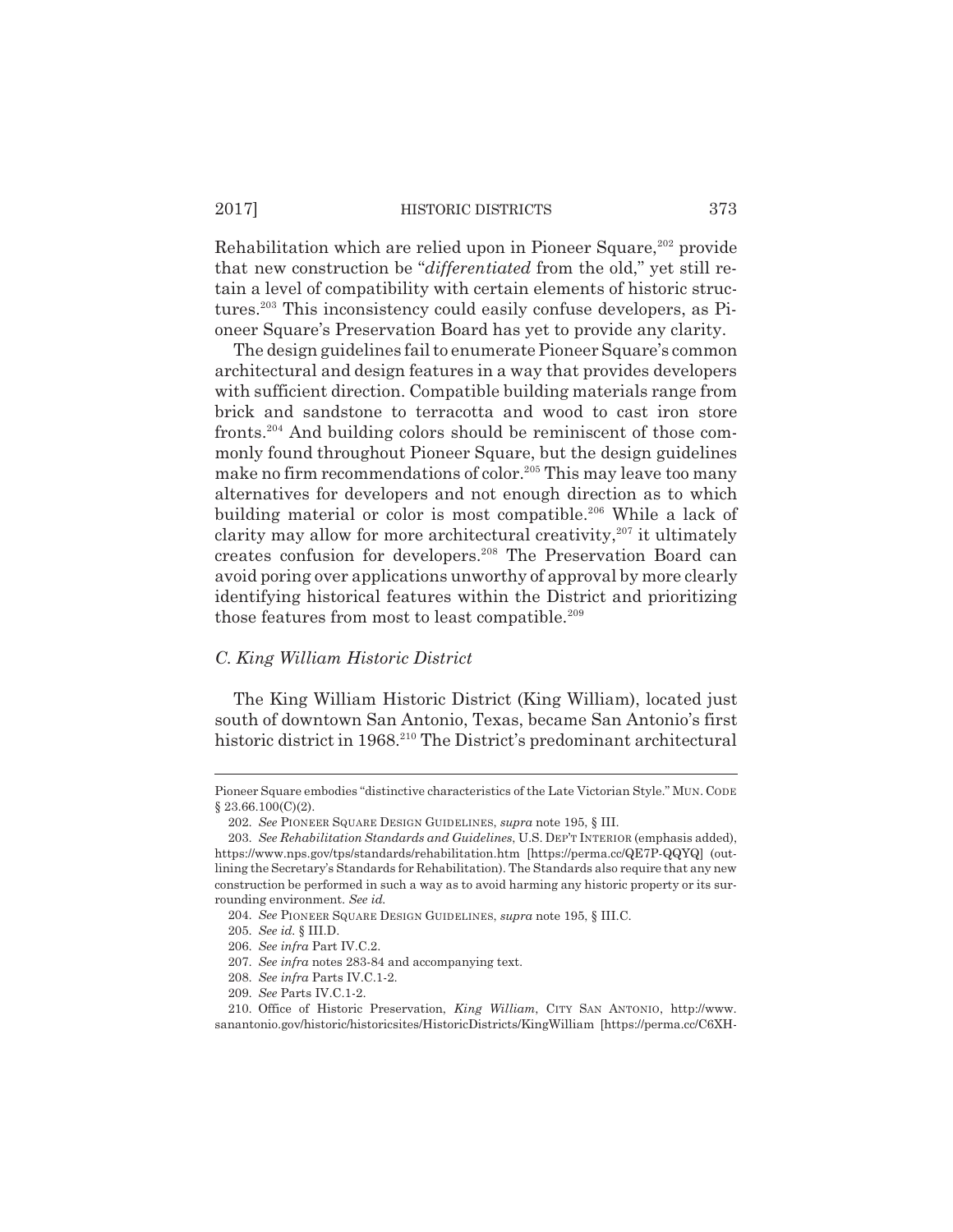styles reflect its mid-nineteenth-century history, which includes "Greek Revival, Victorian, and Italianate styles."211

#### *1. Purpose Statement*

San Antonio lists numerous purposes for preservation, $212$  and enmeshes compatible new design directly into its zoning code: "To maintain a generally compatible outward appearance of both historic and modern structures through complementary scale, form, color, proportion, texture, and material."213 King William's purpose statement is a quintessential example of a purpose statement—it directly addresses compatibility and forms a basic framework for the District's compatibility test. $214$ 

## *2. Decision-Making Process*

The primary decision maker in San Antonio's preservation office is the City Historic Preservation Officer (CHPO).<sup>215</sup> The CHPO consults with the Historic and Design Review Commission on all applications for new construction.216 Ultimately, the CHPO retains the power to approve or deny these applications and issue Certificates

QGCN].

<sup>211.</sup> *See id.*

<sup>212.</sup> In addition to those purposes listed in the Unified Development Code, San Antonio's Historic Design Guidelines also offer insight into why the City preserves its historic buildings. *See* SAN ANTONIO, TEX., UNIFIED DEVELOPMENT CODE art. VI (2016) (providing a purpose statement for historic preservation ordinances); Shanon Shea Miller, *Why Preserve?*, *introductory message to* OFFICE OF HISTORIC PRES., CITY OF SAN ANTONIO HISTORIC DESIGN GUIDE-LINES ch. 4 (2012) [hereinafter SAN ANTONIO DESIGN GUIDELINES] (offering reasons for historic preservation). The design guidelines touch on all three major purposes of preservation discussed in Part I. The design guidelines primarily focus on the economic benefits of preservation, but also note that preservation "provides a sense of belonging, a collective memory, and a sense of pride in our past." Miller, *supra*.

<sup>213.</sup> UNIFIED DEVELOPMENT CODE art. VI.

<sup>214.</sup> *See infra* Part IV.A.

<sup>215.</sup> *See* UNIFIED DEVELOPMENT CODE § 35-602.

<sup>216.</sup> *See id.* § 35-602(a). The Historic and Design Review Commission is equivalent to the board of architectural review for the purposes of this Note. *See* SAN ANTONIO, TEX., CODE OF ORDINANCES §§ 2-141 to -145 (2016) (creating and setting out the organization and duties of the Commission).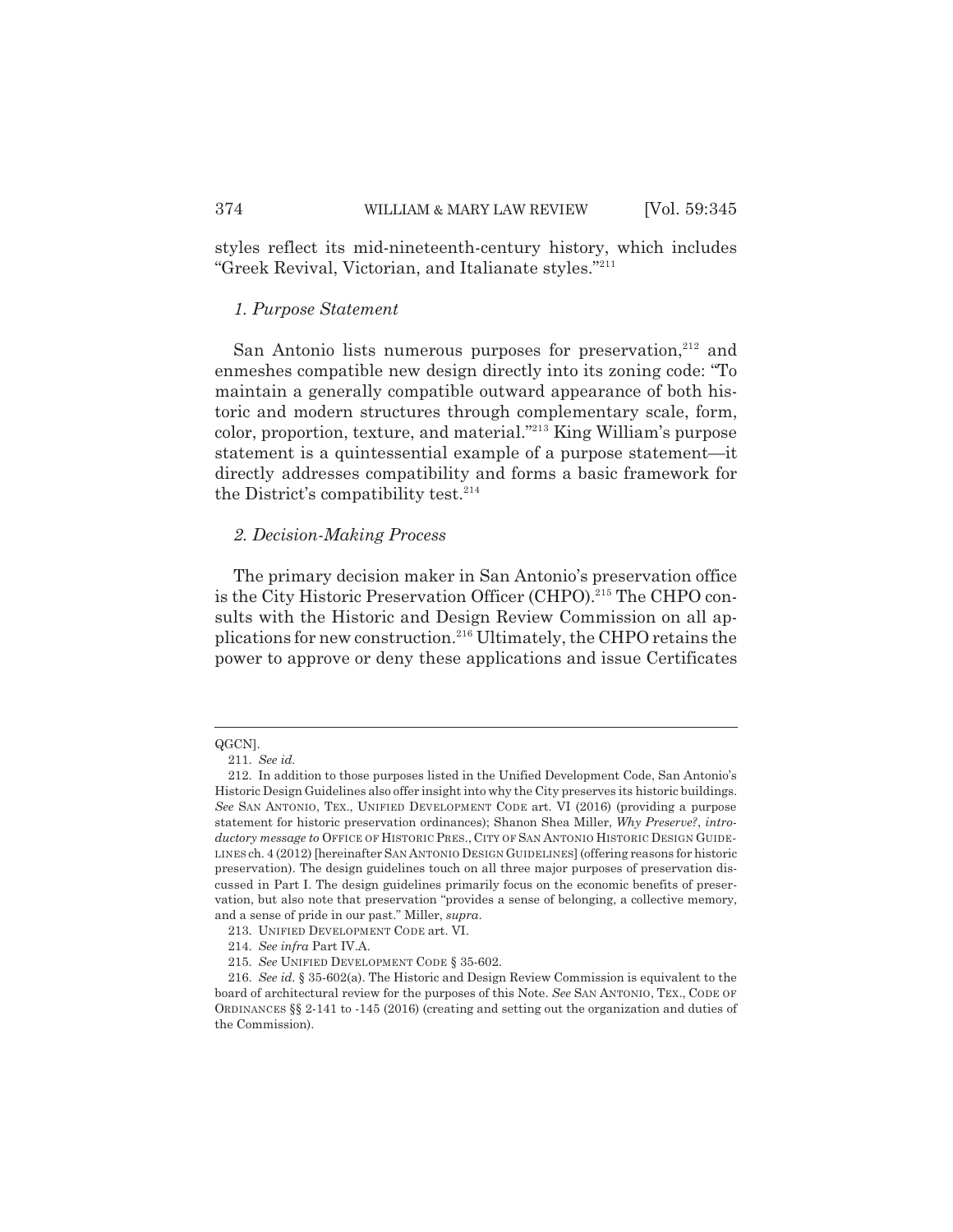of Appropriateness.217 The CHPO is required to "have expertise in archaeology, history, architectural history, historic preservation, or a closely related field."218 This decision-making process, like Pioneer Square,<sup>219</sup> may be more likely to result in incompatible outcomes influenced by the biases of a sole decision maker. $220$ 

## *3. Defining Compatibility*

San Antonio provides general design guidelines for its many historic districts, meaning that there are no design guidelines that specifically apply to the unique historic resources in King William.221 San Antonio also fails to offer any archives describing King William's history or resources.<sup>222</sup> This requires more effort from developers, as they must conduct their own research in order to fairly comprehend how to maintain compatibility within King Wil $liam.$ <sup>223</sup>

San Antonio's design guidelines first establish three "[g]eneral [p]rinciples" for new construction: (1) King William's historic buildings should maintain primary focus; (2) new construction should not be so dissimilar as to detract from King William's historical resources; and (3) contemporary materials and architectural details are permitted when the rest of a structure maintains compatibility.224

San Antonio's design guidelines establish a unique test for compatible new construction: the "FRESH test," an acronym for footprint, roof shape, envelope, skin, and holes. $225$  No architectural

222. *See infra* Part IV.C.1.

<sup>217.</sup> *See* UNIFIED DEVELOPMENT CODE §35-602(a), (g) (granting CHPO approval and denial authority); *id.* § 35-608 (describing Certificate of Appropriateness review standard).

<sup>218.</sup> *Id.* § 35-602.

<sup>219.</sup> *See supra* Part III.B.2.

<sup>220.</sup> *See infra* Part IV.B.

<sup>221.</sup> *See* Office of Historic Pres., *Historic Districts*, CITY SAN ANTONIO, http://www. sanantonio.gov/historic/historicsites/HistoricDistricts [https://perma.cc/QVW6-E4JR].

<sup>223.</sup> *See* SAN ANTONIO DESIGN GUIDELINES, *supra* note 212, ch. 4, at 1 (providing only "[g]eneral [p]rinciples" for new construction).

<sup>224.</sup> *Id.* This is very different from the standards of compatibility in both Pioneer Square and Old Town, where modern architectural materials and elements are discouraged. *See supra* Parts III.A.3, III.B.3.

<sup>225.</sup> SAN ANTONIO DESIGN GUIDELINES, *supra* note 212, ch. 4, at 5. Footprint refers to the compatibility in size of new buildings to other surrounding structures. *Id.* Roofs of new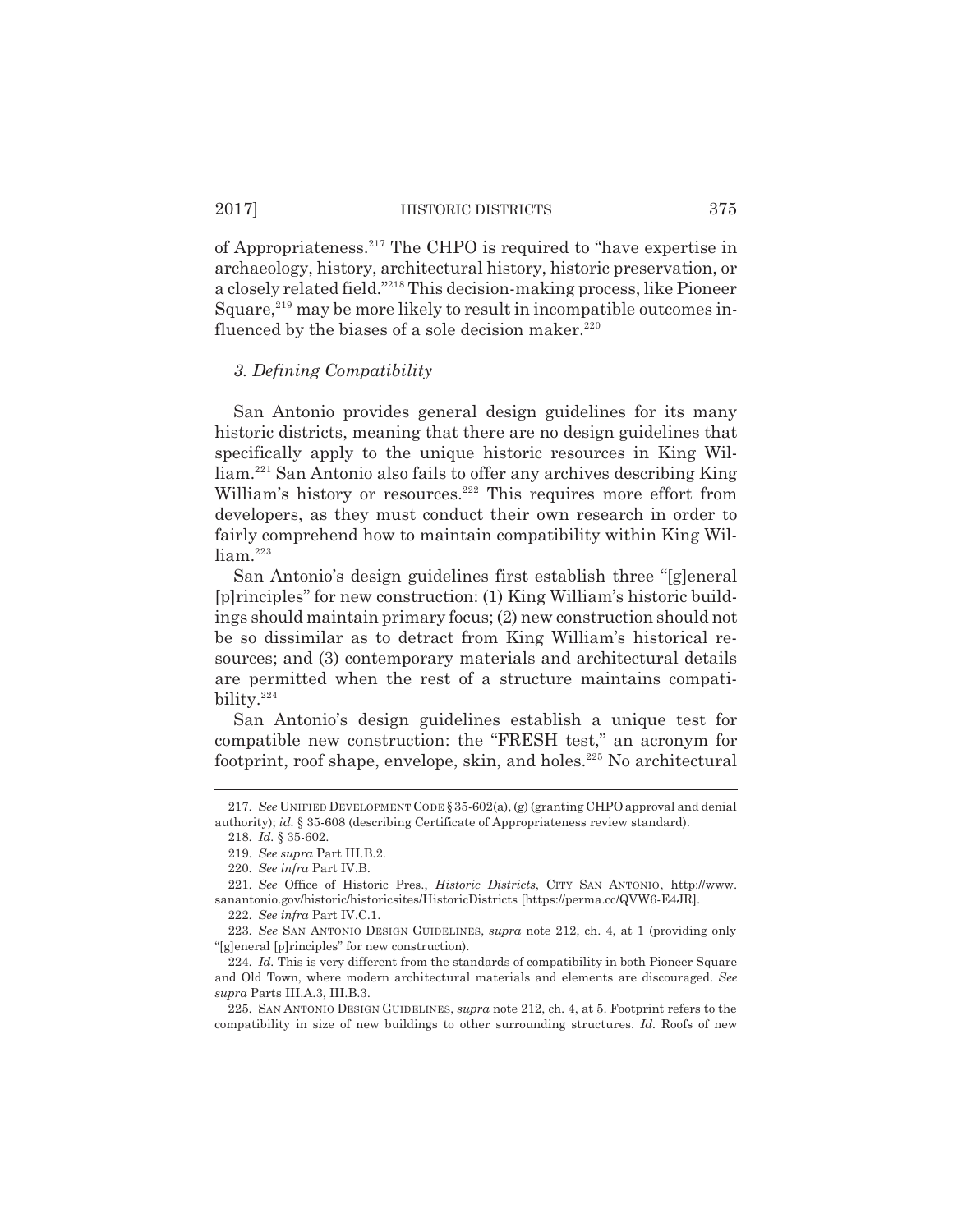or design element is specifically required or prohibited. While the FRESH test is a meritorious grouping system, it creates an ambiguous standard for the District itself.<sup>226</sup> In theory, the CHPO would need to travel to each of San Antonio's historic districts—including King William—to determine how to apply the FRESH test. This creates the risk of subjective interpretation for what constitutes compatible design in King William. $227$ 

#### IV. BETTER ASSURANCE FOR COMPATIBLE NEW CONSTRUCTION

Compatible new construction further enhances the character and aesthetic appeal of historic districts by fulfilling the three purposes of historic preservation. It promotes patriotism in residents and tourists by creating a visual of the United States' history.<sup>228</sup> Compatible design also fosters appreciation for architecture<sup>229</sup> when new buildings serve as a backdrop and architectural styles of the past can take center stage.230 Compatible design also bolsters the economic value of historic districts, attracting businesses, tourists, and wealthy residents to these economic centers.<sup>231</sup>

Compatible new construction can only be assured through the work of each individual historic district.<sup>232</sup> Each district has the freedom to create its own design guidelines and define compatibility within its boundaries.<sup>233</sup> This freedom is demonstrated through the varied preservation plans of Old Town, Pioneer Square, and King

construction should match the roofs of surrounding buildings "in pitch, complexity, and orientation." *Id.* Envelope refers to the compatibility of structural elements, such as scale, mass, and form. *Id.* The skin or material of new buildings should be visually and physically similar to existing structures. *Id.* Lastly, holes, such as doors and windows, "should mimic the style and pattern of opening [sic] used on surrounding structures." *Id.*

<sup>226.</sup> *See infra* Part IV.C.2.

<sup>227.</sup> *See infra* Part IV.C.3.

<sup>228.</sup> *See supra* Part I.C.1.

<sup>229.</sup> *See supra* Part I.C.2.

<sup>230.</sup> *See* OLD TOWN DESIGN GUIDELINES, *supra* note 100, ch.6, at 2.

<sup>231.</sup> *See supra* Part I.C.3.

<sup>232.</sup> *See* George B. Abney, Comment, *Florida's Local Historic Preservation Ordinances: Maintaining Flexibility While Avoiding Vagueness Claims*, 25 FLA. ST. U. L. REV. 1017, 1017- 18 (1998) (noting that each locality's ordinance is tailored to meet the needs of the community it serves).

<sup>233.</sup> *See id.*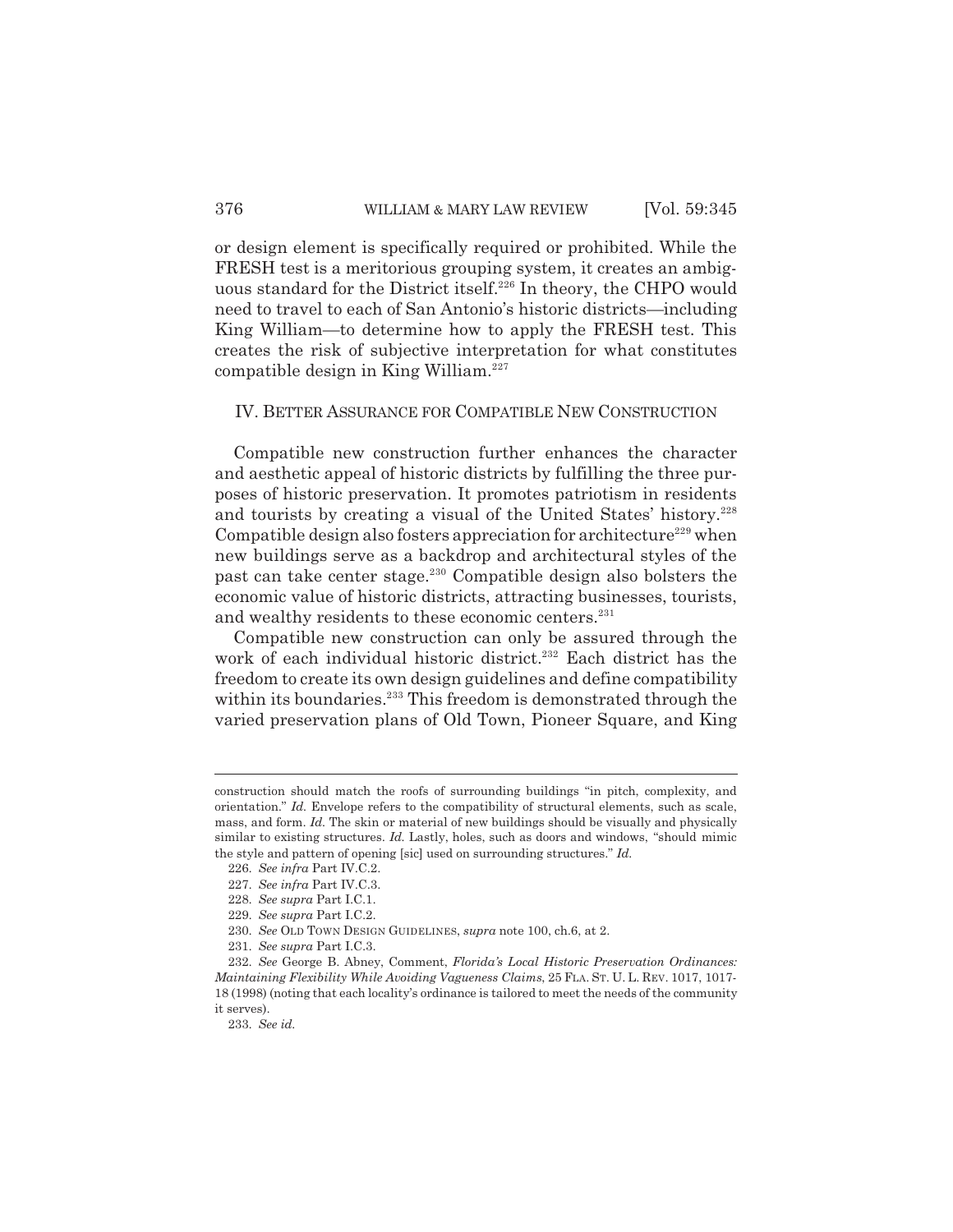William.234 Nevertheless, a nationwide framework at the fundamental purpose, process, and definitional levels will prevent incompatible construction and fulfill the purposes of historic preservation for historic districts alike.

The hybrid framework proposed in this Part integrates the most successful preservation elements of Old Town, Pioneer Square, and King William. This hybrid framework provides ample protection for historic resources while recognizing that historic districts are best able to determine their own definitions of compatibility.

# *A. Including Compatible New Construction as a Primary Purpose in Local Zoning Ordinances*

Assuring compatibility for future generations should begin at the zoning ordinance level. Zoning ordinances are the source of overarching power in historic districts.<sup>235</sup> They establish the board of architectural review, mandate the issuance of Certificates of Appropriateness, and give power to an historic district's design guidelines.<sup>236</sup> The purpose section of the zoning ordinance, while often overlooked, is an effective tool for guaranteeing compatibility between new buildings and historic properties. Establishing an historic district—and thus deciding against other preservation schemes—is done with the intention of preserving the overall character of the district.<sup>237</sup> This means compatibility can be expected to be of primary importance for the foreseeable future.<sup>238</sup> Therefore, a city that establishes historic districts should explicitly include compatibility in its purpose statement, proclaiming compatibility as a consideration of the utmost importance. Without such a purpose statement, compatibility may be lost within frequently revised design guidelines. Compatibility should remain at the forefront, as

<sup>234.</sup> *See supra* Parts III.A-C.

<sup>235.</sup> *See* Cofresi & Radtke, *supra* note 69, at 132 ("[H]istoric district and landmark ordinances are nonetheless the first line of defense at the local government level.").

<sup>236.</sup> *See supra* Part II.

<sup>237.</sup> *See supra* Part I.C.1.

<sup>238.</sup> This assumption can be made because a locality that does not view compatibility as an issue could simply protect individual historic resources rather than creating such broad protection. *See* Carlson, *supra* note 19, at 1 (recognizing the possible deleterious effects of historic preservation).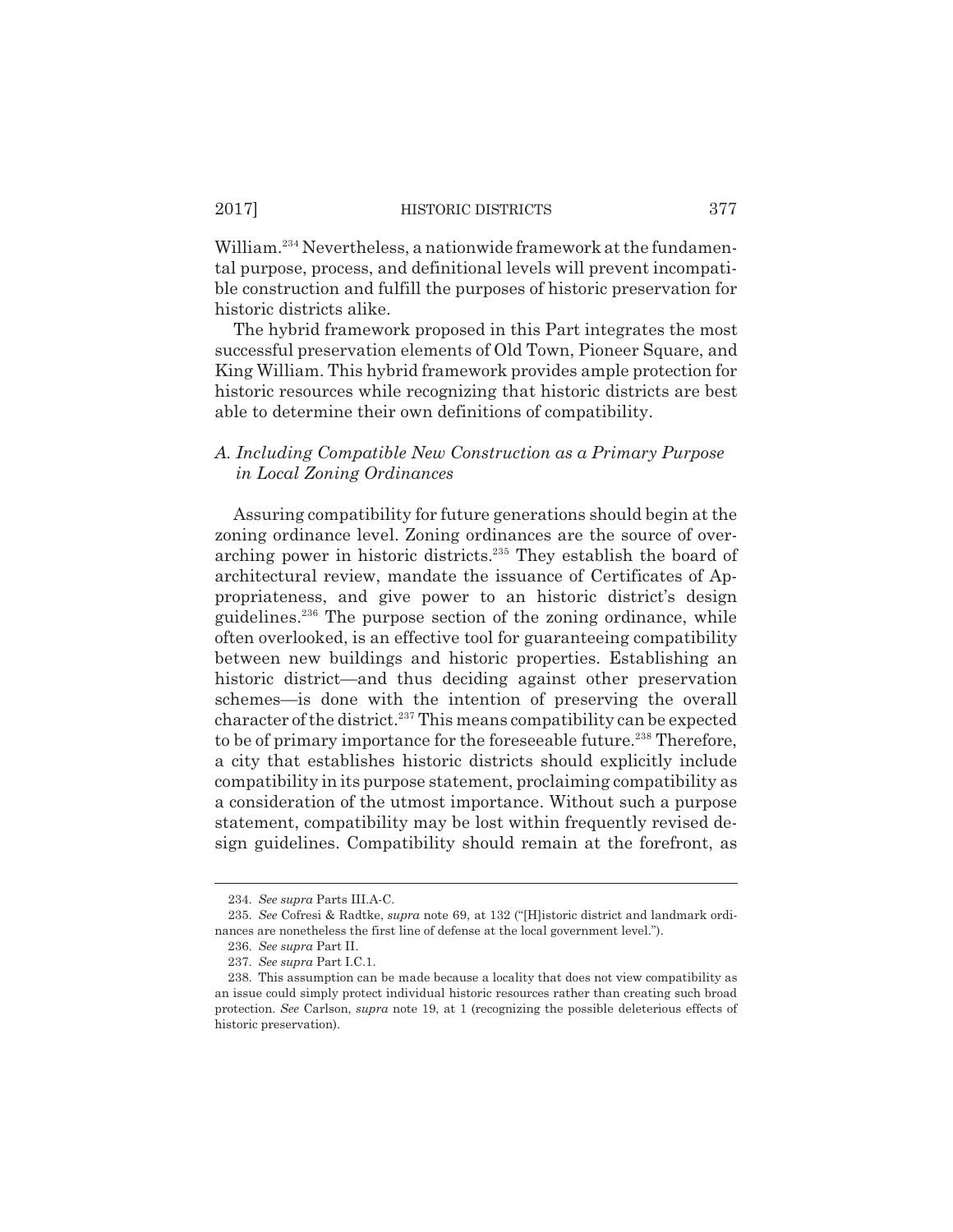new development continually threatens the overall character of historic districts around the country.<sup>239</sup>

Further, while compatibility should remain at the forefront of an historic district's zoning ordinances, it is best that localities refrain from specifically *defining* compatibility at this level. Simply listing compatibility in a zoning ordinance demonstrates that the locality values the overall character of its historic district. But too much specificity at this level may compromise future development, as a certain level of flexibility is necessary for a locality to function successfully.240 Recognizing compatibility at the local level without defining it allows a district to forge its unique definition of compatibility over time. A more specific definition of compatibility should be reserved for the more malleable design guidelines.

## *B. Process of Ensuring Compatible Design*

An historic district's decision-making body is the most important determinant for whether new construction remains compatible.<sup>241</sup> As discussed in Part II, granting power to a decision maker is left to the discretion of each local government. Two decision-making structures emerge: either (1) one person holds the final decisionmaking power;<sup>242</sup> or (2) multiple people (a board of architectural review) maintain the decision-making power. $243$  The latter structure should be implemented by historic districts nationwide.

First, the issue posed by a single decision maker is common to many fields of law: the most informed decisions repeatedly stem from the compromise of many people. The advantages of bestowing decision-making to a board are similar to the motives behind the United States' jury system—it introduces the idea of community

<sup>239.</sup> *See id.*

<sup>240.</sup> *See infra* Part IV.C.3.

<sup>241.</sup> *See supra* Parts III.A.2, III.B.2, III.C.2.

<sup>242.</sup> *See supra* Parts III.B-C.

<sup>243.</sup> *See supra* Part III.A.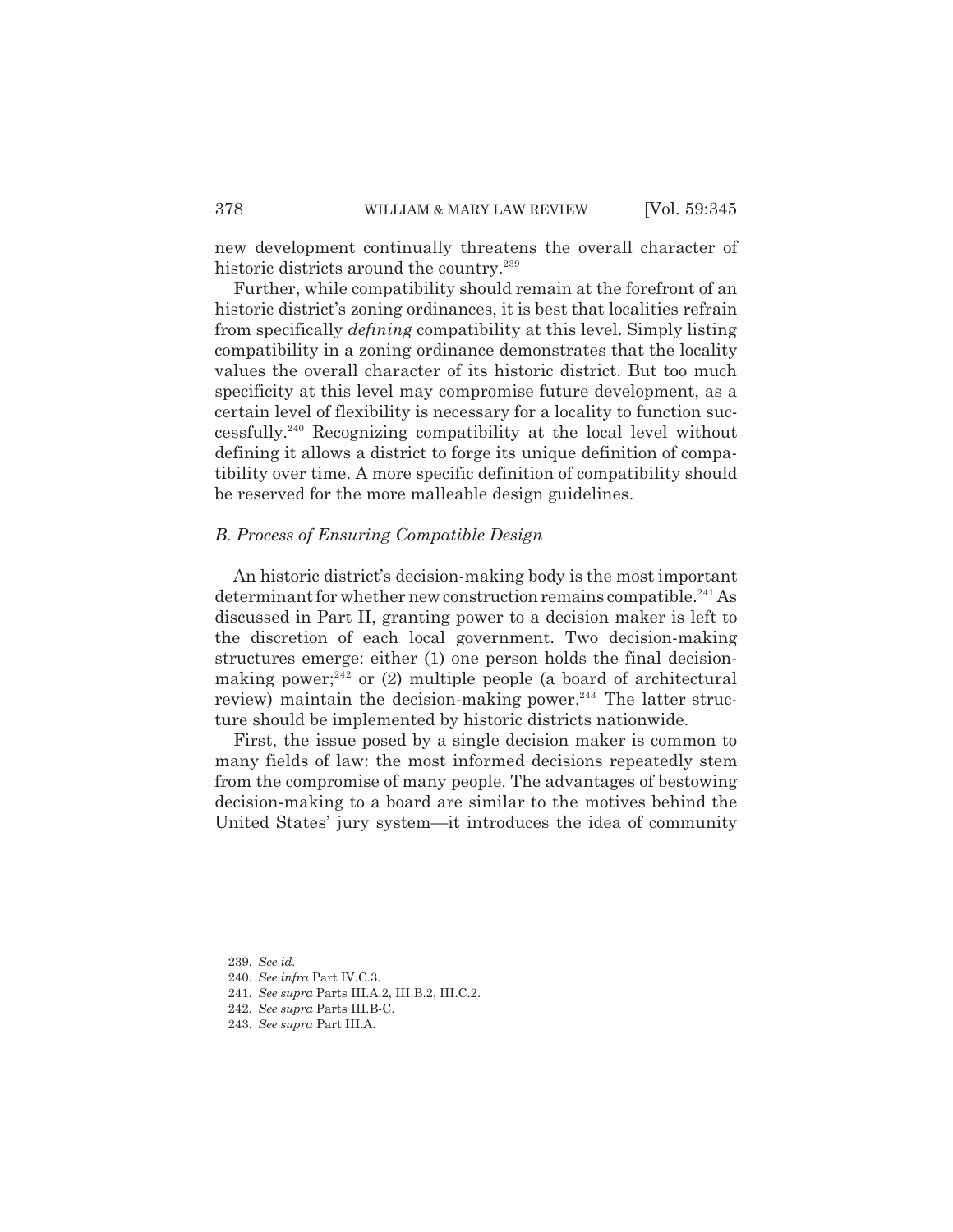participation.<sup>244</sup> A board is often composed of both residents<sup>245</sup> and nonresidents from differing specialties and backgrounds.<sup>246</sup> Thus, just like juries, a board of architectural review that receives feedback from people of varied backgrounds will likely come to a more informed decision.<sup>247</sup> A single decision maker will not have this same collective body of knowledge to draw from when making decisions of compatibility.

Second, surrendering decisions of compatibility to a single decision maker is likely to cause other troubles. In colonial America, it was imperative to the colonists that every free man be given the right to a jury trial, as "judges were dependent instruments of the crown."248 Similarly, one commissioner who works for the local government could easily be swayed by office politics or self-interest.<sup>249</sup> Commissioners may take factors other than compatibility—such as job-retention—into consideration when deciding whether to approve a project. This self-interest could lead an historic district to unwillingly admit plans for incompatible development.<sup>250</sup> With one decision maker, the risk of arbitrary decisions of compatibility are

DON chose not to apply the Code's requirement that a building façade's scale be compatible with surrounding structures. This was done even though the Board consistently stated to the applicant and DON that the façade scale did not meet the requirements in SMC 23.66.180, and even though the evidence presented to DON supported the Board's conclusions, as does the evidence in this record. Under these circumstances, the decision was arbitrary and capricious, and must be reversed.

<sup>244.</sup> *See* Phoebe A. Haddon, *Rethinking the Jury*, 3 WM. & MARY BILL RTS. J. 29, 34-35 (1994) ("[T]he jury's primary purpose was to bring community knowledge to the resolution of local disputes." (citing Justice Seymour Simon, Keynote Address at the Allerton House Conference Proceedings on Civil Jury Trial in Illinois (May 17, 1984), *in* 73 ILL. B. J. 140, 140-41 (1984)).

<sup>245.</sup> *See supra* Parts III.A-B.

<sup>246.</sup> *See supra* Part III.B.

<sup>247.</sup> *See* Haddon, *supra* note 244, at 34-35.

<sup>248.</sup> *Id.* at 41 (quoting Harold M. Hyman & Catharine M. Tarrant, *Aspects of American Trial Jury History*, *in* THE JURY SYSTEM IN AMERICA: A CRITICAL OVERVIEW 27-28 (Rita J. Simon ed., 1975)).

<sup>249.</sup> *See id.*

<sup>250.</sup> *See supra* notes 215-20 and accompanying text. However, it should be noted that while the decision by the Director of the Department of Neighborhoods (DON) in *York Wong* was found to be "arbitrary and capricious," there was no evidence in the Hearing Examiner Decision that DON's decision was motivated or influenced by adverse incentives. City of Seattle Hearing Examiner Files MUP-15-019(W), R-15-005, R-15-006, at 10-11 (2016). The Decision simply states: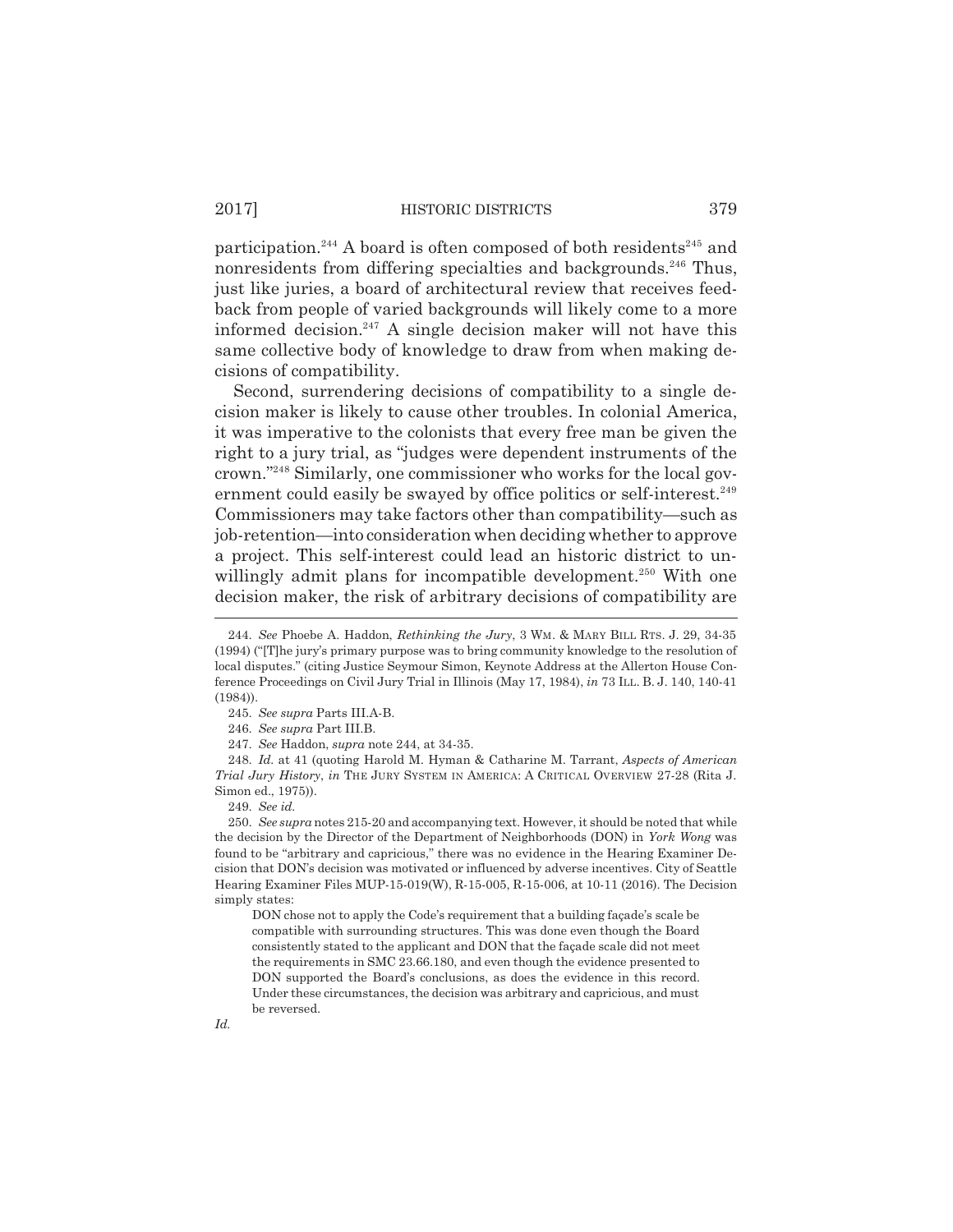much greater, and may inevitably lead to buildings that, if truly incompatible, could have long-lasting effects on the character of an historic district.

Third, a single decision maker is more likely to deprive residents of equal treatment:

Equal treatment of applicants required by federal and state constitutions is not always achieved ... [and] failure to follow these procedures not only violates the rights of individual property owners to equal treatment under the law, but also promotes an image of favoritism and arbitrary decision making on the part of local government.<sup>251</sup>

A single decision maker could easily choose to award—or not award—a Certificate of Appropriateness based solely on personal relationships with an applicant. These risks are lessened, and there is a greater chance of equal application of law, with multiple decision makers.<sup>252</sup>

Last, decisions of compatibility should be made by multiple persons because compatibility normally requires subjectivity. Ideally, historic districts could uniformly apply a completely objective test for compatibility.253 In reality, questions of compatibility will continue to entertain some level of subjectivity, even if fairly strict objective tests are developed. This subjectivity heightens the risk of empowering a single decision maker. Again, there exists a useful comparison to the United States' legal system. The jury decides questions of fact—often lacking clear-cut answers—which require thoughtful discussion in order to be properly evaluated.<sup>254</sup> Each juror provides a different method of reasoning, and the jury's joint answer represents jurors' collective thoughts.<sup>255</sup> However, "[o]ne

<sup>251.</sup> *See* Cofresi & Radtke, *supra* note 69, at 134.

<sup>252.</sup> Old Town further guards against conflicts of interest through its safety valve protection. *See* ALEXANDRIA, VA., ZONING ORDINANCE § 10-104(D) (2016) (advising board members to be conscious of and sensitive to potential conflicts of interest).

<sup>253.</sup> *Cf.* Timothy L. Binetti, Comment, *Culture Club or the Clash? Historic Preservation, Aesthetic Uniformity and Artistic Freedom*, 13 DEPAUL-LCA J. ART & ENT. L. 313, 331 (2003) ("Appropriate preservation ordinance drafting includes ensuring neutral enforcement commission decisions.").

<sup>254.</sup> *See* Dale W. Broeder, *The Functions of the Jury: Facts or Fictions?*, 21 U. CHI. L. REV. 386, 388 (1954).

<sup>255.</sup> *See id.*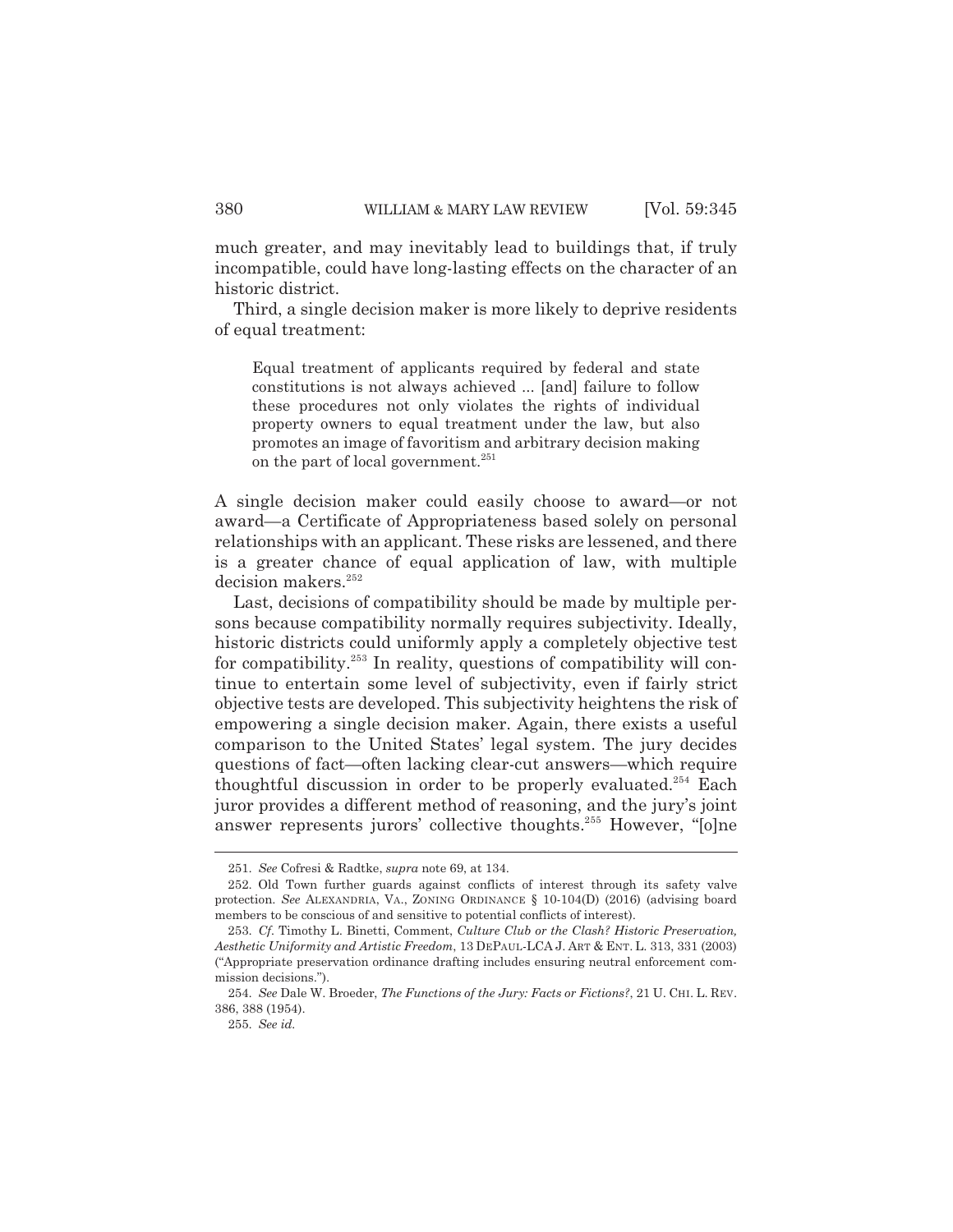man cannot differ with his own judgment."256 As a judge risks biased decision-making at trial, a commissioner cannot change his own biased opinion on questions of compatibility.<sup>257</sup> Therefore, "a judgment proceeding from several persons is probably as good or even better than the judgment of one man whose unconscious mental and emotional processes cannot be checked against the reactions of others."258 For these reasons, a board of architectural review is the appropriate decision-making body to make determinations of compatibility.

That said, historic districts should be selective when choosing members of such boards.<sup>259</sup> The best results will be achieved when board members embody knowledge from several disciplines.<sup>260</sup> Pioneer Square exemplifies this principle, as the Preservation Board is required to retain members of varying backgrounds, such as attorneys and residents.<sup>261</sup>

# *C. Defining Compatibility: Implementing an Individualized Test for Each Historic District*

While historic districts should not uniformly apply the same design guidelines,<sup>262</sup> historic districts nationwide can benefit from accomplishing three tasks: (1) understanding and documenting the historic resources worth protecting; (2) determining which characteristics are most important to ensuring compatibility and categorizing these characteristics within the design guidelines; and (3) avoiding the inclusion of overly inflexible design elements. Implementing these tasks will ultimately reduce the likelihood of incompatible new development and guarantee a level of necessary flexibility for future generations.

<sup>256.</sup> *Id.* 

<sup>257.</sup> *See id.*

<sup>258.</sup> *Id.* at 389.

<sup>259.</sup> *See* Cofresi & Radtke, *supra* note 69, at 134 (claiming "that a high standard of personal qualifications should be required for membership on" historic district boards).

<sup>260.</sup> *See supra* Part III.B.

<sup>261.</sup> *See supra* Part III.B.

<sup>262.</sup> *See supra* Part II.A.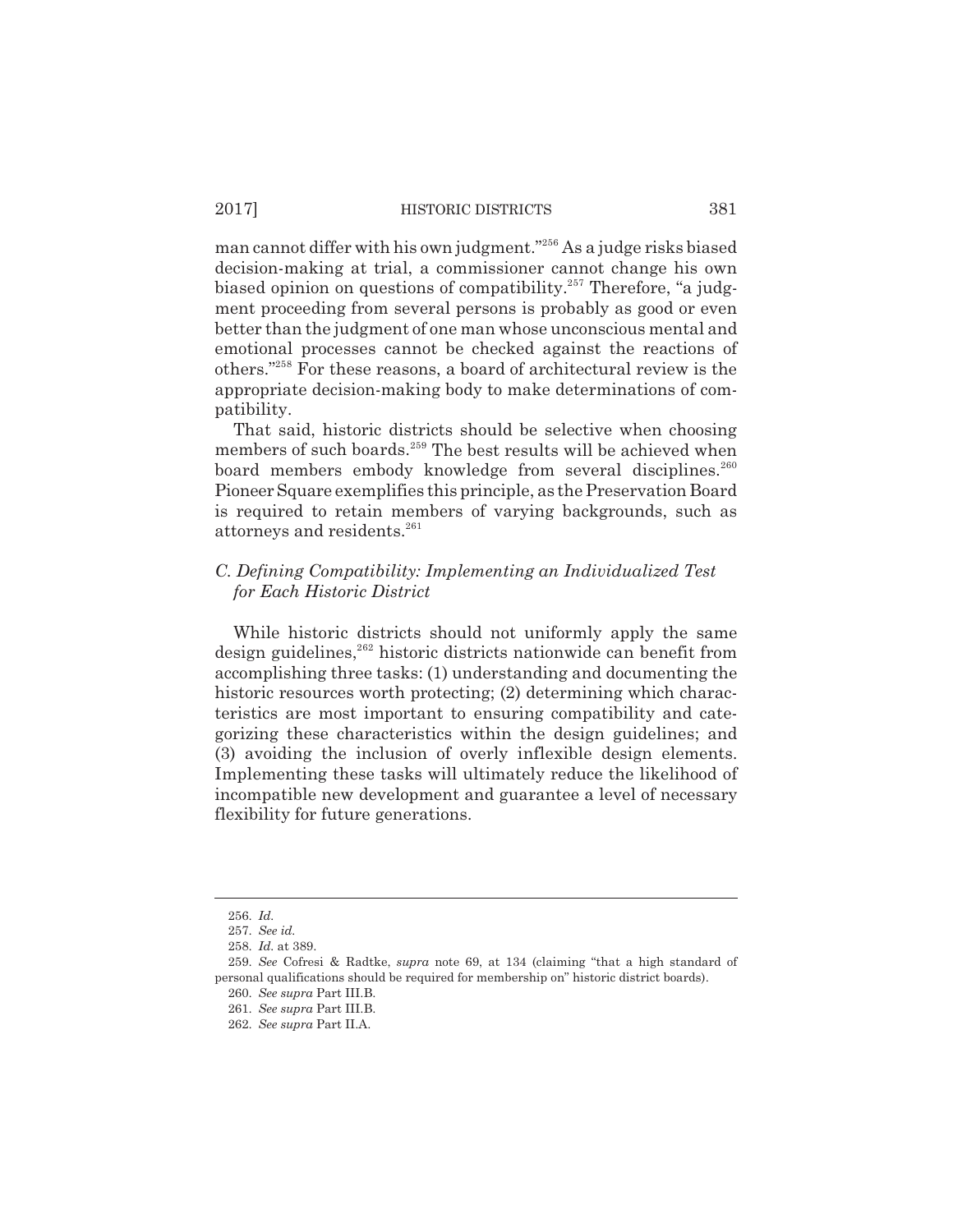# *1. Understand and Document the Historic Resources Worth Protecting*

It is essential to first appreciate a city's historic resources worthy of protection in order to fully comprehend how new development can coexist without being incompatible with those historic resources.263 This principle especially holds true for developers who may not have previous exposure to a district's architectural history.<sup>264</sup> Therefore, every historic district should invest the necessary time and resources to perform a district-wide survey of the historic buildings within the district's boundaries. Relevant inquiries should include: the dates of construction of historic structures, the predominant architectural styles, and the historical significance of the size, color, materials, and style of the buildings.<sup>265</sup> The findings of this survey should be included in the district's design guidelines.<sup>266</sup>

Old Town's design guidelines are an ideal example of this process. Before addressing considerations of compatibility, Old Town's design guidelines reference numerous resources that detail the architectural history of Alexandria, Virginia.267 These resources include information on common paint colors, roofing, siding, style, and windows.268 These resources allow developers the opportunity to better grasp how to properly design "background buildings" that will allow historical structures to maintain primary visual importance.<sup>269</sup>

<sup>263.</sup> *See* Semes, *supra* note 156 (claiming Alexandria's historic architecture must first be "understood for what it is").

<sup>264.</sup> *See supra* Part I.C.2.

<sup>265.</sup> A similar project was done in 1933 with the creation of the Historic American Buildings Survey (HABS). *See HABS Guidelines*, NAT'L PARK SERV., https://www.nps.gov/hdp/ standards/habsguidelines.htm [https://perma.cc/F25V-WJFA]. This was a federal preservation effort which "combine[d] drawings, history, and photography to produce a comprehensive, interdisciplinary record" of specific historical structures. *Id.* However, this Note recommends that this process be completed on a larger scale, documenting an entire district rather than just one particular structure.

<sup>266.</sup> *See supra* Parts III.A.3, III.C.3. King William's design guidelines lack any specificity to the locality, making it difficult for Board members and developers alike to fully grasp the District's compatibility standards. *See infra* Part IV.C.1.

<sup>267.</sup> *See* OLD TOWN DESIGN GUIDELINES, *supra* note 100, Design Guidelines Reference Materials, at 1.

<sup>268.</sup> *See id.* Design Guidelines Reference Materials, at 2.

<sup>269.</sup> *See id.* ch.6, at 2.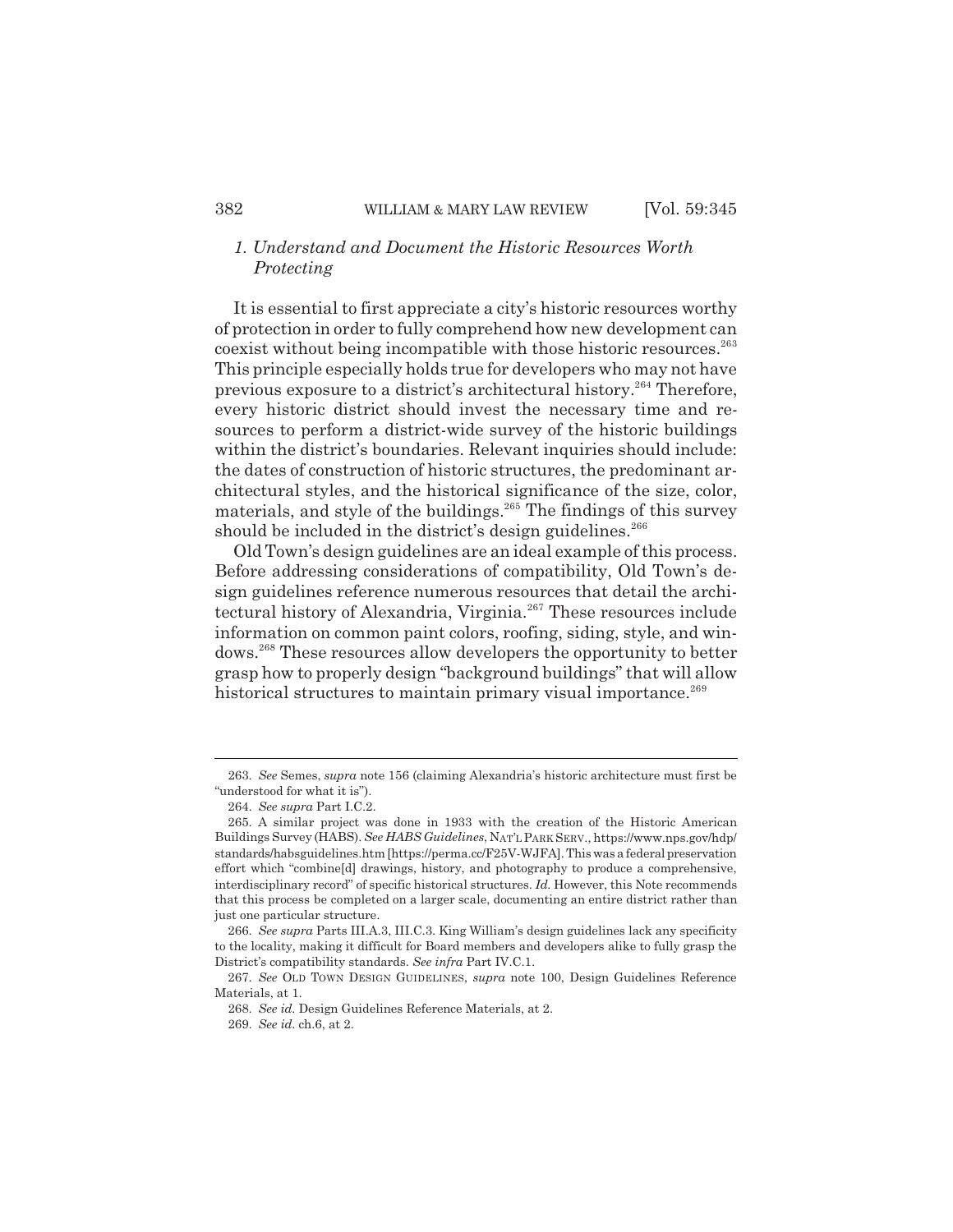Failure to document historic resources, as seen in Pioneer Square and King William,<sup>270</sup> may lead lazy developers to submit poor applications for new construction, wasting the board's time. Or, alternatively, it may lead a lone commissioner to award a lazy developer a Certificate of Appropriateness, introducing incompatible new buildings into the district's boundaries. When important historic resources are documented, the board can better alert developers of the characteristics deemed most important for compatibility. With more clarity, developers will be more likely to incorporate these characteristics into their designs.

# *2. Identify and Prioritize Design Elements Indicative of Compatibility*

Once the district-wide survey is complete, local governments should further their analysis by considering which design elements will lead to compatible development. Many historic districts fail to clearly communicate the elements necessary for compatibility. This deficiency is a result of two problems: (1) the design guidelines include too many design elements for developers to consider; and (2) the design guidelines do not differentiate between these many design elements.<sup>271</sup> Developers are thus left with too many considerations and without much direction on which design elements are of most importance to the board.<sup>272</sup> This may lead developers to submit designs that are exact replicas of existing structures, or to only include a few insignificant design elements in their plans for new construction.

For better results, historic districts should group design elements based on the degree of the element's relation to compatibility.<sup>273</sup>

<sup>270.</sup> *See supra* Parts III.B-C.

<sup>271.</sup> *See* Carlson, *supra* note 19, at 25.

<sup>272.</sup> *See id.* at 25-27.

<sup>273.</sup> *Cf. id.* ("[P]rioritizing the values deemed most important puts developers and architects on notice as to what factors are critical and what areas can be interpreted more liberally by the designer."). M. Jesse Carlson argues that these elements should be "prioritized." *Id.* However, with so many elements to be considered, it may be hard to form a strict hierarchy of elements that should be favored over others. Rather than suggesting that a board choose whether paint color or use of materials is more important, this Note recommends that a board view those elements (like color and material) as operating within a group of the most important elements. This provides more flexibility to a board when making compatibility decisions. *See infra* Part IV.C.3.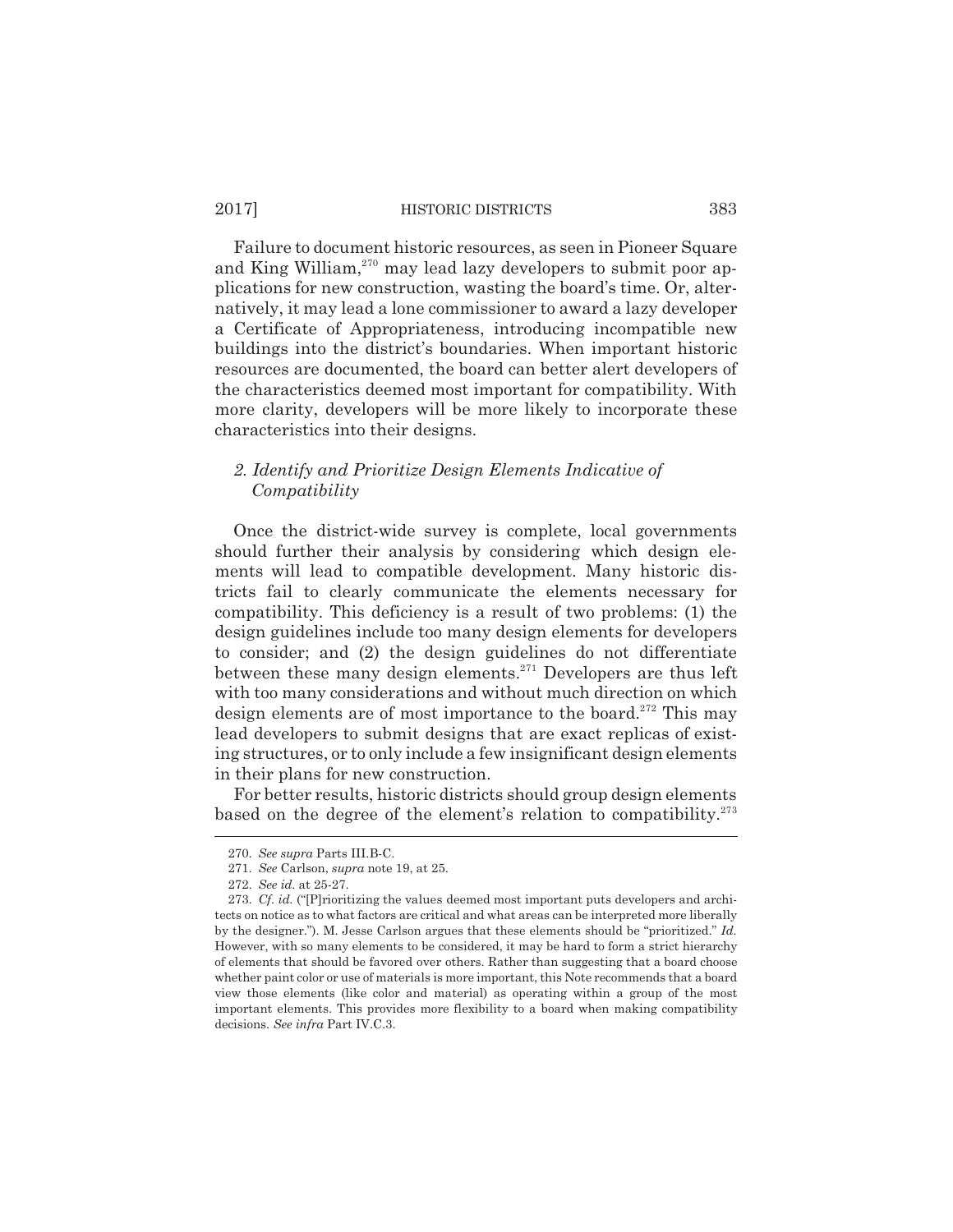This is similar to King William's FRESH test, which identifies five important design elements: footprint, roof shape, envelope, skin, and holes.274 In contrast to Old Town and Pioneer Square, King William simplifies the process for developers by plainly pinpointing the elements most essential to compatible new development.275

It is recommended that each historic district develop its own compatibility test based on the district's unique historic resources. $276$ Some experts suggest that the most important elements of compatibility are choice of building material and overall building scale.<sup>277</sup> These design elements are said to create a cohesive visual aesthetic without completely inhibiting new design.<sup>278</sup> However, districts should be free to identify the elements that most effectively foster compatibility with their historic resources.

Lastly, it should be noted that simply grouping design elements, as seen in King William, is not sufficient. Homeowners and developers often complain that zoning ordinances and design guidelines are too vague, especially in regard to what is considered compatible.279 Design guidelines should "take ... clear meaning from the observable character of the district to which [they] appl[y]"280 by including the specific materials, height, and width of historic structures within the district when grouping. $281$ 

<sup>274.</sup> *See supra* note 225 and accompanying text.

<sup>275.</sup> *See supra* Part III.C.

<sup>276.</sup> This recomendation accords with the idea that design guidelines should not be uniform at the local level, but rather that local governments should retain the power to make these aesthetic decisions themselves. *See* Abney, *supra* note 232, at 1017-18; *see also supra* Part I.B.3.

<sup>277.</sup> *See* Bob Reed, *Past Best Honored by Emulation, Not Replication*, GAZETTE PACKET, March 4, 1993 at 25; Semes, *supra* note 156.

<sup>278.</sup> *See* Reed, *supra* note 277, at 25.

<sup>279.</sup> *See* Abney, *supra* note 232, at 1018-19.

<sup>280.</sup> *Id.* at 1027 (alterations in original) (quoting Maher v. City of New Orleans, 516 F.2d 1051, 1063 (5th Cir. 1975)).

<sup>281.</sup> *See generally* OLD TOWN DESIGN GUIDELINES, *supra* note 100 (describing the guidelines in effect in the Old and Historic Alexandria District); PIONEER SQUARE DESIGN GUIDELINES, *supra* note 195 (describing the guidelines in effect in the Pioneer Square District).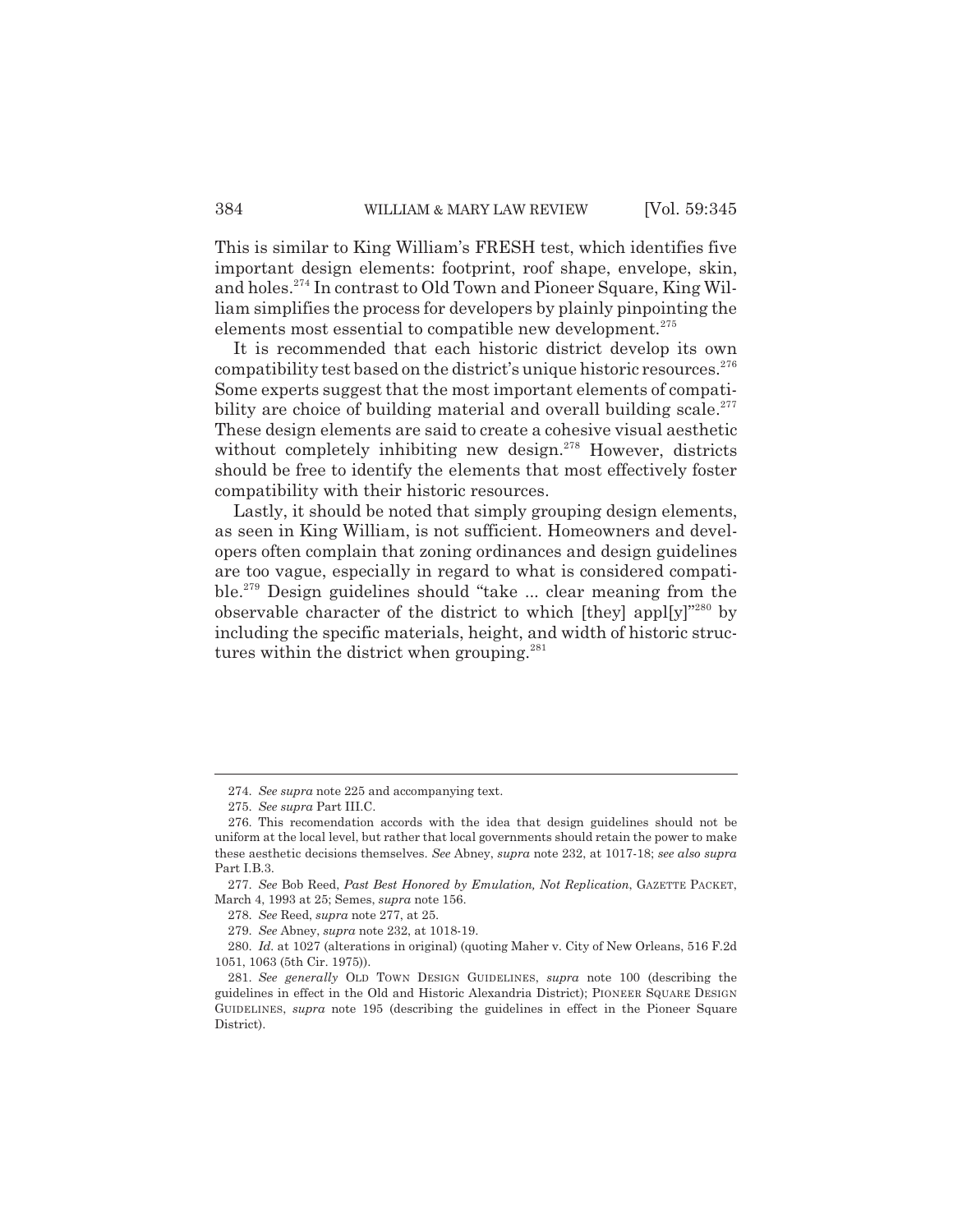# *3. Avoid Overly Inflexible Design Elements*

While design guidelines should be specific to the resources of a given district,<sup>282</sup> they must also achieve balance by leaving room for future changes to the preservation scheme. When design guidelines are too specific,<sup>283</sup> a board is constrained from making well-reasoned decisions, and developers are inhibited from producing the best designs.284 The most effective design guidelines will be specific enough to prevent incompatible construction yet malleable enough to allow architects to flex their artistic muscles.<sup>285</sup> Otherwise, historic districts risk encouraging architectural duplication, $286$  thus stunting any artistic growth within the district's boundaries. A lack of flexibility may also inhibit development, as architects may be less inclined to build within historic districts if they are forced to conform to overly strict compatibility standards. Through flexible design guidelines, freedom of expression granted to architects need not compromise compatibility standards.287 Design guidelines should not deter new development but should work to assure that such development remains aesthetically cohesive with the historic structures around it.<sup>288</sup>

#### **CONCLUSION**

Historic districts should inspire patriotism, foster an appreciation for architecture, and promote economic growth through preservation aimed legislation.289 Yet, many districts struggle to accomplish these objectives when they permit incompatible buildings to commingle

<sup>282.</sup> *See supra* Parts IV.C.2-3.

<sup>283.</sup> An additional risk of inflexible design guidelines is spot zoning. *See* Abney, *supra* note 232, at 1031 (citing City of Santa Fe v. Gamble-Skogmo, Inc., 389 P.2d 13, 18-19 (N.M. 1964)). When zoning ordinances and design guidelines are too specific, current legislation may not account for every future issue. *See id.* Local governments are then forced to constantly amend preservation ordinances and guidelines in order to accommodate these changing circumstances. *See id.* This inconvenience can be avoided by creating flexibility within a district's design guidelines and zoning ordinances.

<sup>284.</sup> *See id.*

<sup>285.</sup> *See* Binetti, *supra* note 253, at 348-49.

<sup>286.</sup> *See* Carlson, *supra* note 19, at 27-28.

<sup>287.</sup> *See* Binetti, *supra* note 253, at 348-49.

<sup>288.</sup> *See* Carlson, *supra* note 19, at 1.

<sup>289.</sup> *See supra* Part I.C.